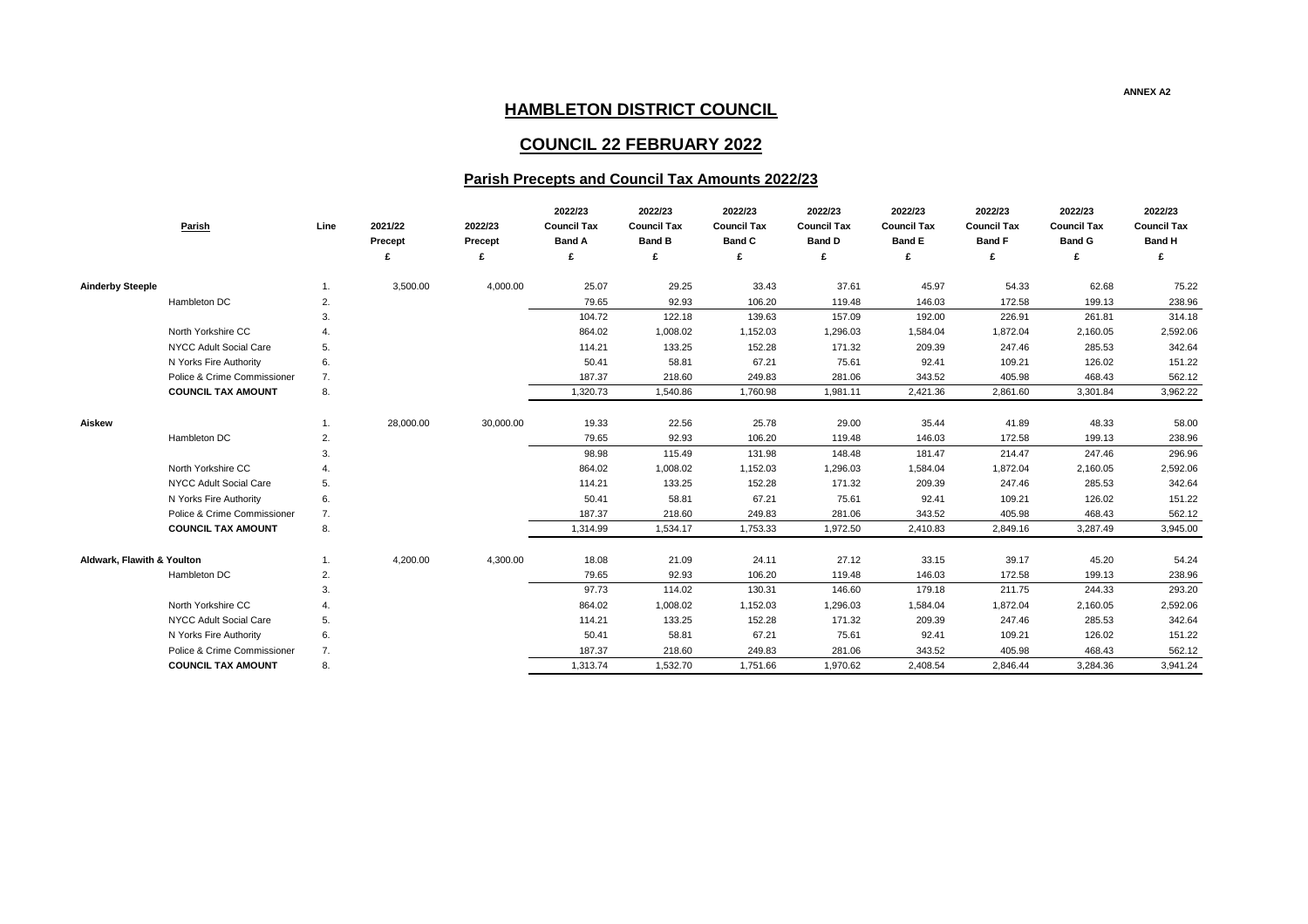|                       | <b>Parish</b>                 | Line           | 2021/22<br>Precept | 2022/23<br>Precept<br>£ | 2022/23<br><b>Council Tax</b><br><b>Band A</b><br>£ | 2022/23<br><b>Council Tax</b><br><b>Band B</b><br>£ | 2022/23<br><b>Council Tax</b><br><b>Band C</b> | 2022/23<br><b>Council Tax</b><br><b>Band D</b><br>£ | 2022/23<br><b>Council Tax</b><br><b>Band E</b><br>£ | 2022/23<br><b>Council Tax</b><br><b>Band F</b><br>£ | 2022/23<br><b>Council Tax</b><br><b>Band G</b> | 2022/23<br><b>Council Tax</b><br><b>Band H</b><br>£ |
|-----------------------|-------------------------------|----------------|--------------------|-------------------------|-----------------------------------------------------|-----------------------------------------------------|------------------------------------------------|-----------------------------------------------------|-----------------------------------------------------|-----------------------------------------------------|------------------------------------------------|-----------------------------------------------------|
| Alne                  |                               | 1.             | 19,000.00          | 13,000.00               | 26.23                                               | 30.60                                               | 34.97                                          | 39.34                                               | 48.08                                               | 56.82                                               | 65.57                                          | 78.68                                               |
|                       | Hambleton DC                  | 2.             |                    |                         | 79.65                                               | 92.93                                               | 106.20                                         | 119.48                                              | 146.03                                              | 172.58                                              | 199.13                                         | 238.96                                              |
|                       |                               | 3.             |                    |                         | 105.88                                              | 123.53                                              | 141.17                                         | 158.82                                              | 194.11                                              | 229.40                                              | 264.70                                         | 317.64                                              |
|                       | North Yorkshire CC            | 4.             |                    |                         | 864.02                                              | 1,008.02                                            | 1,152.03                                       | 1,296.03                                            | 1,584.04                                            | 1,872.04                                            | 2,160.05                                       | 2,592.06                                            |
|                       | <b>NYCC Adult Social Care</b> | 5.             |                    |                         | 114.21                                              | 133.25                                              | 152.28                                         | 171.32                                              | 209.39                                              | 247.46                                              | 285.53                                         | 342.64                                              |
|                       | N Yorks Fire Authority        | 6.             |                    |                         | 50.41                                               | 58.81                                               | 67.21                                          | 75.61                                               | 92.41                                               | 109.21                                              | 126.02                                         | 151.22                                              |
|                       | Police & Crime Commissioner   | 7.             |                    |                         | 187.37                                              | 218.60                                              | 249.83                                         | 281.06                                              | 343.52                                              | 405.98                                              | 468.43                                         | 562.12                                              |
|                       | <b>COUNCIL TAX AMOUNT</b>     | 8.             |                    |                         | 1,321.89                                            | 1,542.21                                            | 1,762.52                                       | 1,982.84                                            | 2,423.47                                            | 2,864.09                                            | 3,304.73                                       | 3,965.68                                            |
| <b>Appleton Wiske</b> |                               | 1.             | 7,230.00           | 7,370.00                | 23.40                                               | 27.30                                               | 31.20                                          | 35.10                                               | 42.90                                               | 50.70                                               | 58.50                                          | 70.20                                               |
|                       | Hambleton DC                  | 2.             |                    |                         | 79.65                                               | 92.93                                               | 106.20                                         | 119.48                                              | 146.03                                              | 172.58                                              | 199.13                                         | 238.96                                              |
|                       |                               | 3.             |                    |                         | 103.05                                              | 120.23                                              | 137.40                                         | 154.58                                              | 188.93                                              | 223.28                                              | 257.63                                         | 309.16                                              |
|                       | North Yorkshire CC            | $\overline{4}$ |                    |                         | 864.02                                              | 1,008.02                                            | 1,152.03                                       | 1,296.03                                            | 1,584.04                                            | 1,872.04                                            | 2,160.05                                       | 2,592.06                                            |
|                       | NYCC Adult Social Care        | 5.             |                    |                         | 114.21                                              | 133.25                                              | 152.28                                         | 171.32                                              | 209.39                                              | 247.46                                              | 285.53                                         | 342.64                                              |
|                       | N Yorks Fire Authority        | 6.             |                    |                         | 50.41                                               | 58.81                                               | 67.21                                          | 75.61                                               | 92.41                                               | 109.21                                              | 126.02                                         | 151.22                                              |
|                       | Police & Crime Commissioner   | 7.             |                    |                         | 187.37                                              | 218.60                                              | 249.83                                         | 281.06                                              | 343.52                                              | 405.98                                              | 468.43                                         | 562.12                                              |
|                       | <b>COUNCIL TAX AMOUNT</b>     | 8.             |                    |                         | 1,319.06                                            | 1,538.91                                            | 1,758.75                                       | 1,978.60                                            | 2,418.29                                            | 2,857.97                                            | 3,297.66                                       | 3,957.20                                            |
| <b>Bagby and Balk</b> |                               |                | 7,000.00           | 7,700.00                | 20.13                                               | 23.48                                               | 26.84                                          | 30.19                                               | 36.90                                               | 43.61                                               | 50.32                                          | 60.38                                               |
|                       | Hambleton DC                  | 2.             |                    |                         | 79.65                                               | 92.93                                               | 106.20                                         | 119.48                                              | 146.03                                              | 172.58                                              | 199.13                                         | 238.96                                              |
|                       |                               | 3.             |                    |                         | 99.78                                               | 116.41                                              | 133.04                                         | 149.67                                              | 182.93                                              | 216.19                                              | 249.45                                         | 299.34                                              |
|                       | North Yorkshire CC            | 4.             |                    |                         | 864.02                                              | 1,008.02                                            | 1,152.03                                       | 1,296.03                                            | 1,584.04                                            | 1,872.04                                            | 2,160.05                                       | 2,592.06                                            |
|                       | NYCC Adult Social Care        | 5.             |                    |                         | 114.21                                              | 133.25                                              | 152.28                                         | 171.32                                              | 209.39                                              | 247.46                                              | 285.53                                         | 342.64                                              |
|                       | N Yorks Fire Authority        | 6.             |                    |                         | 50.41                                               | 58.81                                               | 67.21                                          | 75.61                                               | 92.41                                               | 109.21                                              | 126.02                                         | 151.22                                              |
|                       | Police & Crime Commissioner   | 7.             |                    |                         | 187.37                                              | 218.60                                              | 249.83                                         | 281.06                                              | 343.52                                              | 405.98                                              | 468.43                                         | 562.12                                              |
|                       | <b>COUNCIL TAX AMOUNT</b>     | 8.             |                    |                         | 1,315.79                                            | 1,535.09                                            | 1,754.39                                       | 1,973.69                                            | 2,412.29                                            | 2,850.88                                            | 3,289.48                                       | 3,947.38                                            |
| <b>Bedale</b>         |                               | 1.             | 64,264.00          | 64,264.00               | 35.93                                               | 41.91                                               | 47.90                                          | 53.89                                               | 65.87                                               | 77.84                                               | 89.82                                          | 107.78                                              |
|                       | Hambleton DC                  | 2.             |                    |                         | 79.65                                               | 92.93                                               | 106.20                                         | 119.48                                              | 146.03                                              | 172.58                                              | 199.13                                         | 238.96                                              |
|                       |                               | 3.             |                    |                         | 115.58                                              | 134.84                                              | 154.10                                         | 173.37                                              | 211.90                                              | 250.42                                              | 288.95                                         | 346.74                                              |
|                       | North Yorkshire CC            | 4.             |                    |                         | 864.02                                              | 1,008.02                                            | 1,152.03                                       | 1,296.03                                            | 1,584.04                                            | 1,872.04                                            | 2,160.05                                       | 2,592.06                                            |
|                       | NYCC Adult Social Care        | 5.             |                    |                         | 114.21                                              | 133.25                                              | 152.28                                         | 171.32                                              | 209.39                                              | 247.46                                              | 285.53                                         | 342.64                                              |
|                       | N Yorks Fire Authority        | 6.             |                    |                         | 50.41                                               | 58.81                                               | 67.21                                          | 75.61                                               | 92.41                                               | 109.21                                              | 126.02                                         | 151.22                                              |
|                       | Police & Crime Commissioner   | 7.             |                    |                         | 187.37                                              | 218.60                                              | 249.83                                         | 281.06                                              | 343.52                                              | 405.98                                              | 468.43                                         | 562.12                                              |
|                       | <b>COUNCIL TAX AMOUNT</b>     | 8.             |                    |                         | 1,331.59                                            | 1,553.52                                            | 1,775.45                                       | 1,997.39                                            | 2,441.26                                            | 2,885.11                                            | 3,328.98                                       | 3,994.78                                            |

| 2022/23            | 2022/23            | 2022/23            |
|--------------------|--------------------|--------------------|
| <b>Council Tax</b> | <b>Council Tax</b> | <b>Council Tax</b> |
| <b>Band F</b>      | <b>Band G</b>      | <b>Band H</b>      |
| £                  | £                  | £                  |
|                    |                    |                    |
| 56.82              | 65.57              | 78.68              |
| 172.58             | 199.13             | 238.96             |
| 229.40             | 264.70             | 317.64             |
| 1,872.04           | 2,160.05           | 2,592.06           |
| 247.46             | 285.53             | 342.64             |
| 109.21             | 126.02             | 151.22             |
| 405.98             | 468.43             | 562.12             |
| 2,864.09           | 3,304.73           | 3,965.68           |
|                    |                    |                    |
| 50.70              | 58.50              | 70.20              |
| 172.58             | 199.13             | 238.96             |
| 223.28             | 257.63             | 309.16             |
| 1,872.04           | 2,160.05           | 2,592.06           |
| 247.46             | 285.53             | 342.64             |
| 109.21             | 126.02             | 151.22             |
| 405.98             | 468.43             | 562.12             |
| 2,857.97           | 3,297.66           | 3,957.20           |
|                    |                    |                    |
| 43.61              | 50.32              | 60.38              |
| 172.58             | 199.13             | 238.96             |
| 216.19             | 249.45             | 299.34             |
| 1,872.04           | 2,160.05           | 2,592.06           |
| 247.46             | 285.53             | 342.64             |
| 109.21             | 126.02             | 151.22             |
| 405.98             | 468.43             | 562.12             |
| 2,850.88           | 3,289.48           | 3,947.38           |
|                    |                    |                    |
| 77.84              | 89.82              | 107.78             |
| 172.58             | 199.13             | 238.96             |
| 250.42             | 288.95             | 346.74             |
| 1,872.04           | 2,160.05           | 2,592.06           |
| 247.46             | 285.53             | 342.64             |
| 109.21             | 126.02             | 151.22             |
| 405.98             | 468.43             | 562.12             |
| 2,885.11           | 3,328.98           | 3,994.78           |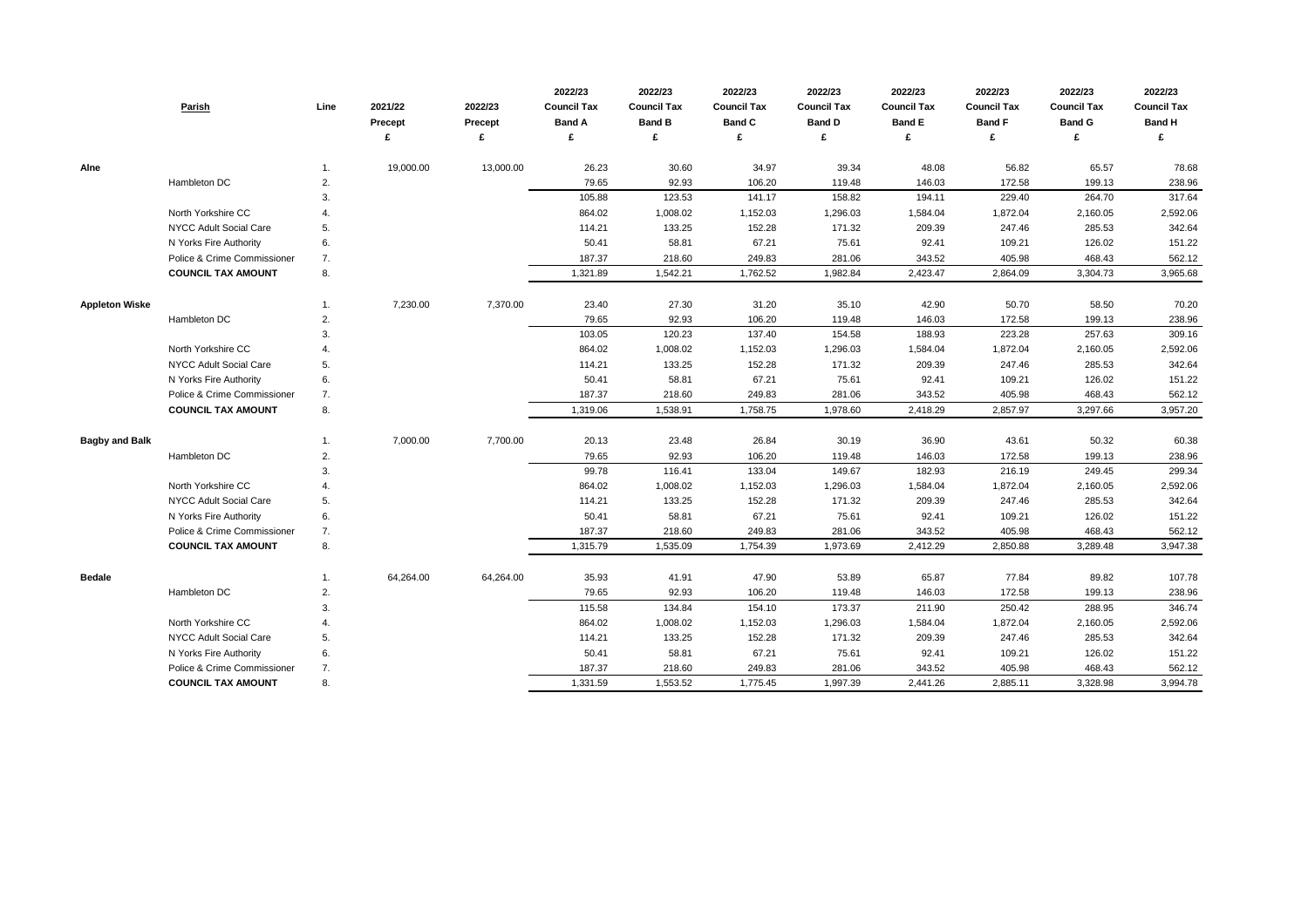|                                  | Parish                        | Line | 2021/22<br>Precept<br>£ | 2022/23<br><b>Precept</b><br>£ | 2022/23<br><b>Council Tax</b><br><b>Band A</b><br>£ | 2022/23<br><b>Council Tax</b><br><b>Band B</b><br>£ | 2022/23<br><b>Council Tax</b><br><b>Band C</b><br>£ | 2022/23<br><b>Council Tax</b><br><b>Band D</b><br>£ | 2022/23<br><b>Council Tax</b><br><b>Band E</b><br>£ | 2022/23<br><b>Council Tax</b><br><b>Band F</b><br>£ | 2022/23<br><b>Council Tax</b><br><b>Band G</b><br>£ | 2022/23<br><b>Council Tax</b><br><b>Band H</b><br>£ |
|----------------------------------|-------------------------------|------|-------------------------|--------------------------------|-----------------------------------------------------|-----------------------------------------------------|-----------------------------------------------------|-----------------------------------------------------|-----------------------------------------------------|-----------------------------------------------------|-----------------------------------------------------|-----------------------------------------------------|
|                                  |                               |      |                         |                                |                                                     |                                                     |                                                     |                                                     |                                                     |                                                     |                                                     |                                                     |
| <b>Bilsdale Midcable</b>         |                               | 1.   | 2,100.00                | 2,100.00                       | 8.73                                                | 10.18                                               | 11.64                                               | 13.09                                               | 16.00                                               | 18.91                                               | 21.82                                               | 26.18                                               |
|                                  | Hambleton DC                  | 2.   |                         |                                | 79.65                                               | 92.93                                               | 106.20                                              | 119.48                                              | 146.03                                              | 172.58                                              | 199.13                                              | 238.96                                              |
|                                  |                               | 3.   |                         |                                | 88.38                                               | 103.11                                              | 117.84                                              | 132.57                                              | 162.03                                              | 191.49                                              | 220.95                                              | 265.14                                              |
|                                  | North Yorkshire CC            | 4.   |                         |                                | 864.02                                              | 1,008.02                                            | 1,152.03                                            | 1,296.03                                            | 1,584.04                                            | 1,872.04                                            | 2,160.05                                            | 2,592.06                                            |
|                                  | NYCC Adult Social Care        | 5.   |                         |                                | 114.21                                              | 133.25                                              | 152.28                                              | 171.32                                              | 209.39                                              | 247.46                                              | 285.53                                              | 342.64                                              |
|                                  | N Yorks Fire Authority        | 6.   |                         |                                | 50.41                                               | 58.81                                               | 67.21                                               | 75.61                                               | 92.41                                               | 109.21                                              | 126.02                                              | 151.22                                              |
|                                  | Police & Crime Commissioner   | 7.   |                         |                                | 187.37                                              | 218.60                                              | 249.83                                              | 281.06                                              | 343.52                                              | 405.98                                              | 468.43                                              | 562.12                                              |
|                                  | <b>COUNCIL TAX AMOUNT</b>     | 8.   |                         |                                | 1,304.39                                            | 1,521.79                                            | 1,739.19                                            | 1,956.59                                            | 2,391.39                                            | 2,826.18                                            | 3,260.98                                            | 3,913.18                                            |
| <b>Borrowby</b>                  |                               | 1.   | 3,000.00                | 4,500.00                       | 15.42                                               | 17.99                                               | 20.56                                               | 23.13                                               | 28.27                                               | 33.41                                               | 38.55                                               | 46.26                                               |
|                                  | Hambleton DC                  | 2.   |                         |                                | 79.65                                               | 92.93                                               | 106.20                                              | 119.48                                              | 146.03                                              | 172.58                                              | 199.13                                              | 238.96                                              |
|                                  |                               | 3.   |                         |                                | 95.07                                               | 110.92                                              | 126.76                                              | 142.61                                              | 174.30                                              | 205.99                                              | 237.68                                              | 285.22                                              |
|                                  | North Yorkshire CC            | 4.   |                         |                                | 864.02                                              | 1,008.02                                            | 1,152.03                                            | 1,296.03                                            | 1,584.04                                            | 1,872.04                                            | 2,160.05                                            | 2,592.06                                            |
|                                  | NYCC Adult Social Care        | 5.   |                         |                                | 114.21                                              | 133.25                                              | 152.28                                              | 171.32                                              | 209.39                                              | 247.46                                              | 285.53                                              | 342.64                                              |
|                                  | N Yorks Fire Authority        | 6.   |                         |                                | 50.41                                               | 58.81                                               | 67.21                                               | 75.61                                               | 92.41                                               | 109.21                                              | 126.02                                              | 151.22                                              |
|                                  | Police & Crime Commissioner   | 7.   |                         |                                | 187.37                                              | 218.60                                              | 249.83                                              | 281.06                                              | 343.52                                              | 405.98                                              | 468.43                                              | 562.12                                              |
|                                  | <b>COUNCIL TAX AMOUNT</b>     | 8.   |                         |                                | 1,311.08                                            | 1,529.60                                            | 1,748.11                                            | 1,966.63                                            | 2,403.66                                            | 2,840.68                                            | 3,277.71                                            | 3,933.26                                            |
| <b>Brafferton &amp; Helperby</b> |                               | 1.   | 13,800.00               | 14,000.00                      | 26.49                                               | 30.91                                               | 35.32                                               | 39.74                                               | 48.57                                               | 57.40                                               | 66.23                                               | 79.48                                               |
|                                  | Hambleton DC                  | 2.   |                         |                                | 79.65                                               | 92.93                                               | 106.20                                              | 119.48                                              | 146.03                                              | 172.58                                              | 199.13                                              | 238.96                                              |
|                                  |                               | 3.   |                         |                                | 106.14                                              | 123.84                                              | 141.52                                              | 159.22                                              | 194.60                                              | 229.98                                              | 265.36                                              | 318.44                                              |
|                                  | North Yorkshire CC            | 4.   |                         |                                | 864.02                                              | 1,008.02                                            | 1,152.03                                            | 1,296.03                                            | 1,584.04                                            | 1,872.04                                            | 2,160.05                                            | 2,592.06                                            |
|                                  | NYCC Adult Social Care        | 5.   |                         |                                | 114.21                                              | 133.25                                              | 152.28                                              | 171.32                                              | 209.39                                              | 247.46                                              | 285.53                                              | 342.64                                              |
|                                  | N Yorks Fire Authority        | 6.   |                         |                                | 50.41                                               | 58.81                                               | 67.21                                               | 75.61                                               | 92.41                                               | 109.21                                              | 126.02                                              | 151.22                                              |
|                                  | Police & Crime Commissioner   | 7.   |                         |                                | 187.37                                              | 218.60                                              | 249.83                                              | 281.06                                              | 343.52                                              | 405.98                                              | 468.43                                              | 562.12                                              |
|                                  | <b>COUNCIL TAX AMOUNT</b>     | 8.   |                         |                                | 1,322.15                                            | 1,542.52                                            | 1,762.87                                            | 1,983.24                                            | 2,423.96                                            | 2,864.67                                            | 3,305.39                                            | 3,966.48                                            |
|                                  |                               |      |                         |                                |                                                     |                                                     |                                                     |                                                     |                                                     |                                                     |                                                     |                                                     |
| <b>Brandsby - cum - Stearsby</b> |                               | 1.   | 2,500.00                | 2,500.00                       | 11.49                                               | 13.40                                               | 15.32                                               | 17.23                                               | 21.06                                               | 24.89                                               | 28.72                                               | 34.46                                               |
|                                  | Hambleton DC                  | 2.   |                         |                                | 79.65                                               | 92.93                                               | 106.20                                              | 119.48                                              | 146.03                                              | 172.58                                              | 199.13                                              | 238.96                                              |
|                                  |                               | 3.   |                         |                                | 91.14                                               | 106.33                                              | 121.52                                              | 136.71                                              | 167.09                                              | 197.47                                              | 227.85                                              | 273.42                                              |
|                                  | North Yorkshire CC            | 4.   |                         |                                | 864.02                                              | 1,008.02                                            | 1,152.03                                            | 1,296.03                                            | 1,584.04                                            | 1,872.04                                            | 2,160.05                                            | 2,592.06                                            |
|                                  | <b>NYCC Adult Social Care</b> | 5.   |                         |                                | 114.21                                              | 133.25                                              | 152.28                                              | 171.32                                              | 209.39                                              | 247.46                                              | 285.53                                              | 342.64                                              |
|                                  | N Yorks Fire Authority        | 6.   |                         |                                | 50.41                                               | 58.81                                               | 67.21                                               | 75.61                                               | 92.41                                               | 109.21                                              | 126.02                                              | 151.22                                              |
|                                  | Police & Crime Commissioner   | 7.   |                         |                                | 187.37                                              | 218.60                                              | 249.83                                              | 281.06                                              | 343.52                                              | 405.98                                              | 468.43                                              | 562.12                                              |
|                                  | <b>COUNCIL TAX AMOUNT</b>     | 8.   |                         |                                | 1,307.15                                            | 1,525.01                                            | 1,742.87                                            | 1,960.73                                            | 2,396.45                                            | 2,832.16                                            | 3,267.88                                            | 3,921.46                                            |

| 2022/23            | 2022/23            | 2022/23            |  |  |  |
|--------------------|--------------------|--------------------|--|--|--|
| <b>Council Tax</b> | <b>Council Tax</b> | <b>Council Tax</b> |  |  |  |
| <b>Band F</b>      | <b>Band G</b>      | <b>Band H</b>      |  |  |  |
| £                  | £                  | £                  |  |  |  |
|                    |                    |                    |  |  |  |
| 18.91              | 21.82              | 26.18              |  |  |  |
| 172.58             | 199.13             | 238.96             |  |  |  |
| 191.49             | 220.95             | 265.14             |  |  |  |
| 1,872.04           | 2,160.05           | 2,592.06           |  |  |  |
| 247.46             | 285.53             | 342.64             |  |  |  |
| 109.21             | 126.02             | 151.22             |  |  |  |
| 405.98             | 468.43             | 562.12             |  |  |  |
| 2,826.18           | 3,260.98           | 3,913.18           |  |  |  |
|                    |                    |                    |  |  |  |
| 33.41              | 38.55              | 46.26              |  |  |  |
| 172.58             | 199.13             | 238.96             |  |  |  |
| 205.99             | 237.68             | 285.22             |  |  |  |
| 1,872.04           | 2,160.05           | 2,592.06           |  |  |  |
| 247.46             | 285.53             | 342.64             |  |  |  |
| 109.21             | 126.02             | 151.22             |  |  |  |
| 405.98             | 468.43             | 562.12             |  |  |  |
| 2,840.68           | 3,277.71           | 3,933.26           |  |  |  |
|                    |                    |                    |  |  |  |
| 57.40              | 66.23              | 79.48              |  |  |  |
| 172.58             | 199.13             | 238.96             |  |  |  |
| 229.98             | 265.36             | 318.44             |  |  |  |
| 1,872.04           | 2,160.05           | 2,592.06           |  |  |  |
| 247.46             | 285.53             | 342.64             |  |  |  |
| 109.21             | 126.02             | 151.22             |  |  |  |
| 405.98             | 468.43             | 562.12             |  |  |  |
| 2,864.67           | 3,305.39           | 3,966.48           |  |  |  |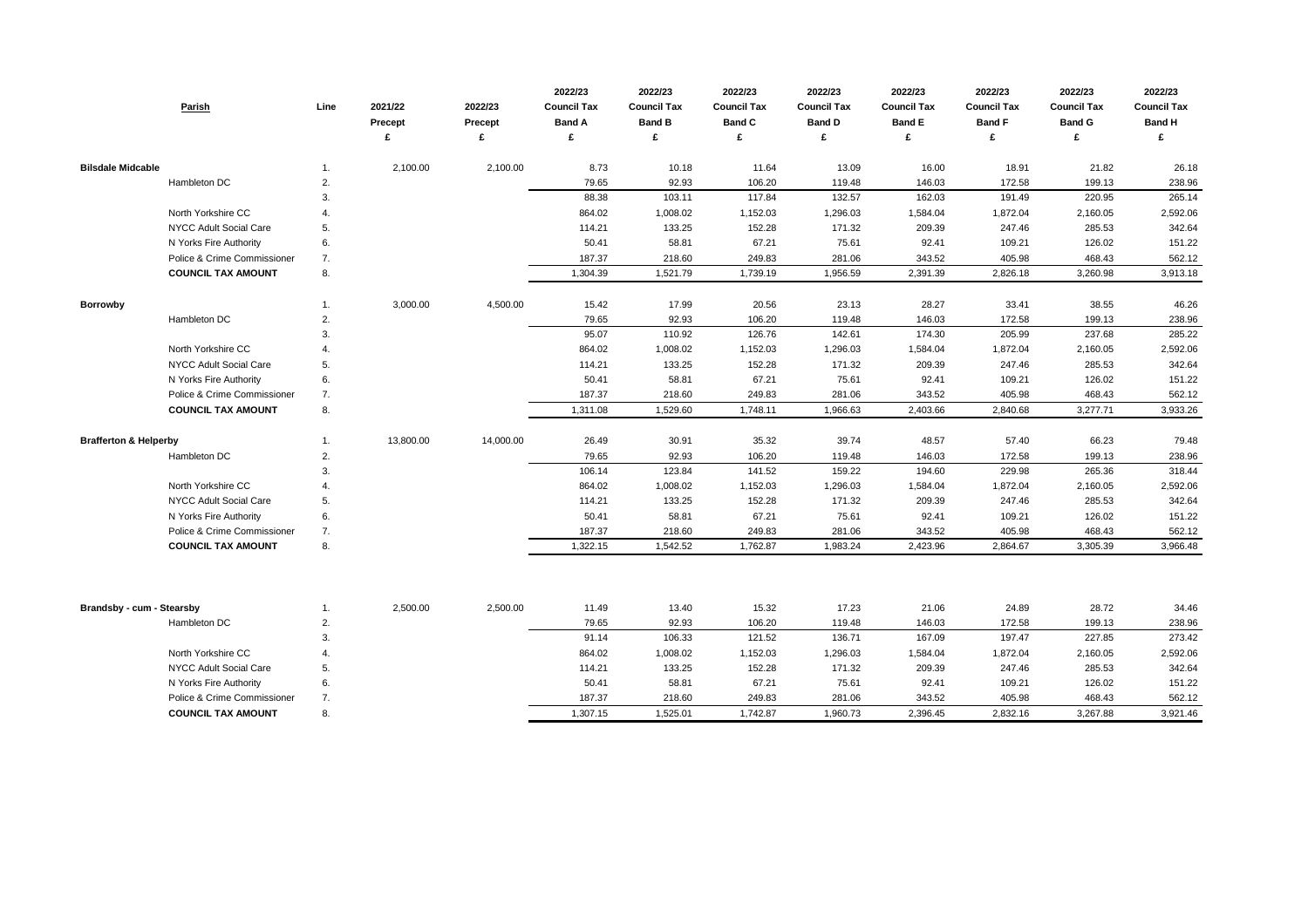| Parish                                     | Line | 2021/22<br>Precept | 2022/23<br><b>Precept</b><br>£ | 2022/23<br><b>Council Tax</b><br><b>Band A</b><br>£ | 2022/23<br><b>Council Tax</b><br><b>Band B</b><br>£ | 2022/23<br><b>Council Tax</b><br><b>Band C</b> | 2022/23<br><b>Council Tax</b><br><b>Band D</b> | 2022/23<br><b>Council Tax</b><br><b>Band E</b><br>£ | 2022/23<br><b>Council Tax</b><br><b>Band F</b><br>£ | 2022/23<br><b>Council Tax</b><br><b>Band G</b> | 2022/23<br><b>Council Tax</b><br><b>Band H</b> |
|--------------------------------------------|------|--------------------|--------------------------------|-----------------------------------------------------|-----------------------------------------------------|------------------------------------------------|------------------------------------------------|-----------------------------------------------------|-----------------------------------------------------|------------------------------------------------|------------------------------------------------|
| <b>Brompton</b>                            | 1.   | 54,000.00          | 62,000.00                      | 42.35                                               | 49.40                                               | 56.46                                          | 63.52                                          | 77.64                                               | 91.75                                               | 105.87                                         | 127.04                                         |
| Hambleton DC                               | 2.   |                    |                                | 79.65                                               | 92.93                                               | 106.20                                         | 119.48                                         | 146.03                                              | 172.58                                              | 199.13                                         | 238.96                                         |
|                                            | 3.   |                    |                                | 122.00                                              | 142.33                                              | 162.66                                         | 183.00                                         | 223.67                                              | 264.33                                              | 305.00                                         | 366.00                                         |
| North Yorkshire CC                         | 4.   |                    |                                | 864.02                                              | 1,008.02                                            | 1,152.03                                       | 1,296.03                                       | 1,584.04                                            | 1,872.04                                            | 2,160.05                                       | 2,592.06                                       |
| NYCC Adult Social Care                     | 5.   |                    |                                | 114.21                                              | 133.25                                              | 152.28                                         | 171.32                                         | 209.39                                              | 247.46                                              | 285.53                                         | 342.64                                         |
| N Yorks Fire Authority                     | 6.   |                    |                                | 50.41                                               | 58.81                                               | 67.21                                          | 75.61                                          | 92.41                                               | 109.21                                              | 126.02                                         | 151.22                                         |
| Police & Crime Commissioner                | 7.   |                    |                                | 187.37                                              | 218.60                                              | 249.83                                         | 281.06                                         | 343.52                                              | 405.98                                              | 468.43                                         | 562.12                                         |
| <b>COUNCIL TAX AMOUNT</b>                  | 8.   |                    |                                | 1,338.01                                            | 1,561.01                                            | 1,784.01                                       | 2,007.02                                       | 2,453.03                                            | 2,899.02                                            | 3,345.03                                       | 4,014.04                                       |
| <b>Burneston, Swainby with Allerthorpe</b> |      |                    |                                |                                                     |                                                     |                                                |                                                |                                                     |                                                     |                                                |                                                |
| and Theakston                              | 1.   | 4,898.68           | 5,093.68                       | 20.25                                               | 23.62                                               | 27.00                                          | 30.37                                          | 37.12                                               | 43.87                                               | 50.62                                          | 60.74                                          |
| Hambleton DC                               | 2.   |                    |                                | 79.65                                               | 92.93                                               | 106.20                                         | 119.48                                         | 146.03                                              | 172.58                                              | 199.13                                         | 238.96                                         |
|                                            | 3.   |                    |                                | 99.90                                               | 116.55                                              | 133.20                                         | 149.85                                         | 183.15                                              | 216.45                                              | 249.75                                         | 299.70                                         |
| North Yorkshire CC                         |      |                    |                                | 864.02                                              | 1,008.02                                            | 1,152.03                                       | 1,296.03                                       | 1,584.04                                            | 1,872.04                                            | 2,160.05                                       | 2,592.06                                       |
| NYCC Adult Social Care                     | 5.   |                    |                                | 114.21                                              | 133.25                                              | 152.28                                         | 171.32                                         | 209.39                                              | 247.46                                              | 285.53                                         | 342.64                                         |
| N Yorks Fire Authority                     | 6.   |                    |                                | 50.41                                               | 58.81                                               | 67.21                                          | 75.61                                          | 92.41                                               | 109.21                                              | 126.02                                         | 151.22                                         |
| Police & Crime Commissioner                | 7.   |                    |                                | 187.37                                              | 218.60                                              | 249.83                                         | 281.06                                         | 343.52                                              | 405.98                                              | 468.43                                         | 562.12                                         |
| <b>COUNCIL TAX AMOUNT</b>                  | 8.   |                    |                                | 1,315.91                                            | 1,535.23                                            | 1,754.55                                       | 1,973.87                                       | 2,412.51                                            | 2,851.14                                            | 3,289.78                                       | 3,947.74                                       |
| <b>Carlton-in-Cleveland</b>                | 1.   | 7,144.76           | 7,430.55                       | 34.87                                               | 40.68                                               | 46.49                                          | 52.30                                          | 63.92                                               | 75.54                                               | 87.17                                          | 104.60                                         |
| Hambleton DC                               | 2.   |                    |                                | 79.65                                               | 92.93                                               | 106.20                                         | 119.48                                         | 146.03                                              | 172.58                                              | 199.13                                         | 238.96                                         |
|                                            | 3.   |                    |                                | 114.52                                              | 133.61                                              | 152.69                                         | 171.78                                         | 209.95                                              | 248.12                                              | 286.30                                         | 343.56                                         |
| North Yorkshire CC                         | 4.   |                    |                                | 864.02                                              | 1,008.02                                            | 1,152.03                                       | 1,296.03                                       | 1,584.04                                            | 1,872.04                                            | 2,160.05                                       | 2,592.06                                       |
| NYCC Adult Social Care                     | 5.   |                    |                                | 114.21                                              | 133.25                                              | 152.28                                         | 171.32                                         | 209.39                                              | 247.46                                              | 285.53                                         | 342.64                                         |
| N Yorks Fire Authority                     | 6.   |                    |                                | 50.41                                               | 58.81                                               | 67.21                                          | 75.61                                          | 92.41                                               | 109.21                                              | 126.02                                         | 151.22                                         |
| Police & Crime Commissioner                | 7.   |                    |                                | 187.37                                              | 218.60                                              | 249.83                                         | 281.06                                         | 343.52                                              | 405.98                                              | 468.43                                         | 562.12                                         |
| <b>COUNCIL TAX AMOUNT</b>                  | 8.   |                    |                                | 1,330.53                                            | 1,552.29                                            | 1,774.04                                       | 1,995.80                                       | 2,439.31                                            | 2,882.81                                            | 3,326.33                                       | 3,991.60                                       |
| <b>Carlton Husthwaite</b>                  | 1.   | 1,936.00           | 1,936.00                       | 16.47                                               | 19.22                                               | 21.96                                          | 24.71                                          | 30.20                                               | 35.69                                               | 41.18                                          | 49.42                                          |
| Hambleton DC                               | 2.   |                    |                                | 79.65                                               | 92.93                                               | 106.20                                         | 119.48                                         | 146.03                                              | 172.58                                              | 199.13                                         | 238.96                                         |
|                                            | 3.   |                    |                                | 96.12                                               | 112.15                                              | 128.16                                         | 144.19                                         | 176.23                                              | 208.27                                              | 240.31                                         | 288.38                                         |
| North Yorkshire CC                         | 4.   |                    |                                | 864.02                                              | 1,008.02                                            | 1,152.03                                       | 1,296.03                                       | 1,584.04                                            | 1,872.04                                            | 2,160.05                                       | 2,592.06                                       |
| NYCC Adult Social Care                     | 5.   |                    |                                | 114.21                                              | 133.25                                              | 152.28                                         | 171.32                                         | 209.39                                              | 247.46                                              | 285.53                                         | 342.64                                         |
| N Yorks Fire Authority                     | 6.   |                    |                                | 50.41                                               | 58.81                                               | 67.21                                          | 75.61                                          | 92.41                                               | 109.21                                              | 126.02                                         | 151.22                                         |
| Police & Crime Commissioner                | 7.   |                    |                                | 187.37                                              | 218.60                                              | 249.83                                         | 281.06                                         | 343.52                                              | 405.98                                              | 468.43                                         | 562.12                                         |
| <b>COUNCIL TAX AMOUNT</b>                  | 8.   |                    |                                | 1,312.13                                            | 1,530.83                                            | 1,749.51                                       | 1,968.21                                       | 2,405.59                                            | 2,842.96                                            | 3,280.34                                       | 3,936.42                                       |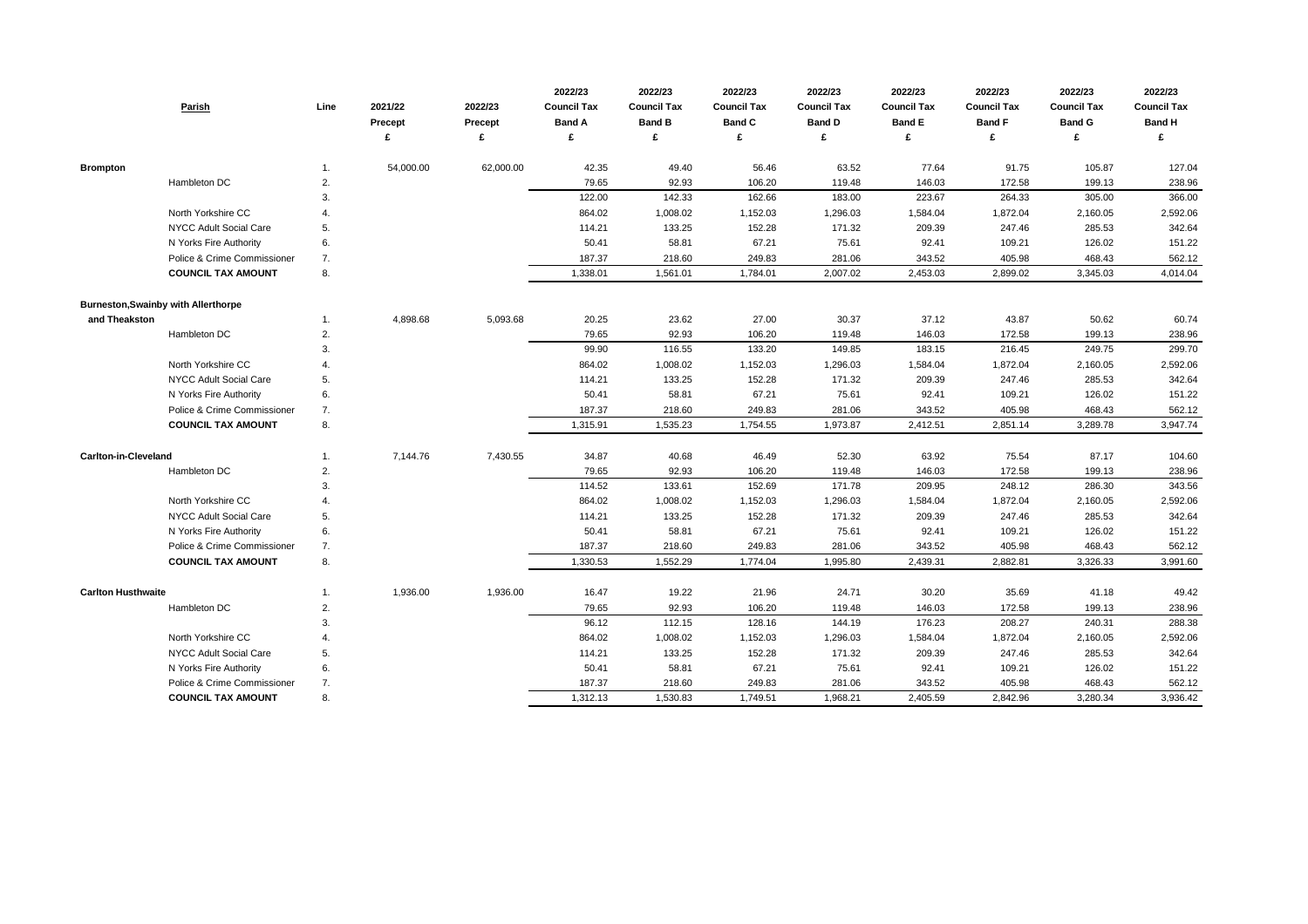| <b>Parish</b>                    |                             | Line | 2021/22<br><b>Precept</b> | 2022/23<br><b>Precept</b> | 2022/23<br><b>Council Tax</b><br><b>Band A</b><br>£ | 2022/23<br><b>Council Tax</b><br><b>Band B</b> | 2022/23<br><b>Council Tax</b><br><b>Band C</b> | 2022/23<br><b>Council Tax</b><br><b>Band D</b> | 2022/23<br><b>Council Tax</b><br><b>Band E</b><br>£ | 2022/23<br><b>Council Tax</b><br><b>Band F</b><br>£ | 2022/23<br><b>Council Tax</b><br><b>Band G</b> | 2022/23<br><b>Council Tax</b><br><b>Band H</b><br>£ |
|----------------------------------|-----------------------------|------|---------------------------|---------------------------|-----------------------------------------------------|------------------------------------------------|------------------------------------------------|------------------------------------------------|-----------------------------------------------------|-----------------------------------------------------|------------------------------------------------|-----------------------------------------------------|
|                                  |                             |      |                           |                           |                                                     |                                                |                                                |                                                |                                                     |                                                     |                                                |                                                     |
| <b>Carlton Miniott</b>           |                             | 1.   | 7,098.76                  | 7,311.76                  | 12.13                                               | 14.15                                          | 16.17                                          | 18.19                                          | 22.23                                               | 26.27                                               | 30.32                                          | 36.38                                               |
| Hambleton DC                     |                             | 2.   |                           |                           | 79.65                                               | 92.93                                          | 106.20                                         | 119.48                                         | 146.03                                              | 172.58                                              | 199.13                                         | 238.96                                              |
|                                  |                             | 3.   |                           |                           | 91.78                                               | 107.08                                         | 122.37                                         | 137.67                                         | 168.26                                              | 198.85                                              | 229.45                                         | 275.34                                              |
| North Yorkshire CC               |                             |      |                           |                           | 864.02                                              | 1,008.02                                       | 1,152.03                                       | 1,296.03                                       | 1,584.04                                            | 1,872.04                                            | 2,160.05                                       | 2,592.06                                            |
| NYCC Adult Social Care           |                             | 5.   |                           |                           | 114.21                                              | 133.25                                         | 152.28                                         | 171.32                                         | 209.39                                              | 247.46                                              | 285.53                                         | 342.64                                              |
| N Yorks Fire Authority           |                             | 6.   |                           |                           | 50.41                                               | 58.81                                          | 67.21                                          | 75.61                                          | 92.41                                               | 109.21                                              | 126.02                                         | 151.22                                              |
|                                  | Police & Crime Commissioner | 7.   |                           |                           | 187.37                                              | 218.60                                         | 249.83                                         | 281.06                                         | 343.52                                              | 405.98                                              | 468.43                                         | 562.12                                              |
| <b>COUNCIL TAX AMOUNT</b>        |                             | 8.   |                           |                           | 1,307.79                                            | 1,525.76                                       | 1,743.72                                       | 1,961.69                                       | 2,397.62                                            | 2,833.54                                            | 3,269.48                                       | 3,923.38                                            |
| Carthorpe                        |                             | 1.   | 2,700.00                  | 2,700.00                  | 14.99                                               | 17.48                                          | 19.98                                          | 22.48                                          | 27.48                                               | 32.47                                               | 37.47                                          | 44.96                                               |
| Hambleton DC                     |                             | 2.   |                           |                           | 79.65                                               | 92.93                                          | 106.20                                         | 119.48                                         | 146.03                                              | 172.58                                              | 199.13                                         | 238.96                                              |
|                                  |                             | 3.   |                           |                           | 94.64                                               | 110.41                                         | 126.18                                         | 141.96                                         | 173.51                                              | 205.05                                              | 236.60                                         | 283.92                                              |
| North Yorkshire CC               |                             |      |                           |                           | 864.02                                              | 1,008.02                                       | 1,152.03                                       | 1,296.03                                       | 1,584.04                                            | 1,872.04                                            | 2,160.05                                       | 2,592.06                                            |
| NYCC Adult Social Care           |                             | 5.   |                           |                           | 114.21                                              | 133.25                                         | 152.28                                         | 171.32                                         | 209.39                                              | 247.46                                              | 285.53                                         | 342.64                                              |
| N Yorks Fire Authority           |                             | 6.   |                           |                           | 50.41                                               | 58.81                                          | 67.21                                          | 75.61                                          | 92.41                                               | 109.21                                              | 126.02                                         | 151.22                                              |
|                                  | Police & Crime Commissioner | 7.   |                           |                           | 187.37                                              | 218.60                                         | 249.83                                         | 281.06                                         | 343.52                                              | 405.98                                              | 468.43                                         | 562.12                                              |
| <b>COUNCIL TAX AMOUNT</b>        |                             | 8.   |                           |                           | 1,310.65                                            | 1,529.09                                       | 1,747.53                                       | 1,965.98                                       | 2,402.87                                            | 2,839.74                                            | 3,276.63                                       | 3,931.96                                            |
| Coxwold                          |                             | 1.   | 3,400.00                  | 3,800.00                  | 25.77                                               | 30.06                                          | 34.36                                          | 38.65                                          | 47.24                                               | 55.83                                               | 64.42                                          | 77.30                                               |
| Hambleton DC                     |                             | 2.   |                           |                           | 79.65                                               | 92.93                                          | 106.20                                         | 119.48                                         | 146.03                                              | 172.58                                              | 199.13                                         | 238.96                                              |
|                                  |                             | 3.   |                           |                           | 105.42                                              | 122.99                                         | 140.56                                         | 158.13                                         | 193.27                                              | 228.41                                              | 263.55                                         | 316.26                                              |
| North Yorkshire CC               |                             |      |                           |                           | 864.02                                              | 1,008.02                                       | 1,152.03                                       | 1,296.03                                       | 1,584.04                                            | 1,872.04                                            | 2,160.05                                       | 2,592.06                                            |
| NYCC Adult Social Care           |                             | 5.   |                           |                           | 114.21                                              | 133.25                                         | 152.28                                         | 171.32                                         | 209.39                                              | 247.46                                              | 285.53                                         | 342.64                                              |
| N Yorks Fire Authority           |                             | 6.   |                           |                           | 50.41                                               | 58.81                                          | 67.21                                          | 75.61                                          | 92.41                                               | 109.21                                              | 126.02                                         | 151.22                                              |
|                                  | Police & Crime Commissioner | 7.   |                           |                           | 187.37                                              | 218.60                                         | 249.83                                         | 281.06                                         | 343.52                                              | 405.98                                              | 468.43                                         | 562.12                                              |
| <b>COUNCIL TAX AMOUNT</b>        |                             | 8.   |                           |                           | 1,321.43                                            | 1,541.67                                       | 1,761.91                                       | 1,982.15                                       | 2,422.63                                            | 2,863.10                                            | 3,303.58                                       | 3,964.30                                            |
| <b>Crakehall with Langthorne</b> |                             | 1.   | 10,000.00                 | 10,000.00                 | 22.83                                               | 26.63                                          | 30.44                                          | 34.24                                          | 41.85                                               | 49.46                                               | 57.07                                          | 68.48                                               |
| Hambleton DC                     |                             | 2.   |                           |                           | 79.65                                               | 92.93                                          | 106.20                                         | 119.48                                         | 146.03                                              | 172.58                                              | 199.13                                         | 238.96                                              |
|                                  |                             | 3.   |                           |                           | 102.48                                              | 119.56                                         | 136.64                                         | 153.72                                         | 187.88                                              | 222.04                                              | 256.20                                         | 307.44                                              |
| North Yorkshire CC               |                             | 4.   |                           |                           | 864.02                                              | 1,008.02                                       | 1,152.03                                       | 1,296.03                                       | 1,584.04                                            | 1,872.04                                            | 2,160.05                                       | 2,592.06                                            |
| NYCC Adult Social Care           |                             | 5.   |                           |                           | 114.21                                              | 133.25                                         | 152.28                                         | 171.32                                         | 209.39                                              | 247.46                                              | 285.53                                         | 342.64                                              |
| N Yorks Fire Authority           |                             | 6.   |                           |                           | 50.41                                               | 58.81                                          | 67.21                                          | 75.61                                          | 92.41                                               | 109.21                                              | 126.02                                         | 151.22                                              |
|                                  | Police & Crime Commissioner | 7.   |                           |                           | 187.37                                              | 218.60                                         | 249.83                                         | 281.06                                         | 343.52                                              | 405.98                                              | 468.43                                         | 562.12                                              |
| <b>COUNCIL TAX AMOUNT</b>        |                             | 8.   |                           |                           | 1,318.49                                            | 1,538.24                                       | 1,757.99                                       | 1,977.74                                       | 2,417.24                                            | 2,856.73                                            | 3,296.23                                       | 3,955.48                                            |

| 2022/23            | 2022/23            | 2022/23            |
|--------------------|--------------------|--------------------|
| <b>Council Tax</b> | <b>Council Tax</b> | <b>Council Tax</b> |
| <b>Band F</b>      | <b>Band G</b>      | <b>Band H</b>      |
| £                  | £                  | £                  |
|                    |                    |                    |
| 26.27              | 30.32              | 36.38              |
| 172.58             | 199.13             | 238.96             |
| 198.85             | 229.45             | 275.34             |
| 1,872.04           | 2,160.05           | 2,592.06           |
| 247.46             | 285.53             | 342.64             |
| 109.21             | 126.02             | 151.22             |
| 405.98             | 468.43             | 562.12             |
| 2,833.54           | 3,269.48           | 3,923.38           |
|                    |                    |                    |
| 32.47              | 37.47              | 44.96              |
| 172.58             | 199.13             | 238.96             |
| 205.05             | 236.60             | 283.92             |
| 1,872.04           | 2,160.05           | 2,592.06           |
| 247.46             | 285.53             | 342.64             |
| 109.21             | 126.02             | 151.22             |
| 405.98             | 468.43             | 562.12             |
| 2,839.74           | 3,276.63           | 3,931.96           |
|                    |                    |                    |
| 55.83              | 64.42              | 77.30              |
| 172.58             | 199.13             | 238.96             |
| 228.41             | 263.55             | 316.26             |
| 1,872.04           | 2,160.05           | 2,592.06           |
| 247.46             | 285.53             | 342.64             |
| 109.21             | 126.02             | 151.22             |
| 405.98             | 468.43             | 562.12             |
| 2,863.10           | 3,303.58           | 3,964.30           |
|                    |                    |                    |
| 49.46              | 57.07              | 68.48              |
| 172.58             | 199.13             | 238.96             |
| 222.04             | 256.20             | 307.44             |
| 1,872.04           | 2,160.05           | 2,592.06           |
| 247.46             | 285.53             | 342.64             |
| 109.21             | 126.02             | 151.22             |
| 405.98             | 468.43             | 562.12             |
| 2,856.73           | 3,296.23           | 3,955.48           |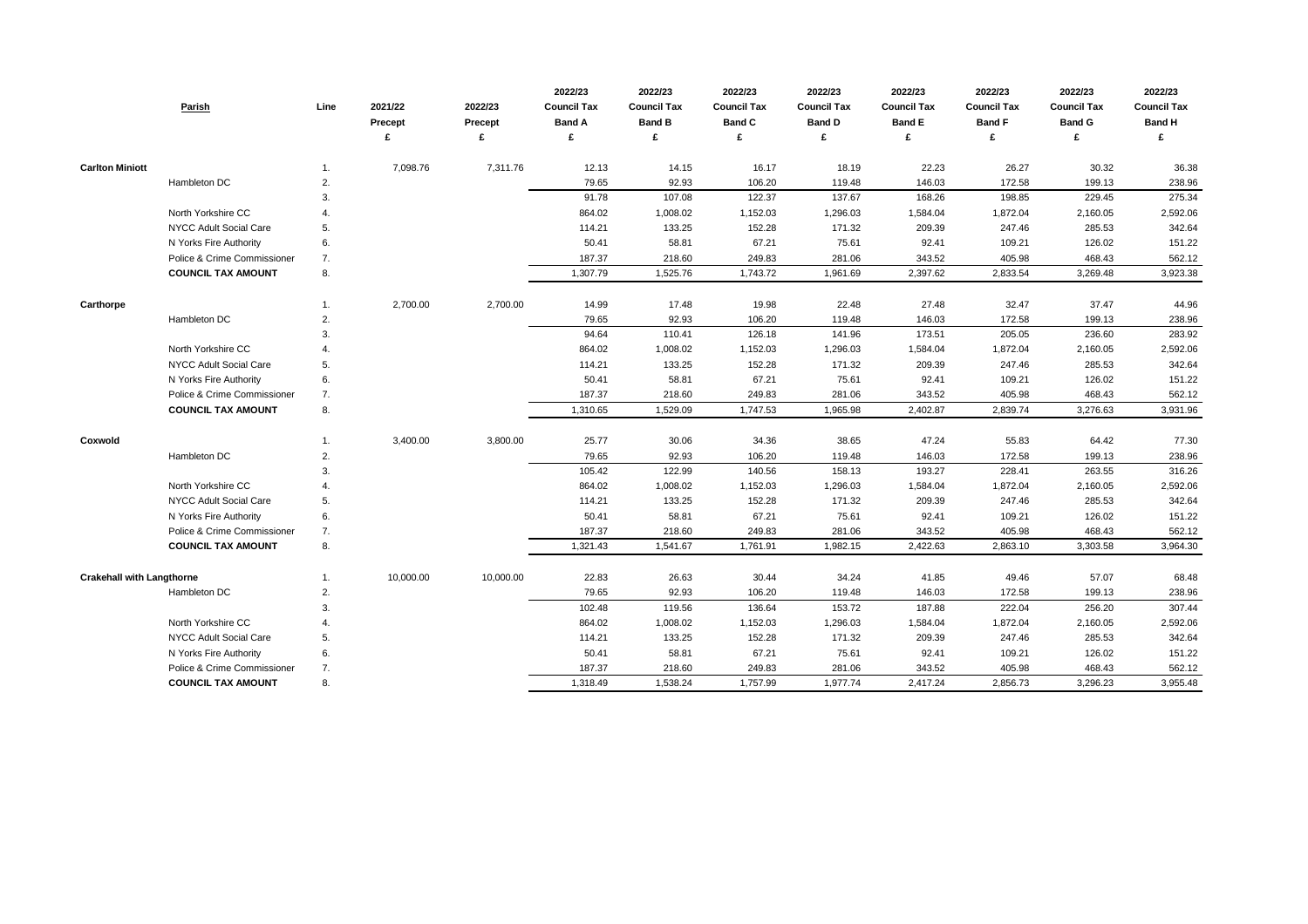| <b>Parish</b>               | Line         | 2021/22<br><b>Precept</b> | 2022/23<br><b>Precept</b><br>£ | 2022/23<br><b>Council Tax</b><br><b>Band A</b><br>£ | 2022/23<br><b>Council Tax</b><br><b>Band B</b> | 2022/23<br><b>Council Tax</b><br><b>Band C</b><br>£ | 2022/23<br><b>Council Tax</b><br><b>Band D</b><br>£ | 2022/23<br><b>Council Tax</b><br><b>Band E</b><br>£ | 2022/23<br><b>Council Tax</b><br><b>Band F</b><br>£ | 2022/23<br><b>Council Tax</b><br><b>Band G</b> | 2022/23<br><b>Council Tax</b><br><b>Band H</b><br>£ |
|-----------------------------|--------------|---------------------------|--------------------------------|-----------------------------------------------------|------------------------------------------------|-----------------------------------------------------|-----------------------------------------------------|-----------------------------------------------------|-----------------------------------------------------|------------------------------------------------|-----------------------------------------------------|
|                             |              |                           |                                |                                                     |                                                |                                                     |                                                     |                                                     |                                                     |                                                |                                                     |
| <b>Crathorne</b>            | 1.           | 850.00                    | 875.50                         | 6.35                                                | 7.41                                           | 8.47                                                | 9.53                                                | 11.65                                               | 13.77                                               | 15.88                                          | 19.06                                               |
| Hambleton DC                | 2.           |                           |                                | 79.65                                               | 92.93                                          | 106.20                                              | 119.48                                              | 146.03                                              | 172.58                                              | 199.13                                         | 238.96                                              |
|                             | 3.           |                           |                                | 86.00                                               | 100.34                                         | 114.67                                              | 129.01                                              | 157.68                                              | 186.35                                              | 215.01                                         | 258.02                                              |
| North Yorkshire CC          |              |                           |                                | 864.02                                              | 1,008.02                                       | 1,152.03                                            | 1,296.03                                            | 1,584.04                                            | 1,872.04                                            | 2,160.05                                       | 2,592.06                                            |
| NYCC Adult Social Care      | 5.           |                           |                                | 114.21                                              | 133.25                                         | 152.28                                              | 171.32                                              | 209.39                                              | 247.46                                              | 285.53                                         | 342.64                                              |
| N Yorks Fire Authority      | 6.           |                           |                                | 50.41                                               | 58.81                                          | 67.21                                               | 75.61                                               | 92.41                                               | 109.21                                              | 126.02                                         | 151.22                                              |
| Police & Crime Commissioner | 7.           |                           |                                | 187.37                                              | 218.60                                         | 249.83                                              | 281.06                                              | 343.52                                              | 405.98                                              | 468.43                                         | 562.12                                              |
| <b>COUNCIL TAX AMOUNT</b>   | 8.           |                           |                                | 1,302.01                                            | 1,519.02                                       | 1,736.02                                            | 1,953.03                                            | 2,387.04                                            | 2,821.04                                            | 3,255.04                                       | 3,906.06                                            |
| Crayke                      | .1           | 3,408.00                  | 3,510.00                       | 12.43                                               | 14.50                                          | 16.57                                               | 18.64                                               | 22.78                                               | 26.92                                               | 31.07                                          | 37.28                                               |
| Hambleton DC                | 2.           |                           |                                | 79.65                                               | 92.93                                          | 106.20                                              | 119.48                                              | 146.03                                              | 172.58                                              | 199.13                                         | 238.96                                              |
|                             | 3.           |                           |                                | 92.08                                               | 107.43                                         | 122.77                                              | 138.12                                              | 168.81                                              | 199.50                                              | 230.20                                         | 276.24                                              |
| North Yorkshire CC          |              |                           |                                | 864.02                                              | 1,008.02                                       | 1,152.03                                            | 1,296.03                                            | 1,584.04                                            | 1,872.04                                            | 2,160.05                                       | 2,592.06                                            |
| NYCC Adult Social Care      | 5.           |                           |                                | 114.21                                              | 133.25                                         | 152.28                                              | 171.32                                              | 209.39                                              | 247.46                                              | 285.53                                         | 342.64                                              |
| N Yorks Fire Authority      | 6.           |                           |                                | 50.41                                               | 58.81                                          | 67.21                                               | 75.61                                               | 92.41                                               | 109.21                                              | 126.02                                         | 151.22                                              |
| Police & Crime Commissioner | 7.           |                           |                                | 187.37                                              | 218.60                                         | 249.83                                              | 281.06                                              | 343.52                                              | 405.98                                              | 468.43                                         | 562.12                                              |
| <b>COUNCIL TAX AMOUNT</b>   | 8.           |                           |                                | 1,308.09                                            | 1,526.11                                       | 1,744.12                                            | 1,962.14                                            | 2,398.17                                            | 2,834.19                                            | 3,270.23                                       | 3,924.28                                            |
| Dalton                      | 1.           | 8,500.00                  | 9,000.00                       | 19.23                                               | 22.43                                          | 25.64                                               | 28.84                                               | 35.25                                               | 41.66                                               | 48.07                                          | 57.68                                               |
| Hambleton DC                | $\mathbf{2}$ |                           |                                | 79.65                                               | 92.93                                          | 106.20                                              | 119.48                                              | 146.03                                              | 172.58                                              | 199.13                                         | 238.96                                              |
|                             | 3.           |                           |                                | 98.88                                               | 115.36                                         | 131.84                                              | 148.32                                              | 181.28                                              | 214.24                                              | 247.20                                         | 296.64                                              |
| North Yorkshire CC          |              |                           |                                | 864.02                                              | 1,008.02                                       | 1,152.03                                            | 1,296.03                                            | 1,584.04                                            | 1,872.04                                            | 2,160.05                                       | 2,592.06                                            |
| NYCC Adult Social Care      | 5.           |                           |                                | 114.21                                              | 133.25                                         | 152.28                                              | 171.32                                              | 209.39                                              | 247.46                                              | 285.53                                         | 342.64                                              |
| N Yorks Fire Authority      | 6.           |                           |                                | 50.41                                               | 58.81                                          | 67.21                                               | 75.61                                               | 92.41                                               | 109.21                                              | 126.02                                         | 151.22                                              |
| Police & Crime Commissioner | 7.           |                           |                                | 187.37                                              | 218.60                                         | 249.83                                              | 281.06                                              | 343.52                                              | 405.98                                              | 468.43                                         | 562.12                                              |
| <b>COUNCIL TAX AMOUNT</b>   | 8.           |                           |                                | 1,314.89                                            | 1,534.04                                       | 1,753.19                                            | 1,972.34                                            | 2,410.64                                            | 2,848.93                                            | 3,287.23                                       | 3,944.68                                            |
| Danby Wiske with Lazenby    | 1.           | 3,100.00                  | 3,100.00                       | 16.12                                               | 18.81                                          | 21.49                                               | 24.18                                               | 29.55                                               | 34.93                                               | 40.30                                          | 48.36                                               |
| Hambleton DC                | 2.           |                           |                                | 79.65                                               | 92.93                                          | 106.20                                              | 119.48                                              | 146.03                                              | 172.58                                              | 199.13                                         | 238.96                                              |
|                             | 3.           |                           |                                | 95.77                                               | 111.74                                         | 127.69                                              | 143.66                                              | 175.58                                              | 207.51                                              | 239.43                                         | 287.32                                              |
| North Yorkshire CC          |              |                           |                                | 864.02                                              |                                                | 1,152.03                                            |                                                     |                                                     | 1,872.04                                            |                                                | 2,592.06                                            |
| NYCC Adult Social Care      | 4.           |                           |                                | 114.21                                              | 1,008.02<br>133.25                             | 152.28                                              | 1,296.03<br>171.32                                  | 1,584.04<br>209.39                                  | 247.46                                              | 2,160.05<br>285.53                             | 342.64                                              |
| N Yorks Fire Authority      | 5.<br>6.     |                           |                                | 50.41                                               | 58.81                                          | 67.21                                               | 75.61                                               | 92.41                                               | 109.21                                              | 126.02                                         | 151.22                                              |
| Police & Crime Commissioner |              |                           |                                | 187.37                                              |                                                |                                                     |                                                     |                                                     |                                                     |                                                |                                                     |
|                             | 7.           |                           |                                |                                                     | 218.60                                         | 249.83                                              | 281.06                                              | 343.52                                              | 405.98                                              | 468.43                                         | 562.12                                              |
| <b>COUNCIL TAX AMOUNT</b>   | 8.           |                           |                                | 1,311.78                                            | 1,530.42                                       | 1,749.04                                            | 1,967.68                                            | 2,404.94                                            | 2,842.20                                            | 3,279.46                                       | 3,935.36                                            |

| 2022/23            | 2022/23            | 2022/23            |  |  |  |
|--------------------|--------------------|--------------------|--|--|--|
| <b>Council Tax</b> | <b>Council Tax</b> | <b>Council Tax</b> |  |  |  |
| <b>Band F</b>      | <b>Band G</b>      | <b>Band H</b>      |  |  |  |
| £                  | £                  | £                  |  |  |  |
|                    |                    |                    |  |  |  |
| 13.77              | 15.88              | 19.06              |  |  |  |
| 172.58             | 199.13             | 238.96             |  |  |  |
| 186.35             | 215.01             | 258.02             |  |  |  |
| 1,872.04           | 2,160.05           | 2,592.06           |  |  |  |
| 247.46             | 285.53             | 342.64             |  |  |  |
| 109.21             | 126.02             | 151.22             |  |  |  |
| 405.98             | 468.43             | 562.12             |  |  |  |
| 2,821.04           | 3,255.04           | 3,906.06           |  |  |  |
|                    |                    |                    |  |  |  |
| 26.92              | 31.07              | 37.28              |  |  |  |
| 172.58             | 199.13             | 238.96             |  |  |  |
| 199.50             | 230.20             | 276.24             |  |  |  |
| 1,872.04           | 2,160.05           | 2,592.06           |  |  |  |
| 247.46             | 285.53             | 342.64             |  |  |  |
| 109.21             | 126.02             | 151.22             |  |  |  |
| 405.98             | 468.43             | 562.12             |  |  |  |
| 2,834.19           | 3,270.23           | 3,924.28           |  |  |  |
|                    |                    |                    |  |  |  |
| 41.66              | 48.07              | 57.68              |  |  |  |
| 172.58             | 199.13             | 238.96             |  |  |  |
| 214.24             | 247.20             | 296.64             |  |  |  |
| 1,872.04           | 2,160.05           | 2,592.06           |  |  |  |
| 247.46             | 285.53             | 342.64             |  |  |  |
| 109.21             | 126.02             | 151.22             |  |  |  |
| 405.98             | 468.43             | 562.12             |  |  |  |
| 2,848.93           | 3,287.23           | 3,944.68           |  |  |  |
|                    |                    |                    |  |  |  |
| 34.93              | 40.30              | 48.36              |  |  |  |
| 172.58             | 199.13             | 238.96             |  |  |  |
| 207.51             | 239.43             | 287.32             |  |  |  |
| 1,872.04           | 2,160.05           | 2,592.06           |  |  |  |
| 247.46             | 285.53             | 342.64             |  |  |  |
| 109.21             | 126.02             | 151.22             |  |  |  |
| 405.98             | 468.43             | 562.12             |  |  |  |
| 2,842.20           | 3,279.46           | 3,935.36           |  |  |  |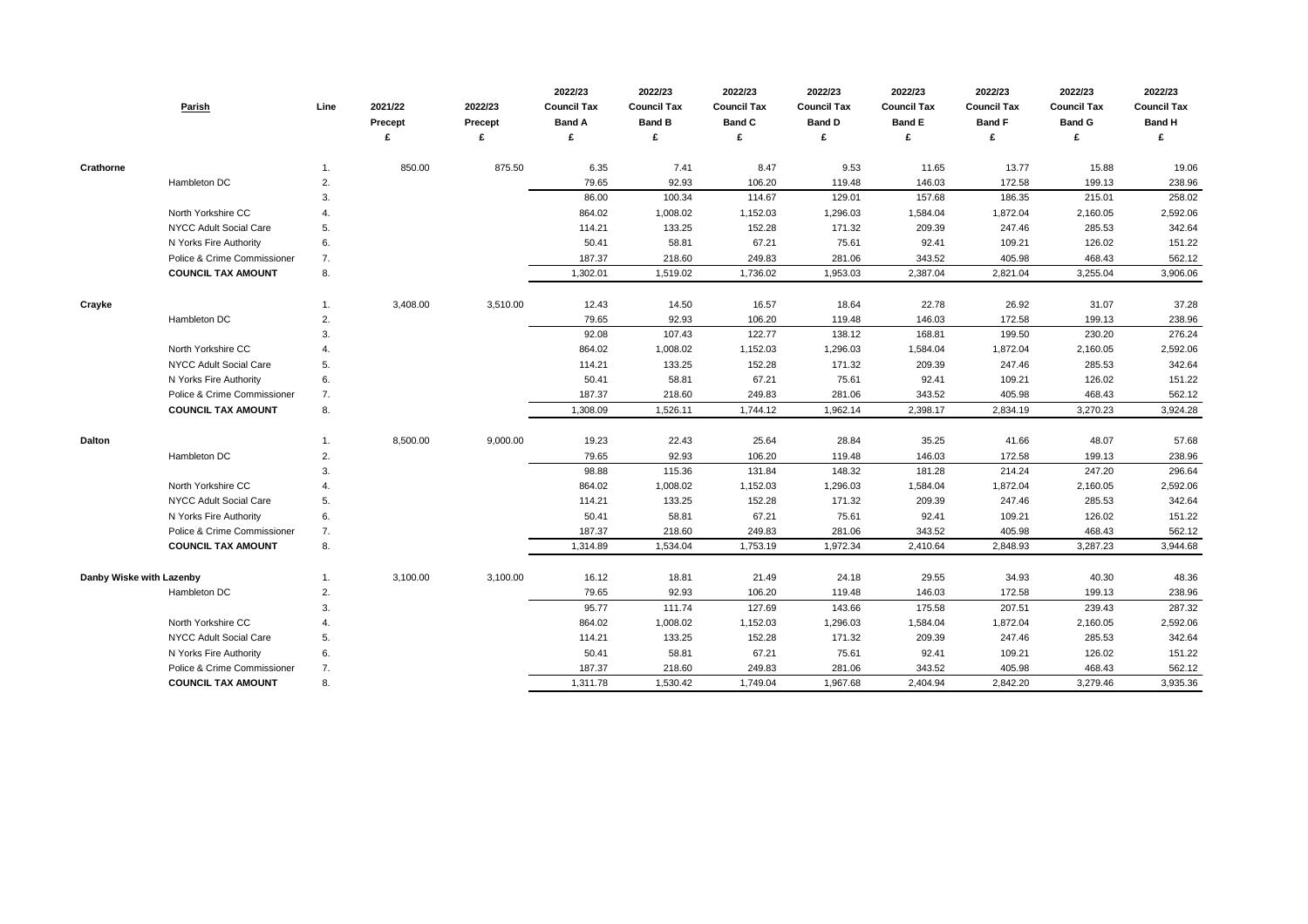|                     | <b>Parish</b>               | Line | 2021/22<br><b>Precept</b> | 2022/23<br><b>Precept</b> | 2022/23<br><b>Council Tax</b><br><b>Band A</b><br>£ | 2022/23<br><b>Council Tax</b><br><b>Band B</b> | 2022/23<br><b>Council Tax</b><br><b>Band C</b> | 2022/23<br><b>Council Tax</b><br><b>Band D</b> | 2022/23<br><b>Council Tax</b><br><b>Band E</b><br>£ | 2022/23<br><b>Council Tax</b><br><b>Band F</b><br>£ | 2022/23<br><b>Council Tax</b><br><b>Band G</b> | 2022/23<br><b>Council Tax</b><br><b>Band H</b><br>£ |
|---------------------|-----------------------------|------|---------------------------|---------------------------|-----------------------------------------------------|------------------------------------------------|------------------------------------------------|------------------------------------------------|-----------------------------------------------------|-----------------------------------------------------|------------------------------------------------|-----------------------------------------------------|
|                     |                             |      |                           |                           |                                                     |                                                |                                                |                                                |                                                     |                                                     |                                                |                                                     |
| Easby               |                             | 1.   | 300.00                    | 300.00                    | 3.99                                                | 4.66                                           | 5.32                                           | 5.99                                           | 7.32                                                | 8.65                                                | 9.98                                           | 11.98                                               |
|                     | Hambleton DC                | 2.   |                           |                           | 79.65                                               | 92.93                                          | 106.20                                         | 119.48                                         | 146.03                                              | 172.58                                              | 199.13                                         | 238.96                                              |
|                     |                             | 3.   |                           |                           | 83.64                                               | 97.59                                          | 111.52                                         | 125.47                                         | 153.35                                              | 181.23                                              | 209.11                                         | 250.94                                              |
|                     | North Yorkshire CC          |      |                           |                           | 864.02                                              | 1,008.02                                       | 1,152.03                                       | 1,296.03                                       | 1,584.04                                            | 1,872.04                                            | 2,160.05                                       | 2,592.06                                            |
|                     | NYCC Adult Social Care      | 5.   |                           |                           | 114.21                                              | 133.25                                         | 152.28                                         | 171.32                                         | 209.39                                              | 247.46                                              | 285.53                                         | 342.64                                              |
|                     | N Yorks Fire Authority      | 6.   |                           |                           | 50.41                                               | 58.81                                          | 67.21                                          | 75.61                                          | 92.41                                               | 109.21                                              | 126.02                                         | 151.22                                              |
|                     | Police & Crime Commissioner | 7.   |                           |                           | 187.37                                              | 218.60                                         | 249.83                                         | 281.06                                         | 343.52                                              | 405.98                                              | 468.43                                         | 562.12                                              |
|                     | <b>COUNCIL TAX AMOUNT</b>   | 8.   |                           |                           | 1,299.65                                            | 1,516.27                                       | 1,732.87                                       | 1,949.49                                       | 2,382.71                                            | 2,815.92                                            | 3,249.14                                       | 3,898.98                                            |
| Easingwold          |                             | 1.   | 140,942.00                | 174,028.00                | 48.73                                               | 56.86                                          | 64.98                                          | 73.10                                          | 89.34                                               | 105.59                                              | 121.83                                         | 146.20                                              |
|                     | Hambleton DC                | 2.   |                           |                           | 79.65                                               | 92.93                                          | 106.20                                         | 119.48                                         | 146.03                                              | 172.58                                              | 199.13                                         | 238.96                                              |
|                     |                             | 3.   |                           |                           | 128.38                                              | 149.79                                         | 171.18                                         | 192.58                                         | 235.37                                              | 278.17                                              | 320.96                                         | 385.16                                              |
|                     | North Yorkshire CC          |      |                           |                           | 864.02                                              | 1,008.02                                       | 1,152.03                                       | 1,296.03                                       | 1,584.04                                            | 1,872.04                                            | 2,160.05                                       | 2,592.06                                            |
|                     | NYCC Adult Social Care      | 5.   |                           |                           | 114.21                                              | 133.25                                         | 152.28                                         | 171.32                                         | 209.39                                              | 247.46                                              | 285.53                                         | 342.64                                              |
|                     | N Yorks Fire Authority      | 6.   |                           |                           | 50.41                                               | 58.81                                          | 67.21                                          | 75.61                                          | 92.41                                               | 109.21                                              | 126.02                                         | 151.22                                              |
|                     | Police & Crime Commissioner | 7.   |                           |                           | 187.37                                              | 218.60                                         | 249.83                                         | 281.06                                         | 343.52                                              | 405.98                                              | 468.43                                         | 562.12                                              |
|                     | <b>COUNCIL TAX AMOUNT</b>   | 8.   |                           |                           | 1,344.39                                            | 1,568.47                                       | 1,792.53                                       | 2,016.60                                       | 2,464.73                                            | 2,912.86                                            | 3,360.99                                       | 4,033.20                                            |
| <b>East Cowton</b>  |                             | 1.   | 6,704.00                  | 7,003.00                  | 18.45                                               | 21.52                                          | 24.60                                          | 27.67                                          | 33.82                                               | 39.97                                               | 46.12                                          | 55.34                                               |
|                     | Hambleton DC                | 2.   |                           |                           | 79.65                                               | 92.93                                          | 106.20                                         | 119.48                                         | 146.03                                              | 172.58                                              | 199.13                                         | 238.96                                              |
|                     |                             | 3.   |                           |                           | 98.10                                               | 114.45                                         | 130.80                                         | 147.15                                         | 179.85                                              | 212.55                                              | 245.25                                         | 294.30                                              |
|                     | North Yorkshire CC          |      |                           |                           | 864.02                                              | 1,008.02                                       | 1,152.03                                       | 1,296.03                                       | 1,584.04                                            | 1,872.04                                            | 2,160.05                                       | 2,592.06                                            |
|                     | NYCC Adult Social Care      | 5.   |                           |                           | 114.21                                              | 133.25                                         | 152.28                                         | 171.32                                         | 209.39                                              | 247.46                                              | 285.53                                         | 342.64                                              |
|                     | N Yorks Fire Authority      | 6.   |                           |                           | 50.41                                               | 58.81                                          | 67.21                                          | 75.61                                          | 92.41                                               | 109.21                                              | 126.02                                         | 151.22                                              |
|                     | Police & Crime Commissioner | 7.   |                           |                           | 187.37                                              | 218.60                                         | 249.83                                         | 281.06                                         | 343.52                                              | 405.98                                              | 468.43                                         | 562.12                                              |
|                     | <b>COUNCIL TAX AMOUNT</b>   | 8.   |                           |                           | 1,314.11                                            | 1,533.13                                       | 1,752.15                                       | 1,971.17                                       | 2,409.21                                            | 2,847.24                                            | 3,285.28                                       | 3,942.34                                            |
|                     |                             |      |                           |                           |                                                     |                                                |                                                |                                                |                                                     |                                                     |                                                |                                                     |
| <b>East Harlsey</b> |                             | 1.   | 3,100.00                  | 3,224.00                  | 16.52                                               | 19.27                                          | 22.03                                          | 24.78                                          | 30.29                                               | 35.79                                               | 41.30                                          | 49.56                                               |
|                     | Hambleton DC                | 2.   |                           |                           | 79.65                                               | 92.93                                          | 106.20                                         | 119.48                                         | 146.03                                              | 172.58                                              | 199.13                                         | 238.96                                              |
|                     |                             | 3.   |                           |                           | 96.17                                               | 112.20                                         | 128.23                                         | 144.26                                         | 176.32                                              | 208.37                                              | 240.43                                         | 288.52                                              |
|                     | North Yorkshire CC          | 4.   |                           |                           | 864.02                                              | 1,008.02                                       | 1,152.03                                       | 1,296.03                                       | 1,584.04                                            | 1,872.04                                            | 2,160.05                                       | 2,592.06                                            |
|                     | NYCC Adult Social Care      | 5.   |                           |                           | 114.21                                              | 133.25                                         | 152.28                                         | 171.32                                         | 209.39                                              | 247.46                                              | 285.53                                         | 342.64                                              |
|                     | N Yorks Fire Authority      | 6.   |                           |                           | 50.41                                               | 58.81                                          | 67.21                                          | 75.61                                          | 92.41                                               | 109.21                                              | 126.02                                         | 151.22                                              |
|                     | Police & Crime Commissioner | 7.   |                           |                           | 187.37                                              | 218.60                                         | 249.83                                         | 281.06                                         | 343.52                                              | 405.98                                              | 468.43                                         | 562.12                                              |
|                     | <b>COUNCIL TAX AMOUNT</b>   | 8.   |                           |                           | 1,312.18                                            | 1,530.88                                       | 1,749.58                                       | 1,968.28                                       | 2,405.68                                            | 2,843.06                                            | 3,280.46                                       | 3,936.56                                            |

| 2022/23            | 2022/23            | 2022/23            |
|--------------------|--------------------|--------------------|
| <b>Council Tax</b> | <b>Council Tax</b> | <b>Council Tax</b> |
| <b>Band F</b>      | <b>Band G</b>      | <b>Band H</b>      |
| £                  | £                  | £                  |
|                    |                    |                    |
| 8.65               | 9.98               | 11.98              |
| 172.58             | 199.13             | 238.96             |
| 181.23             | 209.11             | 250.94             |
| 1,872.04           | 2,160.05           | 2,592.06           |
| 247.46             | 285.53             | 342.64             |
| 109.21             | 126.02             | 151.22             |
| 405.98             | 468.43             | 562.12             |
| 2,815.92           | 3,249.14           | 3,898.98           |
|                    |                    |                    |
| 105.59             | 121.83             | 146.20             |
| 172.58             | 199.13             | 238.96             |
| 278.17             | 320.96             | 385.16             |
| 1,872.04           | 2,160.05           | 2,592.06           |
| 247.46             | 285.53             | 342.64             |
| 109.21             | 126.02             | 151.22             |
| 405.98             | 468.43             | 562.12             |
| 2,912.86           | 3,360.99           | 4,033.20           |
|                    |                    |                    |
| 39.97              | 46.12              | 55.34              |
| 172.58             | 199.13             | 238.96             |
| 212.55             | 245.25             | 294.30             |
| 1,872.04           | 2,160.05           | 2,592.06           |
| 247.46             | 285.53             | 342.64             |
| 109.21             | 126.02             | 151.22             |
| 405.98             | 468.43             | 562.12             |
| 2,847.24           | 3,285.28           | 3,942.34           |
|                    |                    |                    |
| 35.79              | 41.30              | 49.56              |
| 172.58             | 199.13             | 238.96             |
| 208.37             | 240.43             | 288.52             |
| 1,872.04           | 2,160.05           | 2,592.06           |
| 247.46             | 285.53             | 342.64             |
| 109.21             | 126.02             | 151.22             |
| 405.98             | 468.43             | 562.12             |
| 2,843.06           | 3,280.46           | 3,936.56           |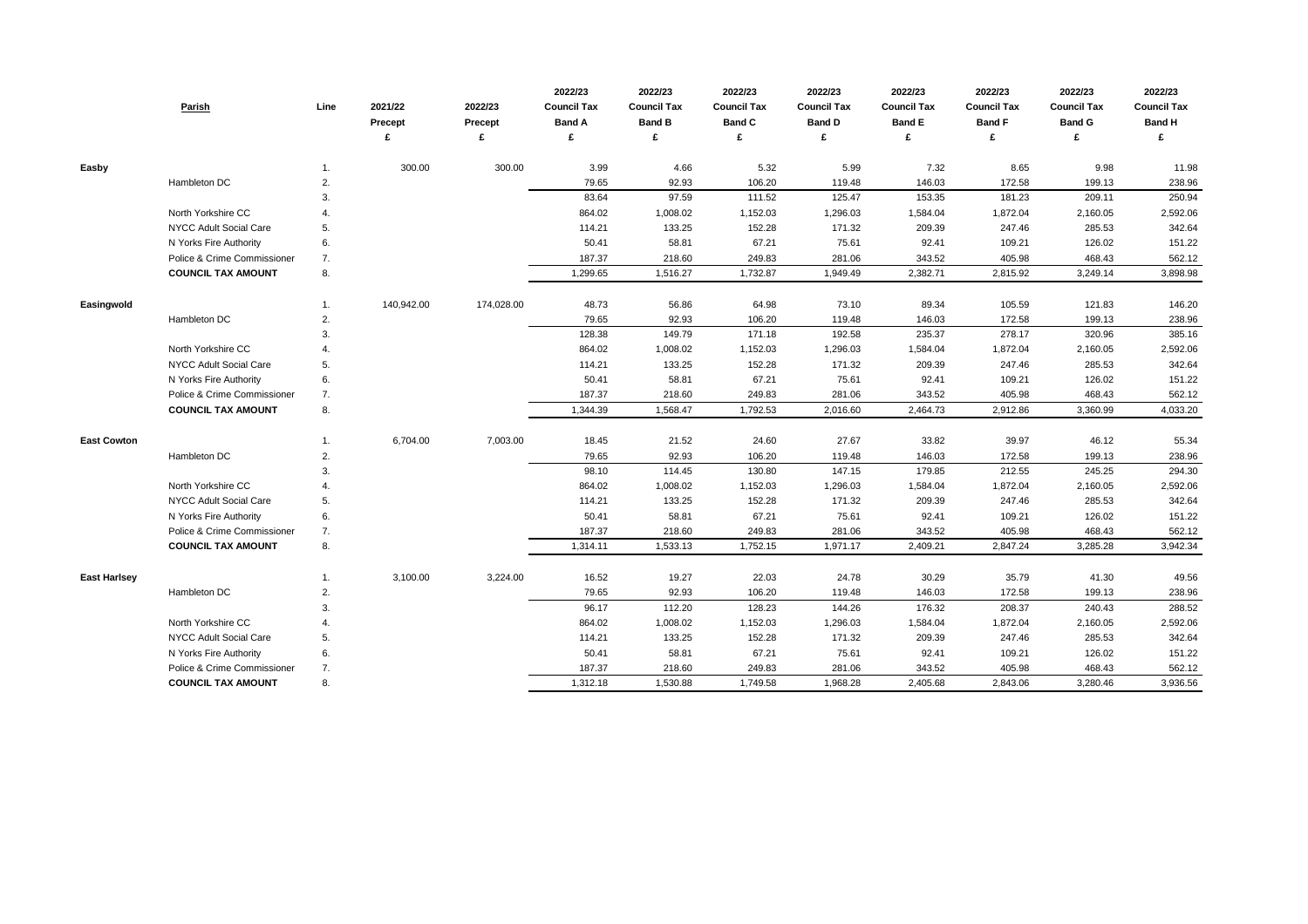| Parish                                 | Line           | 2021/22<br><b>Precept</b> | 2022/23<br>Precept<br>£ | 2022/23<br><b>Council Tax</b><br><b>Band A</b><br>£ | 2022/23<br><b>Council Tax</b><br><b>Band B</b> | 2022/23<br><b>Council Tax</b><br><b>Band C</b> | 2022/23<br><b>Council Tax</b><br><b>Band D</b> | 2022/23<br><b>Council Tax</b><br><b>Band E</b><br>£ | 2022/23<br><b>Council Tax</b><br><b>Band F</b><br>£ | 2022/23<br><b>Council Tax</b><br><b>Band G</b> | 2022/23<br><b>Council Tax</b><br><b>Band H</b><br>£ |
|----------------------------------------|----------------|---------------------------|-------------------------|-----------------------------------------------------|------------------------------------------------|------------------------------------------------|------------------------------------------------|-----------------------------------------------------|-----------------------------------------------------|------------------------------------------------|-----------------------------------------------------|
|                                        |                |                           |                         |                                                     |                                                |                                                |                                                |                                                     |                                                     |                                                |                                                     |
| <b>Exelby, Leeming and Londonderry</b> |                | 13,000.00                 | 13,000.00               | 14.03                                               | 16.37                                          | 18.71                                          | 21.05                                          | 25.73                                               | 30.41                                               | 35.08                                          | 42.10                                               |
| Hambleton DC                           | 2.             |                           |                         | 79.65                                               | 92.93                                          | 106.20                                         | 119.48                                         | 146.03                                              | 172.58                                              | 199.13                                         | 238.96                                              |
|                                        | 3.             |                           |                         | 93.68                                               | 109.30                                         | 124.91                                         | 140.53                                         | 171.76                                              | 202.99                                              | 234.21                                         | 281.06                                              |
| North Yorkshire CC                     |                |                           |                         | 864.02                                              | 1,008.02                                       | 1,152.03                                       | 1,296.03                                       | 1,584.04                                            | 1,872.04                                            | 2,160.05                                       | 2,592.06                                            |
| NYCC Adult Social Care                 | 5.             |                           |                         | 114.21                                              | 133.25                                         | 152.28                                         | 171.32                                         | 209.39                                              | 247.46                                              | 285.53                                         | 342.64                                              |
| N Yorks Fire Authority                 | 6.             |                           |                         | 50.41                                               | 58.81                                          | 67.21                                          | 75.61                                          | 92.41                                               | 109.21                                              | 126.02                                         | 151.22                                              |
| Police & Crime Commissioner            | 7.             |                           |                         | 187.37                                              | 218.60                                         | 249.83                                         | 281.06                                         | 343.52                                              | 405.98                                              | 468.43                                         | 562.12                                              |
| <b>COUNCIL TAX AMOUNT</b>              | 8.             |                           |                         | 1,309.69                                            | 1,527.98                                       | 1,746.26                                       | 1,964.55                                       | 2,401.12                                            | 2,837.68                                            | 3,274.24                                       | 3,929.10                                            |
| Faceby                                 |                | 1,500.00                  | 1,500.00                | 9.51                                                | 11.09                                          | 12.68                                          | 14.26                                          | 17.43                                               | 20.60                                               | 23.77                                          | 28.52                                               |
| Hambleton DC                           | 2.             |                           |                         | 79.65                                               | 92.93                                          | 106.20                                         | 119.48                                         | 146.03                                              | 172.58                                              | 199.13                                         | 238.96                                              |
|                                        | 3.             |                           |                         | 89.16                                               | 104.02                                         | 118.88                                         | 133.74                                         | 163.46                                              | 193.18                                              | 222.90                                         | 267.48                                              |
| North Yorkshire CC                     |                |                           |                         | 864.02                                              | 1,008.02                                       | 1,152.03                                       | 1,296.03                                       | 1,584.04                                            | 1,872.04                                            | 2,160.05                                       | 2,592.06                                            |
| NYCC Adult Social Care                 | 5.             |                           |                         | 114.21                                              | 133.25                                         | 152.28                                         | 171.32                                         | 209.39                                              | 247.46                                              | 285.53                                         | 342.64                                              |
| N Yorks Fire Authority                 | 6.             |                           |                         | 50.41                                               | 58.81                                          | 67.21                                          | 75.61                                          | 92.41                                               | 109.21                                              | 126.02                                         | 151.22                                              |
| Police & Crime Commissioner            | 7.             |                           |                         | 187.37                                              | 218.60                                         | 249.83                                         | 281.06                                         | 343.52                                              | 405.98                                              | 468.43                                         | 562.12                                              |
| <b>COUNCIL TAX AMOUNT</b>              | 8.             |                           |                         | 1,305.17                                            | 1,522.70                                       | 1,740.23                                       | 1,957.76                                       | 2,392.82                                            | 2,827.87                                            | 3,262.93                                       | 3,915.52                                            |
| Farlington                             |                | 480.00                    | 480.00                  | 5.72                                                | 6.67                                           | 7.63                                           | 8.58                                           | 10.49                                               | 12.39                                               | 14.30                                          | 17.16                                               |
| Hambleton DC                           | 2.             |                           |                         | 79.65                                               | 92.93                                          | 106.20                                         | 119.48                                         | 146.03                                              | 172.58                                              | 199.13                                         | 238.96                                              |
|                                        | 3.             |                           |                         | 85.37                                               | 99.60                                          | 113.83                                         | 128.06                                         | 156.52                                              | 184.97                                              | 213.43                                         | 256.12                                              |
| North Yorkshire CC                     | $\overline{4}$ |                           |                         | 864.02                                              | 1,008.02                                       | 1,152.03                                       | 1,296.03                                       | 1,584.04                                            | 1,872.04                                            | 2,160.05                                       | 2,592.06                                            |
| NYCC Adult Social Care                 | 5.             |                           |                         | 114.21                                              | 133.25                                         | 152.28                                         | 171.32                                         | 209.39                                              | 247.46                                              | 285.53                                         | 342.64                                              |
| N Yorks Fire Authority                 | 6.             |                           |                         | 50.41                                               | 58.81                                          | 67.21                                          | 75.61                                          | 92.41                                               | 109.21                                              | 126.02                                         | 151.22                                              |
| Police & Crime Commissioner            | 7.             |                           |                         | 187.37                                              | 218.60                                         | 249.83                                         | 281.06                                         | 343.52                                              | 405.98                                              | 468.43                                         | 562.12                                              |
| <b>COUNCIL TAX AMOUNT</b>              | 8.             |                           |                         | 1,301.38                                            | 1,518.28                                       | 1,735.18                                       | 1,952.08                                       | 2,385.88                                            | 2,819.66                                            | 3,253.46                                       | 3,904.16                                            |
| <b>Great Ayton</b>                     | 1.             | 105,000.00                | 110,000.00              | 39.43                                               | 46.00                                          | 52.57                                          | 59.14                                          | 72.28                                               | 85.42                                               | 98.57                                          | 118.28                                              |
| Hambleton DC                           | 2.             |                           |                         | 79.65                                               | 92.93                                          | 106.20                                         | 119.48                                         | 146.03                                              | 172.58                                              | 199.13                                         | 238.96                                              |
|                                        | 3.             |                           |                         | 119.08                                              | 138.93                                         | 158.77                                         | 178.62                                         | 218.31                                              | 258.00                                              | 297.70                                         | 357.24                                              |
| North Yorkshire CC                     | 4.             |                           |                         | 864.02                                              | 1,008.02                                       | 1,152.03                                       | 1,296.03                                       | 1,584.04                                            | 1,872.04                                            | 2,160.05                                       | 2,592.06                                            |
| <b>NYCC Adult Social Care</b>          | 5.             |                           |                         | 114.21                                              | 133.25                                         | 152.28                                         | 171.32                                         | 209.39                                              | 247.46                                              | 285.53                                         | 342.64                                              |
| N Yorks Fire Authority                 | 6.             |                           |                         | 50.41                                               | 58.81                                          | 67.21                                          | 75.61                                          | 92.41                                               | 109.21                                              | 126.02                                         | 151.22                                              |
| Police & Crime Commissioner            | 7.             |                           |                         | 187.37                                              | 218.60                                         | 249.83                                         | 281.06                                         | 343.52                                              | 405.98                                              | 468.43                                         | 562.12                                              |
| <b>COUNCIL TAX AMOUNT</b>              | 8.             |                           |                         | 1,335.09                                            | 1,557.61                                       | 1,780.12                                       | 2,002.64                                       | 2,447.67                                            | 2,892.69                                            | 3,337.73                                       | 4,005.28                                            |

| 2022/23            | 2022/23            | 2022/23            |
|--------------------|--------------------|--------------------|
| <b>Council Tax</b> | <b>Council Tax</b> | <b>Council Tax</b> |
| <b>Band F</b>      | <b>Band G</b>      | <b>Band H</b>      |
| £                  | £                  | £                  |
|                    |                    |                    |
| 30.41              | 35.08              | 42.10              |
| 172.58             | 199.13             | 238.96             |
| 202.99             | 234.21             | 281.06             |
| 1,872.04           | 2,160.05           | 2,592.06           |
| 247.46             | 285.53             | 342.64             |
| 109.21             | 126.02             | 151.22             |
| 405.98             | 468.43             | 562.12             |
| 2,837.68           | 3,274.24           | 3,929.10           |
|                    |                    |                    |
| 20.60              | 23.77              | 28.52              |
| 172.58             | 199.13             | 238.96             |
| 193.18             | 222.90             | 267.48             |
| 1,872.04           | 2,160.05           | 2,592.06           |
| 247.46             | 285.53             | 342.64             |
| 109.21             | 126.02             | 151.22             |
| 405.98             | 468.43             | 562.12             |
| 2,827.87           | 3,262.93           | 3,915.52           |
|                    |                    |                    |
| 12.39              | 14.30              | 17.16              |
| 172.58             | 199.13             | 238.96             |
| 184.97             | 213.43             | 256.12             |
| 1,872.04           | 2,160.05           | 2,592.06           |
| 247.46             | 285.53             | 342.64             |
| 109.21             | 126.02             | 151.22             |
| 405.98             | 468.43             | 562.12             |
| 2,819.66           | 3,253.46           | 3,904.16           |
|                    |                    |                    |
| 85.42              | 98.57              | 118.28             |
| 172.58             | 199.13             | 238.96             |
| 258.00             | 297.70             | 357.24             |
| 1,872.04           | 2,160.05           | 2,592.06           |
| 247.46             | 285.53             | 342.64             |
| 109.21             | 126.02             | 151.22             |
| 405.98             | 468.43             | 562.12             |
| 2,892.69           | 3,337.73           | 4,005.28           |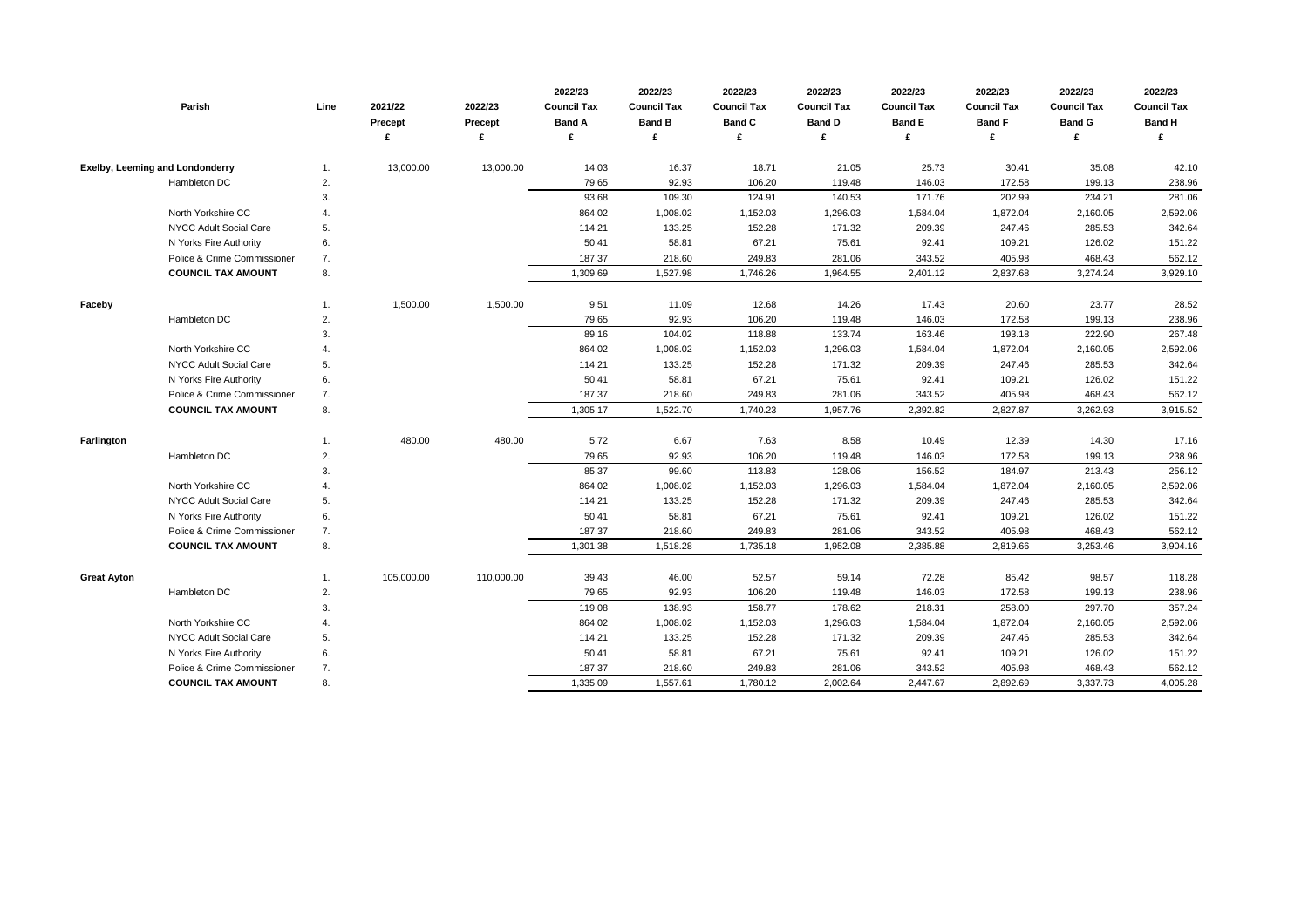| Parish                                | Line        | 2021/22<br><b>Precept</b> | 2022/23<br><b>Precept</b><br>£ | 2022/23<br><b>Council Tax</b><br><b>Band A</b><br>£ | 2022/23<br><b>Council Tax</b><br><b>Band B</b><br>£ | 2022/23<br><b>Council Tax</b><br><b>Band C</b> | 2022/23<br><b>Council Tax</b><br><b>Band D</b><br>£ | 2022/23<br><b>Council Tax</b><br><b>Band E</b><br>£ | 2022/23<br><b>Council Tax</b><br><b>Band F</b><br>£ | 2022/23<br><b>Council Tax</b><br><b>Band G</b> | 2022/23<br><b>Council Tax</b><br><b>Band H</b><br>£ |
|---------------------------------------|-------------|---------------------------|--------------------------------|-----------------------------------------------------|-----------------------------------------------------|------------------------------------------------|-----------------------------------------------------|-----------------------------------------------------|-----------------------------------------------------|------------------------------------------------|-----------------------------------------------------|
|                                       |             |                           |                                |                                                     |                                                     |                                                |                                                     |                                                     |                                                     |                                                |                                                     |
| <b>Great and Little Broughton</b>     | -1.         | 12,500.00                 | 13,000.00                      | 16.24                                               | 18.95                                               | 21.65                                          | 24.36                                               | 29.77                                               | 35.19                                               | 40.60                                          | 48.72                                               |
| Hambleton DC                          | 2.          |                           |                                | 79.65                                               | 92.93                                               | 106.20                                         | 119.48                                              | 146.03                                              | 172.58                                              | 199.13                                         | 238.96                                              |
|                                       | 3.          |                           |                                | 95.89                                               | 111.88                                              | 127.85                                         | 143.84                                              | 175.80                                              | 207.77                                              | 239.73                                         | 287.68                                              |
| North Yorkshire CC                    | 4.          |                           |                                | 864.02                                              | 1,008.02                                            | 1,152.03                                       | 1,296.03                                            | 1,584.04                                            | 1,872.04                                            | 2,160.05                                       | 2,592.06                                            |
| <b>NYCC Adult Social Care</b>         | 5.          |                           |                                | 114.21                                              | 133.25                                              | 152.28                                         | 171.32                                              | 209.39                                              | 247.46                                              | 285.53                                         | 342.64                                              |
| N Yorks Fire Authority                | 6.          |                           |                                | 50.41                                               | 58.81                                               | 67.21                                          | 75.61                                               | 92.41                                               | 109.21                                              | 126.02                                         | 151.22                                              |
| Police & Crime Commissioner           | 7.          |                           |                                | 187.37                                              | 218.60                                              | 249.83                                         | 281.06                                              | 343.52                                              | 405.98                                              | 468.43                                         | 562.12                                              |
| <b>COUNCIL TAX AMOUNT</b>             | 8.          |                           |                                | 1,311.90                                            | 1,530.56                                            | 1,749.20                                       | 1,967.86                                            | 2,405.16                                            | 2,842.46                                            | 3,279.76                                       | 3,935.72                                            |
| <b>Great Busby</b>                    | -1.         | 300.00                    | 300.00                         | 3.48                                                | 4.06                                                | 4.64                                           | 5.22                                                | 6.38                                                | 7.54                                                | 8.70                                           | 10.44                                               |
| Hambleton DC                          | 2.          |                           |                                | 79.65                                               | 92.93                                               | 106.20                                         | 119.48                                              | 146.03                                              | 172.58                                              | 199.13                                         | 238.96                                              |
|                                       | 3.          |                           |                                | 83.13                                               | 96.99                                               | 110.84                                         | 124.70                                              | 152.41                                              | 180.12                                              | 207.83                                         | 249.40                                              |
| North Yorkshire CC                    | 4.          |                           |                                | 864.02                                              | 1,008.02                                            | 1,152.03                                       | 1,296.03                                            | 1,584.04                                            | 1,872.04                                            | 2,160.05                                       | 2,592.06                                            |
| NYCC Adult Social Care                | 5.          |                           |                                | 114.21                                              | 133.25                                              | 152.28                                         | 171.32                                              | 209.39                                              | 247.46                                              | 285.53                                         | 342.64                                              |
| N Yorks Fire Authority                | 6.          |                           |                                | 50.41                                               | 58.81                                               | 67.21                                          | 75.61                                               | 92.41                                               | 109.21                                              | 126.02                                         | 151.22                                              |
| Police & Crime Commissioner           | 7.          |                           |                                | 187.37                                              | 218.60                                              | 249.83                                         | 281.06                                              | 343.52                                              | 405.98                                              | 468.43                                         | 562.12                                              |
| <b>COUNCIL TAX AMOUNT</b>             | 8.          |                           |                                | 1,299.14                                            | 1,515.67                                            | 1,732.19                                       | 1,948.72                                            | 2,381.77                                            | 2,814.81                                            | 3,247.86                                       | 3,897.44                                            |
| <b>Great Langton</b>                  | -1.         | 750.00                    | 750.00                         | 9.48                                                | 11.06                                               | 12.64                                          | 14.22                                               | 17.38                                               | 20.54                                               | 23.70                                          | 28.44                                               |
| Hambleton DC                          | 2.          |                           |                                | 79.65                                               | 92.93                                               | 106.20                                         | 119.48                                              | 146.03                                              | 172.58                                              | 199.13                                         | 238.96                                              |
|                                       | 3.          |                           |                                | 89.13                                               | 103.99                                              | 118.84                                         | 133.70                                              | 163.41                                              | 193.12                                              | 222.83                                         | 267.40                                              |
| North Yorkshire CC                    | $\mathbf 4$ |                           |                                | 864.02                                              | 1,008.02                                            | 1,152.03                                       | 1,296.03                                            | 1,584.04                                            | 1,872.04                                            | 2,160.05                                       | 2,592.06                                            |
| <b>NYCC Adult Social Care</b>         | 5.          |                           |                                | 114.21                                              | 133.25                                              | 152.28                                         | 171.32                                              | 209.39                                              | 247.46                                              | 285.53                                         | 342.64                                              |
| N Yorks Fire Authority                | 6.          |                           |                                | 50.41                                               | 58.81                                               | 67.21                                          | 75.61                                               | 92.41                                               | 109.21                                              | 126.02                                         | 151.22                                              |
| Police & Crime Commissioner           | 7.          |                           |                                | 187.37                                              | 218.60                                              | 249.83                                         | 281.06                                              | 343.52                                              | 405.98                                              | 468.43                                         | 562.12                                              |
| <b>COUNCIL TAX AMOUNT</b>             | 8.          |                           |                                | 1,305.14                                            | 1,522.67                                            | 1,740.19                                       | 1,957.72                                            | 2,392.77                                            | 2,827.81                                            | 3,262.86                                       | 3,915.44                                            |
| Hackforth, Ainderby Miers with Holtby | 1.          | 2,600.00                  | 2,600.00                       | 18.05                                               | 21.05                                               | 24.06                                          | 27.07                                               | 33.09                                               | 39.10                                               | 45.12                                          | 54.14                                               |
| Hambleton DC                          | 2.          |                           |                                | 79.65                                               | 92.93                                               | 106.20                                         | 119.48                                              | 146.03                                              | 172.58                                              | 199.13                                         | 238.96                                              |
|                                       | 3.          |                           |                                | 97.70                                               | 113.98                                              | 130.26                                         | 146.55                                              | 179.12                                              | 211.68                                              | 244.25                                         | 293.10                                              |
| North Yorkshire CC                    | 4.          |                           |                                | 864.02                                              | 1,008.02                                            | 1,152.03                                       | 1,296.03                                            | 1,584.04                                            | 1,872.04                                            | 2,160.05                                       | 2,592.06                                            |
| <b>NYCC Adult Social Care</b>         | 5.          |                           |                                | 114.21                                              | 133.25                                              | 152.28                                         | 171.32                                              | 209.39                                              | 247.46                                              | 285.53                                         | 342.64                                              |
| N Yorks Fire Authority                | 6.          |                           |                                | 50.41                                               | 58.81                                               | 67.21                                          | 75.61                                               | 92.41                                               | 109.21                                              | 126.02                                         | 151.22                                              |
| Police & Crime Commissioner           | 7.          |                           |                                | 187.37                                              | 218.60                                              | 249.83                                         | 281.06                                              | 343.52                                              | 405.98                                              | 468.43                                         | 562.12                                              |
| <b>COUNCIL TAX AMOUNT</b>             | 8.          |                           |                                | 1,313.71                                            | 1,532.66                                            | 1,751.61                                       | 1,970.57                                            | 2,408.48                                            | 2,846.37                                            | 3,284.28                                       | 3,941.14                                            |

| 2022/23            | 2022/23            | 2022/23            |
|--------------------|--------------------|--------------------|
| <b>Council Tax</b> | <b>Council Tax</b> | <b>Council Tax</b> |
| <b>Band F</b>      | <b>Band G</b>      | <b>Band H</b>      |
| £                  | £                  | £                  |
|                    |                    |                    |
| 35.19              | 40.60              | 48.72              |
| 172.58             | 199.13             | 238.96             |
| 207.77             | 239.73             | 287.68             |
| 1,872.04           | 2,160.05           | 2,592.06           |
| 247.46             | 285.53             | 342.64             |
| 109.21             | 126.02             | 151.22             |
| 405.98             | 468.43             | 562.12             |
| 2,842.46           | 3,279.76           | 3,935.72           |
|                    |                    |                    |
| 7.54               | 8.70               | 10.44              |
| 172.58             | 199.13             | 238.96             |
| 180.12             | 207.83             | 249.40             |
| 1,872.04           | 2,160.05           | 2,592.06           |
| 247.46             | 285.53             | 342.64             |
| 109.21             | 126.02             | 151.22             |
| 405.98             | 468.43             | 562.12             |
| 2,814.81           | 3,247.86           | 3,897.44           |
|                    |                    |                    |
| 20.54              | 23.70              | 28.44              |
| 172.58             | 199.13             | 238.96             |
| 193.12             | 222.83             | 267.40             |
| 1,872.04           | 2,160.05           | 2,592.06           |
| 247.46             | 285.53             | 342.64             |
| 109.21             | 126.02             | 151.22             |
| 405.98             | 468.43             | 562.12             |
| 2,827.81           | 3,262.86           | 3,915.44           |
|                    |                    |                    |
| 39.10              | 45.12              | 54.14              |
| 172.58             | 199.13             | 238.96             |
| 211.68             | 244.25             | 293.10             |
| 1,872.04           | 2,160.05           | 2,592.06           |
| 247.46             | 285.53             | 342.64             |
| 109.21             | 126.02             | 151.22             |
| 405.98             | 468.43             | 562.12             |
| 2,846.37           | 3,284.28           | 3,941.14           |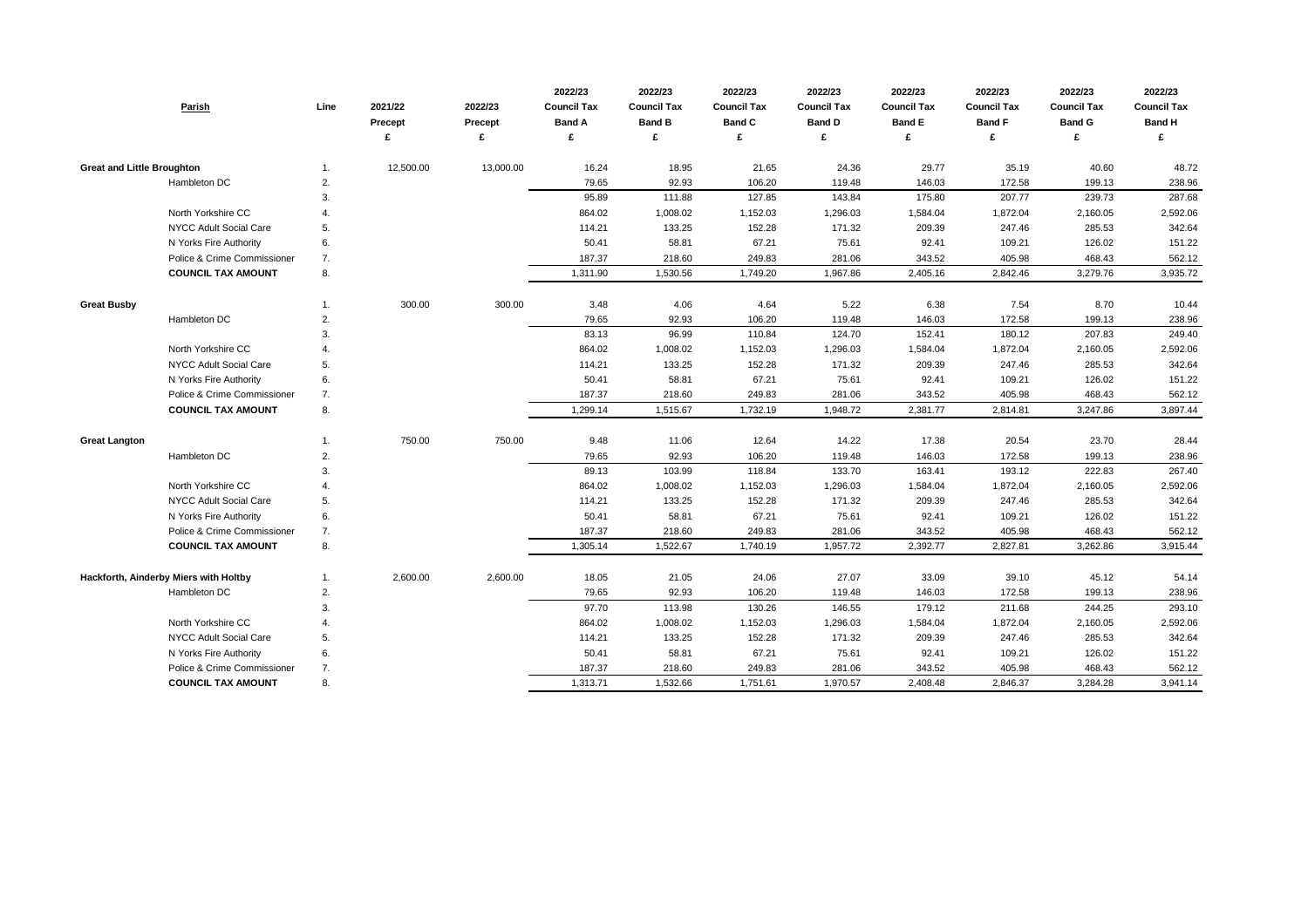| Hillside (Boltby, Cowesby, Felixkirk,<br>600.00<br>600.00<br>1.69<br>1.98<br>2.26<br>2.54<br>3.10<br>3.67<br>4.23<br>5.08<br><b>Kirby Knowle and Upsall)</b><br>Hambleton DC<br>2.<br>79.65<br>92.93<br>106.20<br>119.48<br>146.03<br>172.58<br>199.13<br>238.96<br>122.02<br>244.04<br>81.34<br>94.91<br>108.46<br>149.13<br>176.25<br>203.36<br>3.<br>North Yorkshire CC<br>864.02<br>1,008.02<br>1,152.03<br>1,296.03<br>1,584.04<br>1,872.04<br>2,160.05<br>2,592.06<br>171.32<br>285.53<br>342.64<br>NYCC Adult Social Care<br>114.21<br>133.25<br>152.28<br>209.39<br>247.46<br>5.<br>6.<br>50.41<br>58.81<br>67.21<br>75.61<br>92.41<br>126.02<br>151.22<br>N Yorks Fire Authority<br>109.21<br>7.<br>187.37<br>281.06<br>468.43<br>Police & Crime Commissioner<br>218.60<br>249.83<br>343.52<br>405.98<br>562.12<br>8.<br>1,946.04<br>3,892.08<br><b>COUNCIL TAX AMOUNT</b><br>1,297.35<br>1,513.59<br>1,729.81<br>2,378.49<br>2,810.94<br>3,243.39<br>17.12<br>19.26<br>27.82<br><b>Huby</b><br>9,715.00<br>10,000.00<br>12.84<br>14.98<br>23.54<br>32.10<br>38.52<br>$\mathbf{1}$ .<br>Hambleton DC<br>2.<br>79.65<br>92.93<br>106.20<br>119.48<br>146.03<br>172.58<br>199.13<br>238.96<br>3.<br>92.49<br>107.91<br>123.32<br>138.74<br>169.57<br>200.40<br>231.23<br>277.48<br>North Yorkshire CC<br>1,296.03<br>2,592.06<br>864.02<br>1,008.02<br>1,152.03<br>1,584.04<br>1,872.04<br>2,160.05<br>NYCC Adult Social Care<br>342.64<br>5.<br>114.21<br>133.25<br>152.28<br>171.32<br>209.39<br>247.46<br>285.53<br>67.21<br>75.61<br>126.02<br>151.22<br>N Yorks Fire Authority<br>6.<br>50.41<br>58.81<br>92.41<br>109.21<br>562.12<br>Police & Crime Commissioner<br>7.<br>187.37<br>218.60<br>249.83<br>281.06<br>343.52<br>405.98<br>468.43<br>8.<br>1,962.76<br><b>COUNCIL TAX AMOUNT</b><br>1,308.50<br>1,526.59<br>1,744.67<br>2,398.93<br>2,835.09<br>3,271.26<br>3,925.52<br>7,500.00<br>7,500.00<br>25.02<br>29.19<br>33.36<br>37.53<br>45.87<br>54.21<br>62.55<br>75.06<br><b>Husthwaite</b><br>1.<br>Hambleton DC<br>79.65<br>92.93<br>106.20<br>119.48<br>172.58<br>199.13<br>238.96<br>2.<br>146.03<br>157.01<br>104.67<br>122.12<br>139.56<br>191.90<br>226.79<br>261.68<br>314.02<br>3.<br>North Yorkshire CC<br>864.02<br>1,152.03<br>1,296.03<br>1,872.04<br>2,592.06<br>4.<br>1,008.02<br>1,584.04<br>2,160.05<br><b>NYCC Adult Social Care</b><br>152.28<br>171.32<br>342.64<br>5.<br>114.21<br>133.25<br>209.39<br>247.46<br>285.53<br>N Yorks Fire Authority<br>67.21<br>151.22<br>6.<br>50.41<br>58.81<br>75.61<br>92.41<br>109.21<br>126.02<br>Police & Crime Commissioner<br>7.<br>187.37<br>218.60<br>249.83<br>281.06<br>343.52<br>405.98<br>468.43<br>562.12<br><b>COUNCIL TAX AMOUNT</b><br>1,320.68<br>1,540.80<br>1,981.03<br>2,421.26<br>2,861.48<br>3,301.71<br>3,962.06<br>8.<br>1,760.91<br>Hutton Rudby, Middleton, Rudby<br>43,000.00<br>47,000.00<br>28.86<br>62.53<br>86.58<br>and Skutterskelfe<br>33.67<br>38.48<br>43.29<br>52.91<br>72.15<br>1.<br>Hambleton DC<br>2.<br>79.65<br>92.93<br>106.20<br>119.48<br>146.03<br>172.58<br>199.13<br>238.96<br>126.60<br>162.77<br>198.94<br>271.28<br>325.54<br>3.<br>108.51<br>144.68<br>235.11<br>North Yorkshire CC<br>864.02<br>1,008.02<br>1,296.03<br>1,872.04<br>2,592.06<br>1,152.03<br>1,584.04<br>2,160.05<br>171.32<br>342.64<br>NYCC Adult Social Care<br>114.21<br>133.25<br>152.28<br>209.39<br>247.46<br>285.53<br>5.<br>67.21<br>N Yorks Fire Authority<br>6.<br>50.41<br>58.81<br>75.61<br>92.41<br>126.02<br>151.22<br>109.21<br>Police & Crime Commissioner<br>281.06<br>7.<br>187.37<br>218.60<br>249.83<br>343.52<br>405.98<br>468.43<br>562.12<br><b>COUNCIL TAX AMOUNT</b><br>8.<br>1,986.79<br>3,973.58<br>1,324.52<br>1,545.28<br>1,766.03<br>2,428.30<br>2,869.80<br>3,311.31 | Parish | Line | 2021/22<br><b>Precept</b> | 2022/23<br>Precept<br>£ | 2022/23<br><b>Council Tax</b><br><b>Band A</b><br>£ | 2022/23<br><b>Council Tax</b><br><b>Band B</b><br>£ | 2022/23<br><b>Council Tax</b><br><b>Band C</b> | 2022/23<br><b>Council Tax</b><br><b>Band D</b><br>£ | 2022/23<br><b>Council Tax</b><br><b>Band E</b><br>£ | 2022/23<br><b>Council Tax</b><br><b>Band F</b><br>£ | 2022/23<br><b>Council Tax</b><br><b>Band G</b> | 2022/23<br><b>Council Tax</b><br><b>Band H</b><br>£ |
|--------------------------------------------------------------------------------------------------------------------------------------------------------------------------------------------------------------------------------------------------------------------------------------------------------------------------------------------------------------------------------------------------------------------------------------------------------------------------------------------------------------------------------------------------------------------------------------------------------------------------------------------------------------------------------------------------------------------------------------------------------------------------------------------------------------------------------------------------------------------------------------------------------------------------------------------------------------------------------------------------------------------------------------------------------------------------------------------------------------------------------------------------------------------------------------------------------------------------------------------------------------------------------------------------------------------------------------------------------------------------------------------------------------------------------------------------------------------------------------------------------------------------------------------------------------------------------------------------------------------------------------------------------------------------------------------------------------------------------------------------------------------------------------------------------------------------------------------------------------------------------------------------------------------------------------------------------------------------------------------------------------------------------------------------------------------------------------------------------------------------------------------------------------------------------------------------------------------------------------------------------------------------------------------------------------------------------------------------------------------------------------------------------------------------------------------------------------------------------------------------------------------------------------------------------------------------------------------------------------------------------------------------------------------------------------------------------------------------------------------------------------------------------------------------------------------------------------------------------------------------------------------------------------------------------------------------------------------------------------------------------------------------------------------------------------------------------------------------------------------------------------------------------------------------------------------------------------------------------------------------------------------------------------------------------------------------------------------------------------------------------------------------------------------------------------------------------------------------------------------------------------------------------------------------------------------------------------------------------------------------------------------------------------------------------------------------------------------------------------------------------------------------------------------------------|--------|------|---------------------------|-------------------------|-----------------------------------------------------|-----------------------------------------------------|------------------------------------------------|-----------------------------------------------------|-----------------------------------------------------|-----------------------------------------------------|------------------------------------------------|-----------------------------------------------------|
|                                                                                                                                                                                                                                                                                                                                                                                                                                                                                                                                                                                                                                                                                                                                                                                                                                                                                                                                                                                                                                                                                                                                                                                                                                                                                                                                                                                                                                                                                                                                                                                                                                                                                                                                                                                                                                                                                                                                                                                                                                                                                                                                                                                                                                                                                                                                                                                                                                                                                                                                                                                                                                                                                                                                                                                                                                                                                                                                                                                                                                                                                                                                                                                                                                                                                                                                                                                                                                                                                                                                                                                                                                                                                                                                                                                                        |        |      |                           |                         |                                                     |                                                     |                                                |                                                     |                                                     |                                                     |                                                |                                                     |
|                                                                                                                                                                                                                                                                                                                                                                                                                                                                                                                                                                                                                                                                                                                                                                                                                                                                                                                                                                                                                                                                                                                                                                                                                                                                                                                                                                                                                                                                                                                                                                                                                                                                                                                                                                                                                                                                                                                                                                                                                                                                                                                                                                                                                                                                                                                                                                                                                                                                                                                                                                                                                                                                                                                                                                                                                                                                                                                                                                                                                                                                                                                                                                                                                                                                                                                                                                                                                                                                                                                                                                                                                                                                                                                                                                                                        |        |      |                           |                         |                                                     |                                                     |                                                |                                                     |                                                     |                                                     |                                                |                                                     |
|                                                                                                                                                                                                                                                                                                                                                                                                                                                                                                                                                                                                                                                                                                                                                                                                                                                                                                                                                                                                                                                                                                                                                                                                                                                                                                                                                                                                                                                                                                                                                                                                                                                                                                                                                                                                                                                                                                                                                                                                                                                                                                                                                                                                                                                                                                                                                                                                                                                                                                                                                                                                                                                                                                                                                                                                                                                                                                                                                                                                                                                                                                                                                                                                                                                                                                                                                                                                                                                                                                                                                                                                                                                                                                                                                                                                        |        |      |                           |                         |                                                     |                                                     |                                                |                                                     |                                                     |                                                     |                                                |                                                     |
|                                                                                                                                                                                                                                                                                                                                                                                                                                                                                                                                                                                                                                                                                                                                                                                                                                                                                                                                                                                                                                                                                                                                                                                                                                                                                                                                                                                                                                                                                                                                                                                                                                                                                                                                                                                                                                                                                                                                                                                                                                                                                                                                                                                                                                                                                                                                                                                                                                                                                                                                                                                                                                                                                                                                                                                                                                                                                                                                                                                                                                                                                                                                                                                                                                                                                                                                                                                                                                                                                                                                                                                                                                                                                                                                                                                                        |        |      |                           |                         |                                                     |                                                     |                                                |                                                     |                                                     |                                                     |                                                |                                                     |
|                                                                                                                                                                                                                                                                                                                                                                                                                                                                                                                                                                                                                                                                                                                                                                                                                                                                                                                                                                                                                                                                                                                                                                                                                                                                                                                                                                                                                                                                                                                                                                                                                                                                                                                                                                                                                                                                                                                                                                                                                                                                                                                                                                                                                                                                                                                                                                                                                                                                                                                                                                                                                                                                                                                                                                                                                                                                                                                                                                                                                                                                                                                                                                                                                                                                                                                                                                                                                                                                                                                                                                                                                                                                                                                                                                                                        |        |      |                           |                         |                                                     |                                                     |                                                |                                                     |                                                     |                                                     |                                                |                                                     |
|                                                                                                                                                                                                                                                                                                                                                                                                                                                                                                                                                                                                                                                                                                                                                                                                                                                                                                                                                                                                                                                                                                                                                                                                                                                                                                                                                                                                                                                                                                                                                                                                                                                                                                                                                                                                                                                                                                                                                                                                                                                                                                                                                                                                                                                                                                                                                                                                                                                                                                                                                                                                                                                                                                                                                                                                                                                                                                                                                                                                                                                                                                                                                                                                                                                                                                                                                                                                                                                                                                                                                                                                                                                                                                                                                                                                        |        |      |                           |                         |                                                     |                                                     |                                                |                                                     |                                                     |                                                     |                                                |                                                     |
|                                                                                                                                                                                                                                                                                                                                                                                                                                                                                                                                                                                                                                                                                                                                                                                                                                                                                                                                                                                                                                                                                                                                                                                                                                                                                                                                                                                                                                                                                                                                                                                                                                                                                                                                                                                                                                                                                                                                                                                                                                                                                                                                                                                                                                                                                                                                                                                                                                                                                                                                                                                                                                                                                                                                                                                                                                                                                                                                                                                                                                                                                                                                                                                                                                                                                                                                                                                                                                                                                                                                                                                                                                                                                                                                                                                                        |        |      |                           |                         |                                                     |                                                     |                                                |                                                     |                                                     |                                                     |                                                |                                                     |
|                                                                                                                                                                                                                                                                                                                                                                                                                                                                                                                                                                                                                                                                                                                                                                                                                                                                                                                                                                                                                                                                                                                                                                                                                                                                                                                                                                                                                                                                                                                                                                                                                                                                                                                                                                                                                                                                                                                                                                                                                                                                                                                                                                                                                                                                                                                                                                                                                                                                                                                                                                                                                                                                                                                                                                                                                                                                                                                                                                                                                                                                                                                                                                                                                                                                                                                                                                                                                                                                                                                                                                                                                                                                                                                                                                                                        |        |      |                           |                         |                                                     |                                                     |                                                |                                                     |                                                     |                                                     |                                                |                                                     |
|                                                                                                                                                                                                                                                                                                                                                                                                                                                                                                                                                                                                                                                                                                                                                                                                                                                                                                                                                                                                                                                                                                                                                                                                                                                                                                                                                                                                                                                                                                                                                                                                                                                                                                                                                                                                                                                                                                                                                                                                                                                                                                                                                                                                                                                                                                                                                                                                                                                                                                                                                                                                                                                                                                                                                                                                                                                                                                                                                                                                                                                                                                                                                                                                                                                                                                                                                                                                                                                                                                                                                                                                                                                                                                                                                                                                        |        |      |                           |                         |                                                     |                                                     |                                                |                                                     |                                                     |                                                     |                                                |                                                     |
|                                                                                                                                                                                                                                                                                                                                                                                                                                                                                                                                                                                                                                                                                                                                                                                                                                                                                                                                                                                                                                                                                                                                                                                                                                                                                                                                                                                                                                                                                                                                                                                                                                                                                                                                                                                                                                                                                                                                                                                                                                                                                                                                                                                                                                                                                                                                                                                                                                                                                                                                                                                                                                                                                                                                                                                                                                                                                                                                                                                                                                                                                                                                                                                                                                                                                                                                                                                                                                                                                                                                                                                                                                                                                                                                                                                                        |        |      |                           |                         |                                                     |                                                     |                                                |                                                     |                                                     |                                                     |                                                |                                                     |
|                                                                                                                                                                                                                                                                                                                                                                                                                                                                                                                                                                                                                                                                                                                                                                                                                                                                                                                                                                                                                                                                                                                                                                                                                                                                                                                                                                                                                                                                                                                                                                                                                                                                                                                                                                                                                                                                                                                                                                                                                                                                                                                                                                                                                                                                                                                                                                                                                                                                                                                                                                                                                                                                                                                                                                                                                                                                                                                                                                                                                                                                                                                                                                                                                                                                                                                                                                                                                                                                                                                                                                                                                                                                                                                                                                                                        |        |      |                           |                         |                                                     |                                                     |                                                |                                                     |                                                     |                                                     |                                                |                                                     |
|                                                                                                                                                                                                                                                                                                                                                                                                                                                                                                                                                                                                                                                                                                                                                                                                                                                                                                                                                                                                                                                                                                                                                                                                                                                                                                                                                                                                                                                                                                                                                                                                                                                                                                                                                                                                                                                                                                                                                                                                                                                                                                                                                                                                                                                                                                                                                                                                                                                                                                                                                                                                                                                                                                                                                                                                                                                                                                                                                                                                                                                                                                                                                                                                                                                                                                                                                                                                                                                                                                                                                                                                                                                                                                                                                                                                        |        |      |                           |                         |                                                     |                                                     |                                                |                                                     |                                                     |                                                     |                                                |                                                     |
|                                                                                                                                                                                                                                                                                                                                                                                                                                                                                                                                                                                                                                                                                                                                                                                                                                                                                                                                                                                                                                                                                                                                                                                                                                                                                                                                                                                                                                                                                                                                                                                                                                                                                                                                                                                                                                                                                                                                                                                                                                                                                                                                                                                                                                                                                                                                                                                                                                                                                                                                                                                                                                                                                                                                                                                                                                                                                                                                                                                                                                                                                                                                                                                                                                                                                                                                                                                                                                                                                                                                                                                                                                                                                                                                                                                                        |        |      |                           |                         |                                                     |                                                     |                                                |                                                     |                                                     |                                                     |                                                |                                                     |
|                                                                                                                                                                                                                                                                                                                                                                                                                                                                                                                                                                                                                                                                                                                                                                                                                                                                                                                                                                                                                                                                                                                                                                                                                                                                                                                                                                                                                                                                                                                                                                                                                                                                                                                                                                                                                                                                                                                                                                                                                                                                                                                                                                                                                                                                                                                                                                                                                                                                                                                                                                                                                                                                                                                                                                                                                                                                                                                                                                                                                                                                                                                                                                                                                                                                                                                                                                                                                                                                                                                                                                                                                                                                                                                                                                                                        |        |      |                           |                         |                                                     |                                                     |                                                |                                                     |                                                     |                                                     |                                                |                                                     |
|                                                                                                                                                                                                                                                                                                                                                                                                                                                                                                                                                                                                                                                                                                                                                                                                                                                                                                                                                                                                                                                                                                                                                                                                                                                                                                                                                                                                                                                                                                                                                                                                                                                                                                                                                                                                                                                                                                                                                                                                                                                                                                                                                                                                                                                                                                                                                                                                                                                                                                                                                                                                                                                                                                                                                                                                                                                                                                                                                                                                                                                                                                                                                                                                                                                                                                                                                                                                                                                                                                                                                                                                                                                                                                                                                                                                        |        |      |                           |                         |                                                     |                                                     |                                                |                                                     |                                                     |                                                     |                                                |                                                     |
|                                                                                                                                                                                                                                                                                                                                                                                                                                                                                                                                                                                                                                                                                                                                                                                                                                                                                                                                                                                                                                                                                                                                                                                                                                                                                                                                                                                                                                                                                                                                                                                                                                                                                                                                                                                                                                                                                                                                                                                                                                                                                                                                                                                                                                                                                                                                                                                                                                                                                                                                                                                                                                                                                                                                                                                                                                                                                                                                                                                                                                                                                                                                                                                                                                                                                                                                                                                                                                                                                                                                                                                                                                                                                                                                                                                                        |        |      |                           |                         |                                                     |                                                     |                                                |                                                     |                                                     |                                                     |                                                |                                                     |
|                                                                                                                                                                                                                                                                                                                                                                                                                                                                                                                                                                                                                                                                                                                                                                                                                                                                                                                                                                                                                                                                                                                                                                                                                                                                                                                                                                                                                                                                                                                                                                                                                                                                                                                                                                                                                                                                                                                                                                                                                                                                                                                                                                                                                                                                                                                                                                                                                                                                                                                                                                                                                                                                                                                                                                                                                                                                                                                                                                                                                                                                                                                                                                                                                                                                                                                                                                                                                                                                                                                                                                                                                                                                                                                                                                                                        |        |      |                           |                         |                                                     |                                                     |                                                |                                                     |                                                     |                                                     |                                                |                                                     |
|                                                                                                                                                                                                                                                                                                                                                                                                                                                                                                                                                                                                                                                                                                                                                                                                                                                                                                                                                                                                                                                                                                                                                                                                                                                                                                                                                                                                                                                                                                                                                                                                                                                                                                                                                                                                                                                                                                                                                                                                                                                                                                                                                                                                                                                                                                                                                                                                                                                                                                                                                                                                                                                                                                                                                                                                                                                                                                                                                                                                                                                                                                                                                                                                                                                                                                                                                                                                                                                                                                                                                                                                                                                                                                                                                                                                        |        |      |                           |                         |                                                     |                                                     |                                                |                                                     |                                                     |                                                     |                                                |                                                     |
|                                                                                                                                                                                                                                                                                                                                                                                                                                                                                                                                                                                                                                                                                                                                                                                                                                                                                                                                                                                                                                                                                                                                                                                                                                                                                                                                                                                                                                                                                                                                                                                                                                                                                                                                                                                                                                                                                                                                                                                                                                                                                                                                                                                                                                                                                                                                                                                                                                                                                                                                                                                                                                                                                                                                                                                                                                                                                                                                                                                                                                                                                                                                                                                                                                                                                                                                                                                                                                                                                                                                                                                                                                                                                                                                                                                                        |        |      |                           |                         |                                                     |                                                     |                                                |                                                     |                                                     |                                                     |                                                |                                                     |
|                                                                                                                                                                                                                                                                                                                                                                                                                                                                                                                                                                                                                                                                                                                                                                                                                                                                                                                                                                                                                                                                                                                                                                                                                                                                                                                                                                                                                                                                                                                                                                                                                                                                                                                                                                                                                                                                                                                                                                                                                                                                                                                                                                                                                                                                                                                                                                                                                                                                                                                                                                                                                                                                                                                                                                                                                                                                                                                                                                                                                                                                                                                                                                                                                                                                                                                                                                                                                                                                                                                                                                                                                                                                                                                                                                                                        |        |      |                           |                         |                                                     |                                                     |                                                |                                                     |                                                     |                                                     |                                                |                                                     |
|                                                                                                                                                                                                                                                                                                                                                                                                                                                                                                                                                                                                                                                                                                                                                                                                                                                                                                                                                                                                                                                                                                                                                                                                                                                                                                                                                                                                                                                                                                                                                                                                                                                                                                                                                                                                                                                                                                                                                                                                                                                                                                                                                                                                                                                                                                                                                                                                                                                                                                                                                                                                                                                                                                                                                                                                                                                                                                                                                                                                                                                                                                                                                                                                                                                                                                                                                                                                                                                                                                                                                                                                                                                                                                                                                                                                        |        |      |                           |                         |                                                     |                                                     |                                                |                                                     |                                                     |                                                     |                                                |                                                     |
|                                                                                                                                                                                                                                                                                                                                                                                                                                                                                                                                                                                                                                                                                                                                                                                                                                                                                                                                                                                                                                                                                                                                                                                                                                                                                                                                                                                                                                                                                                                                                                                                                                                                                                                                                                                                                                                                                                                                                                                                                                                                                                                                                                                                                                                                                                                                                                                                                                                                                                                                                                                                                                                                                                                                                                                                                                                                                                                                                                                                                                                                                                                                                                                                                                                                                                                                                                                                                                                                                                                                                                                                                                                                                                                                                                                                        |        |      |                           |                         |                                                     |                                                     |                                                |                                                     |                                                     |                                                     |                                                |                                                     |
|                                                                                                                                                                                                                                                                                                                                                                                                                                                                                                                                                                                                                                                                                                                                                                                                                                                                                                                                                                                                                                                                                                                                                                                                                                                                                                                                                                                                                                                                                                                                                                                                                                                                                                                                                                                                                                                                                                                                                                                                                                                                                                                                                                                                                                                                                                                                                                                                                                                                                                                                                                                                                                                                                                                                                                                                                                                                                                                                                                                                                                                                                                                                                                                                                                                                                                                                                                                                                                                                                                                                                                                                                                                                                                                                                                                                        |        |      |                           |                         |                                                     |                                                     |                                                |                                                     |                                                     |                                                     |                                                |                                                     |
|                                                                                                                                                                                                                                                                                                                                                                                                                                                                                                                                                                                                                                                                                                                                                                                                                                                                                                                                                                                                                                                                                                                                                                                                                                                                                                                                                                                                                                                                                                                                                                                                                                                                                                                                                                                                                                                                                                                                                                                                                                                                                                                                                                                                                                                                                                                                                                                                                                                                                                                                                                                                                                                                                                                                                                                                                                                                                                                                                                                                                                                                                                                                                                                                                                                                                                                                                                                                                                                                                                                                                                                                                                                                                                                                                                                                        |        |      |                           |                         |                                                     |                                                     |                                                |                                                     |                                                     |                                                     |                                                |                                                     |
|                                                                                                                                                                                                                                                                                                                                                                                                                                                                                                                                                                                                                                                                                                                                                                                                                                                                                                                                                                                                                                                                                                                                                                                                                                                                                                                                                                                                                                                                                                                                                                                                                                                                                                                                                                                                                                                                                                                                                                                                                                                                                                                                                                                                                                                                                                                                                                                                                                                                                                                                                                                                                                                                                                                                                                                                                                                                                                                                                                                                                                                                                                                                                                                                                                                                                                                                                                                                                                                                                                                                                                                                                                                                                                                                                                                                        |        |      |                           |                         |                                                     |                                                     |                                                |                                                     |                                                     |                                                     |                                                |                                                     |
|                                                                                                                                                                                                                                                                                                                                                                                                                                                                                                                                                                                                                                                                                                                                                                                                                                                                                                                                                                                                                                                                                                                                                                                                                                                                                                                                                                                                                                                                                                                                                                                                                                                                                                                                                                                                                                                                                                                                                                                                                                                                                                                                                                                                                                                                                                                                                                                                                                                                                                                                                                                                                                                                                                                                                                                                                                                                                                                                                                                                                                                                                                                                                                                                                                                                                                                                                                                                                                                                                                                                                                                                                                                                                                                                                                                                        |        |      |                           |                         |                                                     |                                                     |                                                |                                                     |                                                     |                                                     |                                                |                                                     |
|                                                                                                                                                                                                                                                                                                                                                                                                                                                                                                                                                                                                                                                                                                                                                                                                                                                                                                                                                                                                                                                                                                                                                                                                                                                                                                                                                                                                                                                                                                                                                                                                                                                                                                                                                                                                                                                                                                                                                                                                                                                                                                                                                                                                                                                                                                                                                                                                                                                                                                                                                                                                                                                                                                                                                                                                                                                                                                                                                                                                                                                                                                                                                                                                                                                                                                                                                                                                                                                                                                                                                                                                                                                                                                                                                                                                        |        |      |                           |                         |                                                     |                                                     |                                                |                                                     |                                                     |                                                     |                                                |                                                     |
|                                                                                                                                                                                                                                                                                                                                                                                                                                                                                                                                                                                                                                                                                                                                                                                                                                                                                                                                                                                                                                                                                                                                                                                                                                                                                                                                                                                                                                                                                                                                                                                                                                                                                                                                                                                                                                                                                                                                                                                                                                                                                                                                                                                                                                                                                                                                                                                                                                                                                                                                                                                                                                                                                                                                                                                                                                                                                                                                                                                                                                                                                                                                                                                                                                                                                                                                                                                                                                                                                                                                                                                                                                                                                                                                                                                                        |        |      |                           |                         |                                                     |                                                     |                                                |                                                     |                                                     |                                                     |                                                |                                                     |
|                                                                                                                                                                                                                                                                                                                                                                                                                                                                                                                                                                                                                                                                                                                                                                                                                                                                                                                                                                                                                                                                                                                                                                                                                                                                                                                                                                                                                                                                                                                                                                                                                                                                                                                                                                                                                                                                                                                                                                                                                                                                                                                                                                                                                                                                                                                                                                                                                                                                                                                                                                                                                                                                                                                                                                                                                                                                                                                                                                                                                                                                                                                                                                                                                                                                                                                                                                                                                                                                                                                                                                                                                                                                                                                                                                                                        |        |      |                           |                         |                                                     |                                                     |                                                |                                                     |                                                     |                                                     |                                                |                                                     |
|                                                                                                                                                                                                                                                                                                                                                                                                                                                                                                                                                                                                                                                                                                                                                                                                                                                                                                                                                                                                                                                                                                                                                                                                                                                                                                                                                                                                                                                                                                                                                                                                                                                                                                                                                                                                                                                                                                                                                                                                                                                                                                                                                                                                                                                                                                                                                                                                                                                                                                                                                                                                                                                                                                                                                                                                                                                                                                                                                                                                                                                                                                                                                                                                                                                                                                                                                                                                                                                                                                                                                                                                                                                                                                                                                                                                        |        |      |                           |                         |                                                     |                                                     |                                                |                                                     |                                                     |                                                     |                                                |                                                     |
|                                                                                                                                                                                                                                                                                                                                                                                                                                                                                                                                                                                                                                                                                                                                                                                                                                                                                                                                                                                                                                                                                                                                                                                                                                                                                                                                                                                                                                                                                                                                                                                                                                                                                                                                                                                                                                                                                                                                                                                                                                                                                                                                                                                                                                                                                                                                                                                                                                                                                                                                                                                                                                                                                                                                                                                                                                                                                                                                                                                                                                                                                                                                                                                                                                                                                                                                                                                                                                                                                                                                                                                                                                                                                                                                                                                                        |        |      |                           |                         |                                                     |                                                     |                                                |                                                     |                                                     |                                                     |                                                |                                                     |
|                                                                                                                                                                                                                                                                                                                                                                                                                                                                                                                                                                                                                                                                                                                                                                                                                                                                                                                                                                                                                                                                                                                                                                                                                                                                                                                                                                                                                                                                                                                                                                                                                                                                                                                                                                                                                                                                                                                                                                                                                                                                                                                                                                                                                                                                                                                                                                                                                                                                                                                                                                                                                                                                                                                                                                                                                                                                                                                                                                                                                                                                                                                                                                                                                                                                                                                                                                                                                                                                                                                                                                                                                                                                                                                                                                                                        |        |      |                           |                         |                                                     |                                                     |                                                |                                                     |                                                     |                                                     |                                                |                                                     |
|                                                                                                                                                                                                                                                                                                                                                                                                                                                                                                                                                                                                                                                                                                                                                                                                                                                                                                                                                                                                                                                                                                                                                                                                                                                                                                                                                                                                                                                                                                                                                                                                                                                                                                                                                                                                                                                                                                                                                                                                                                                                                                                                                                                                                                                                                                                                                                                                                                                                                                                                                                                                                                                                                                                                                                                                                                                                                                                                                                                                                                                                                                                                                                                                                                                                                                                                                                                                                                                                                                                                                                                                                                                                                                                                                                                                        |        |      |                           |                         |                                                     |                                                     |                                                |                                                     |                                                     |                                                     |                                                |                                                     |
|                                                                                                                                                                                                                                                                                                                                                                                                                                                                                                                                                                                                                                                                                                                                                                                                                                                                                                                                                                                                                                                                                                                                                                                                                                                                                                                                                                                                                                                                                                                                                                                                                                                                                                                                                                                                                                                                                                                                                                                                                                                                                                                                                                                                                                                                                                                                                                                                                                                                                                                                                                                                                                                                                                                                                                                                                                                                                                                                                                                                                                                                                                                                                                                                                                                                                                                                                                                                                                                                                                                                                                                                                                                                                                                                                                                                        |        |      |                           |                         |                                                     |                                                     |                                                |                                                     |                                                     |                                                     |                                                |                                                     |
|                                                                                                                                                                                                                                                                                                                                                                                                                                                                                                                                                                                                                                                                                                                                                                                                                                                                                                                                                                                                                                                                                                                                                                                                                                                                                                                                                                                                                                                                                                                                                                                                                                                                                                                                                                                                                                                                                                                                                                                                                                                                                                                                                                                                                                                                                                                                                                                                                                                                                                                                                                                                                                                                                                                                                                                                                                                                                                                                                                                                                                                                                                                                                                                                                                                                                                                                                                                                                                                                                                                                                                                                                                                                                                                                                                                                        |        |      |                           |                         |                                                     |                                                     |                                                |                                                     |                                                     |                                                     |                                                |                                                     |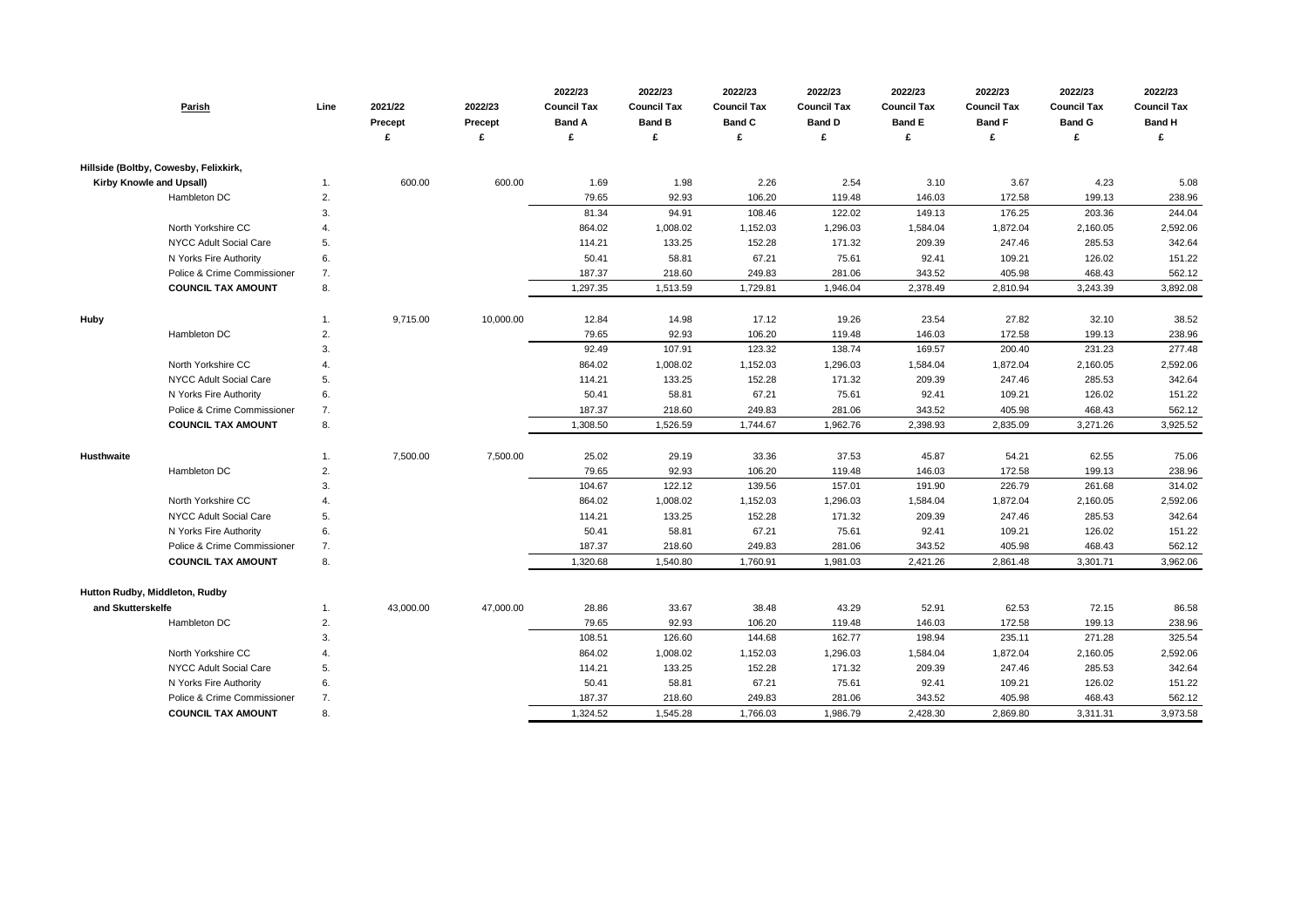| Parish                      | Line | 2021/22<br>Precept | 2022/23<br><b>Precept</b> | 2022/23<br><b>Council Tax</b><br><b>Band A</b> | 2022/23<br><b>Council Tax</b><br><b>Band B</b> | 2022/23<br><b>Council Tax</b><br><b>Band C</b> | 2022/23<br><b>Council Tax</b><br><b>Band D</b> | 2022/23<br><b>Council Tax</b><br><b>Band E</b> | 2022/23<br><b>Council Tax</b><br><b>Band F</b> | 2022/23<br><b>Council Tax</b><br><b>Band G</b> | 2022/23<br><b>Council Tax</b><br><b>Band H</b> |
|-----------------------------|------|--------------------|---------------------------|------------------------------------------------|------------------------------------------------|------------------------------------------------|------------------------------------------------|------------------------------------------------|------------------------------------------------|------------------------------------------------|------------------------------------------------|
|                             |      |                    | £                         | £                                              | £                                              | £                                              | £                                              | £                                              | £                                              | £                                              | £                                              |
| <b>Ingleby Arncliffe</b>    | 1.   | 6,375.00           | 6,695.00                  | 26.15                                          | 30.51                                          | 34.87                                          | 39.23                                          | 47.95                                          | 56.67                                          | 65.38                                          | 78.46                                          |
| Hambleton DC                | 2.   |                    |                           | 79.65                                          | 92.93                                          | 106.20                                         | 119.48                                         | 146.03                                         | 172.58                                         | 199.13                                         | 238.96                                         |
|                             | 3.   |                    |                           | 105.80                                         | 123.44                                         | 141.07                                         | 158.71                                         | 193.98                                         | 229.25                                         | 264.51                                         | 317.42                                         |
| North Yorkshire CC          |      |                    |                           | 864.02                                         | 1,008.02                                       | 1,152.03                                       | 1,296.03                                       | 1,584.04                                       | 1,872.04                                       | 2,160.05                                       | 2,592.06                                       |
| NYCC Adult Social Care      | 5.   |                    |                           | 114.21                                         | 133.25                                         | 152.28                                         | 171.32                                         | 209.39                                         | 247.46                                         | 285.53                                         | 342.64                                         |
| N Yorks Fire Authority      | 6.   |                    |                           | 50.41                                          | 58.81                                          | 67.21                                          | 75.61                                          | 92.41                                          | 109.21                                         | 126.02                                         | 151.22                                         |
| Police & Crime Commissioner | 7.   |                    |                           | 187.37                                         | 218.60                                         | 249.83                                         | 281.06                                         | 343.52                                         | 405.98                                         | 468.43                                         | 562.12                                         |
| <b>COUNCIL TAX AMOUNT</b>   | 8.   |                    |                           | 1,321.81                                       | 1,542.12                                       | 1,762.42                                       | 1,982.73                                       | 2,423.34                                       | 2,863.94                                       | 3,304.54                                       | 3,965.46                                       |
| <b>Ingleby Greenhow</b>     | 1.   | 6,662.50           | 7,000.00                  | 26.71                                          | 31.17                                          | 35.62                                          | 40.07                                          | 48.97                                          | 57.88                                          | 66.78                                          | 80.14                                          |
| Hambleton DC                | 2.   |                    |                           | 79.65                                          | 92.93                                          | 106.20                                         | 119.48                                         | 146.03                                         | 172.58                                         | 199.13                                         | 238.96                                         |
|                             | 3.   |                    |                           | 106.36                                         | 124.10                                         | 141.82                                         | 159.55                                         | 195.00                                         | 230.46                                         | 265.91                                         | 319.10                                         |
| North Yorkshire CC          |      |                    |                           | 864.02                                         | 1,008.02                                       | 1,152.03                                       | 1,296.03                                       | 1,584.04                                       | 1,872.04                                       | 2,160.05                                       | 2,592.06                                       |
| NYCC Adult Social Care      | 5.   |                    |                           | 114.21                                         | 133.25                                         | 152.28                                         | 171.32                                         | 209.39                                         | 247.46                                         | 285.53                                         | 342.64                                         |
| N Yorks Fire Authority      | 6.   |                    |                           | 50.41                                          | 58.81                                          | 67.21                                          | 75.61                                          | 92.41                                          | 109.21                                         | 126.02                                         | 151.22                                         |
| Police & Crime Commissioner | 7.   |                    |                           | 187.37                                         | 218.60                                         | 249.83                                         | 281.06                                         | 343.52                                         | 405.98                                         | 468.43                                         | 562.12                                         |
| <b>COUNCIL TAX AMOUNT</b>   | 8.   |                    |                           | 1,322.37                                       | 1,542.78                                       | 1,763.17                                       | 1,983.57                                       | 2,424.36                                       | 2,865.15                                       | 3,305.94                                       | 3,967.14                                       |
| <b>Kilburn</b>              | 1.   | 6,500.00           | 7,150.00                  | 38.70                                          | 45.15                                          | 51.60                                          | 58.05                                          | 70.95                                          | 83.85                                          | 96.75                                          | 116.10                                         |
| Hambleton DC                | 2.   |                    |                           | 79.65                                          | 92.93                                          | 106.20                                         | 119.48                                         | 146.03                                         | 172.58                                         | 199.13                                         | 238.96                                         |
|                             | 3.   |                    |                           | 118.35                                         | 138.08                                         | 157.80                                         | 177.53                                         | 216.98                                         | 256.43                                         | 295.88                                         | 355.06                                         |
| North Yorkshire CC          |      |                    |                           | 864.02                                         | 1,008.02                                       | 1,152.03                                       | 1,296.03                                       | 1,584.04                                       | 1,872.04                                       | 2,160.05                                       | 2,592.06                                       |
| NYCC Adult Social Care      | 5.   |                    |                           | 114.21                                         | 133.25                                         | 152.28                                         | 171.32                                         | 209.39                                         | 247.46                                         | 285.53                                         | 342.64                                         |
| N Yorks Fire Authority      | 6.   |                    |                           | 50.41                                          | 58.81                                          | 67.21                                          | 75.61                                          | 92.41                                          | 109.21                                         | 126.02                                         | 151.22                                         |
| Police & Crime Commissioner | 7.   |                    |                           | 187.37                                         | 218.60                                         | 249.83                                         | 281.06                                         | 343.52                                         | 405.98                                         | 468.43                                         | 562.12                                         |
| <b>COUNCIL TAX AMOUNT</b>   | 8.   |                    |                           | 1,334.36                                       | 1,556.76                                       | 1,779.15                                       | 2,001.55                                       | 2,446.34                                       | 2,891.12                                       | 3,335.91                                       | 4,003.10                                       |
| Kirby Wiske and Newsham     |      |                    |                           |                                                |                                                |                                                |                                                |                                                |                                                |                                                |                                                |
| with Breckenbrough          | 1.   | 2,975.00           | 3,064.00                  | 18.12                                          | 21.14                                          | 24.16                                          | 27.18                                          | 33.22                                          | 39.26                                          | 45.30                                          | 54.36                                          |
| Hambleton DC                | 2.   |                    |                           | 79.65                                          | 92.93                                          | 106.20                                         | 119.48                                         | 146.03                                         | 172.58                                         | 199.13                                         | 238.96                                         |
|                             | 3.   |                    |                           | 97.77                                          | 114.07                                         | 130.36                                         | 146.66                                         | 179.25                                         | 211.84                                         | 244.43                                         | 293.32                                         |
| North Yorkshire CC          | 4.   |                    |                           | 864.02                                         | 1,008.02                                       | 1,152.03                                       | 1,296.03                                       | 1,584.04                                       | 1,872.04                                       | 2,160.05                                       | 2,592.06                                       |
| NYCC Adult Social Care      | 5.   |                    |                           | 114.21                                         | 133.25                                         | 152.28                                         | 171.32                                         | 209.39                                         | 247.46                                         | 285.53                                         | 342.64                                         |
| N Yorks Fire Authority      | 6.   |                    |                           | 50.41                                          | 58.81                                          | 67.21                                          | 75.61                                          | 92.41                                          | 109.21                                         | 126.02                                         | 151.22                                         |
| Police & Crime Commissioner | 7.   |                    |                           | 187.37                                         | 218.60                                         | 249.83                                         | 281.06                                         | 343.52                                         | 405.98                                         | 468.43                                         | 562.12                                         |
| <b>COUNCIL TAX AMOUNT</b>   | 8.   |                    |                           | 1,313.78                                       | 1,532.75                                       | 1,751.71                                       | 1,970.68                                       | 2,408.61                                       | 2,846.53                                       | 3,284.46                                       | 3,941.36                                       |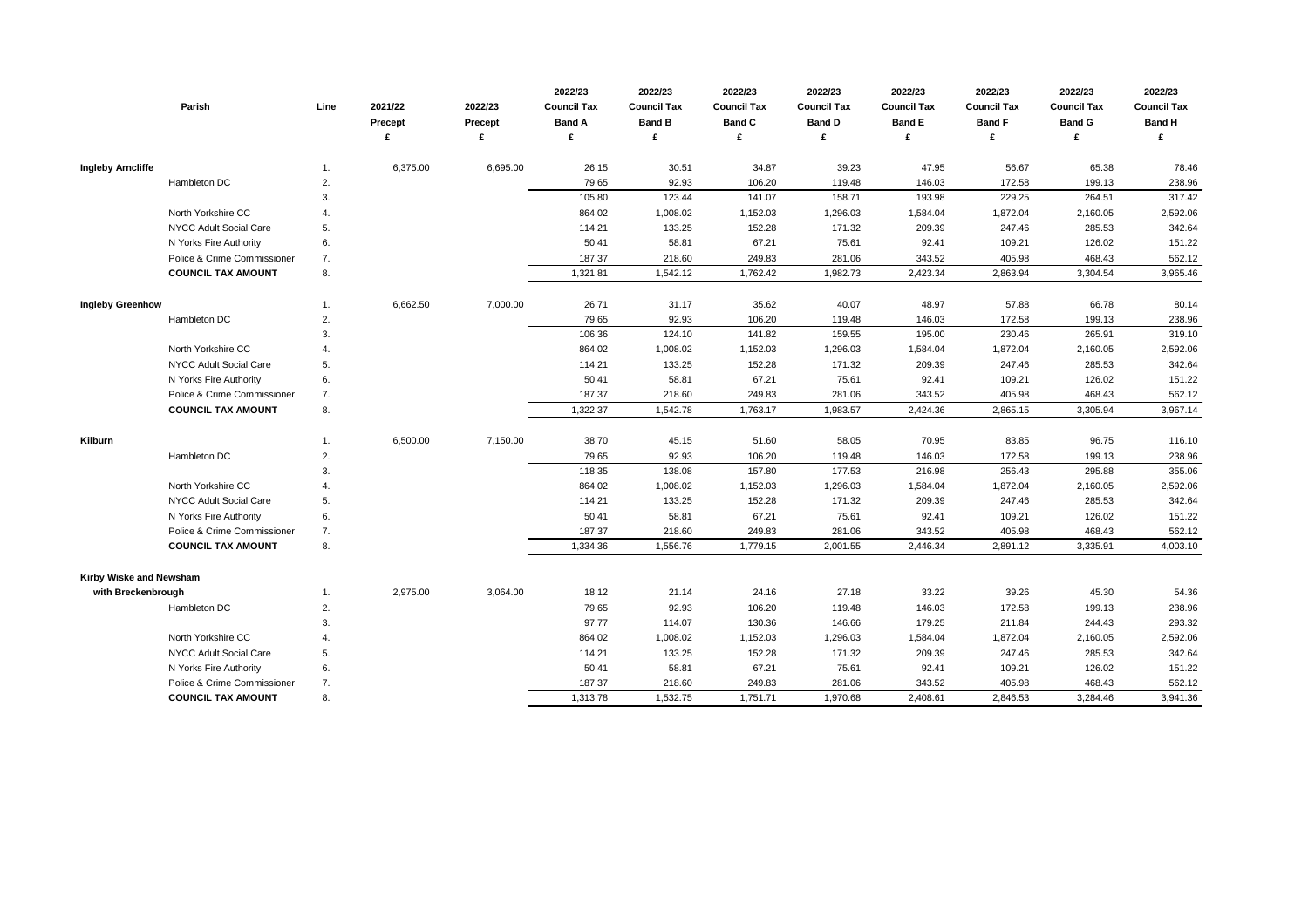| 4,300.00<br>4,600.00<br>21.96<br>28.24<br>34.52<br>40.79<br>47.07<br><b>Kirkby in Cleveland</b><br>18.83<br>25.10<br>56.48<br>-1.<br>92.93<br>106.20<br>Hambleton DC<br>79.65<br>119.48<br>146.03<br>172.58<br>199.13<br>238.96<br>2.<br>295.44<br>3.<br>98.48<br>114.89<br>131.30<br>147.72<br>180.55<br>213.37<br>246.20<br>1,872.04<br>North Yorkshire CC<br>864.02<br>1,008.02<br>1,152.03<br>1,296.03<br>1,584.04<br>2,160.05<br>2,592.06<br>4.<br>171.32<br><b>NYCC Adult Social Care</b><br>5.<br>114.21<br>133.25<br>152.28<br>209.39<br>247.46<br>285.53<br>342.64<br>N Yorks Fire Authority<br>6.<br>50.41<br>58.81<br>67.21<br>75.61<br>92.41<br>109.21<br>126.02<br>151.22<br>Police & Crime Commissioner<br>7.<br>187.37<br>218.60<br>249.83<br>281.06<br>343.52<br>405.98<br>468.43<br>562.12<br>1,971.74<br>8.<br>1,314.49<br>1,533.57<br>1,752.65<br>2,848.06<br>3,286.23<br><b>COUNCIL TAX AMOUNT</b><br>2,409.91<br>3,943.48<br>20.72<br>Kirkby Fleetham with Fencotes<br>7,000.00<br>7,400.00<br>24.17<br>27.63<br>31.08<br>37.99<br>44.89<br>51.80<br>62.16<br>-1.<br>92.93<br>Hambleton DC<br>79.65<br>106.20<br>119.48<br>146.03<br>172.58<br>199.13<br>238.96<br>2.<br>3.<br>100.37<br>117.10<br>133.83<br>150.56<br>184.02<br>217.47<br>250.93<br>301.12<br>North Yorkshire CC<br>1,296.03<br>864.02<br>1,008.02<br>1,152.03<br>1,584.04<br>1,872.04<br>2,160.05<br>2,592.06<br>$\overline{4}$<br>171.32<br>NYCC Adult Social Care<br>5.<br>114.21<br>133.25<br>152.28<br>209.39<br>247.46<br>285.53<br>342.64<br>67.21<br>151.22<br>N Yorks Fire Authority<br>6.<br>50.41<br>58.81<br>75.61<br>92.41<br>126.02<br>109.21<br>Police & Crime Commissioner<br>468.43<br>562.12<br>7.<br>187.37<br>218.60<br>249.83<br>281.06<br>343.52<br>405.98<br><b>COUNCIL TAX AMOUNT</b><br>8.<br>1,316.38<br>1,535.78<br>1,755.18<br>1,974.58<br>2,852.16<br>3,290.96<br>3,949.16<br>2,413.38<br>Kirklington cum Upsland, Howgrave and<br>10.69<br>14.25<br>16.03<br>19.59<br>23.15<br>26.72<br>32.06<br><b>Sutton with Howgrave</b><br>2,300.00<br>2,300.00<br>12.47<br>-1.<br>92.93<br>106.20<br>119.48<br>146.03<br>172.58<br>199.13<br>Hambleton DC<br>2.<br>79.65<br>238.96<br>271.02<br>90.34<br>105.40<br>120.45<br>135.51<br>165.62<br>195.73<br>225.85<br>3.<br>North Yorkshire CC<br>1,008.02<br>1,152.03<br>1,296.03<br>1,872.04<br>2,160.05<br>2,592.06<br>864.02<br>1,584.04<br>152.28<br>171.32<br>NYCC Adult Social Care<br>5.<br>114.21<br>133.25<br>209.39<br>247.46<br>285.53<br>342.64<br>N Yorks Fire Authority<br>58.81<br>67.21<br>75.61<br>126.02<br>151.22<br>6.<br>50.41<br>92.41<br>109.21<br>Police & Crime Commissioner<br>7.<br>187.37<br>218.60<br>249.83<br>281.06<br>343.52<br>405.98<br>468.43<br>562.12<br><b>COUNCIL TAX AMOUNT</b><br>8.<br>1,306.35<br>1,524.08<br>1,741.80<br>1,959.53<br>2,394.98<br>2,830.42<br>3,265.88<br>3,919.06<br>3,487.53<br><b>Knayton with Brawith</b><br>3,226.21<br>13.65<br>15.93<br>18.20<br>20.48<br>25.03<br>29.58<br>34.13<br>40.96<br>1.<br>Hambleton DC<br>2.<br>79.65<br>92.93<br>106.20<br>119.48<br>146.03<br>172.58<br>199.13<br>238.96<br>3.<br>93.30<br>108.86<br>124.40<br>139.96<br>171.06<br>202.16<br>233.26<br>279.92<br>2,592.06<br>North Yorkshire CC<br>864.02<br>1,008.02<br>1,152.03<br>1,296.03<br>1,584.04<br>1,872.04<br>2,160.05<br>4.<br>5.<br>171.32<br>285.53<br>342.64<br><b>NYCC Adult Social Care</b><br>114.21<br>133.25<br>152.28<br>209.39<br>247.46<br>6.<br>67.21<br>N Yorks Fire Authority<br>50.41<br>58.81<br>75.61<br>92.41<br>126.02<br>151.22<br>109.21<br>Police & Crime Commissioner<br>562.12<br>187.37<br>218.60<br>249.83<br>281.06<br>343.52<br>405.98<br>468.43<br>7.<br><b>COUNCIL TAX AMOUNT</b><br>8.<br>1,309.31<br>1,527.54<br>1,745.75<br>1,963.98<br>2,836.85<br>3,273.29<br>3,927.96<br>2,400.42 | Parish | Line | 2021/22<br><b>Precept</b> | 2022/23<br><b>Precept</b><br>£ | 2022/23<br><b>Council Tax</b><br><b>Band A</b><br>£ | 2022/23<br><b>Council Tax</b><br><b>Band B</b> | 2022/23<br><b>Council Tax</b><br><b>Band C</b> | 2022/23<br><b>Council Tax</b><br><b>Band D</b><br>£ | 2022/23<br><b>Council Tax</b><br><b>Band E</b><br>£ | 2022/23<br><b>Council Tax</b><br><b>Band F</b><br>£ | 2022/23<br><b>Council Tax</b><br><b>Band G</b> | 2022/23<br><b>Council Tax</b><br><b>Band H</b><br>£ |
|--------------------------------------------------------------------------------------------------------------------------------------------------------------------------------------------------------------------------------------------------------------------------------------------------------------------------------------------------------------------------------------------------------------------------------------------------------------------------------------------------------------------------------------------------------------------------------------------------------------------------------------------------------------------------------------------------------------------------------------------------------------------------------------------------------------------------------------------------------------------------------------------------------------------------------------------------------------------------------------------------------------------------------------------------------------------------------------------------------------------------------------------------------------------------------------------------------------------------------------------------------------------------------------------------------------------------------------------------------------------------------------------------------------------------------------------------------------------------------------------------------------------------------------------------------------------------------------------------------------------------------------------------------------------------------------------------------------------------------------------------------------------------------------------------------------------------------------------------------------------------------------------------------------------------------------------------------------------------------------------------------------------------------------------------------------------------------------------------------------------------------------------------------------------------------------------------------------------------------------------------------------------------------------------------------------------------------------------------------------------------------------------------------------------------------------------------------------------------------------------------------------------------------------------------------------------------------------------------------------------------------------------------------------------------------------------------------------------------------------------------------------------------------------------------------------------------------------------------------------------------------------------------------------------------------------------------------------------------------------------------------------------------------------------------------------------------------------------------------------------------------------------------------------------------------------------------------------------------------------------------------------------------------------------------------------------------------------------------------------------------------------------------------------------------------------------------------------------------------------------------------------------------------------------------------------------------------------------------------------------------------------------------------------------------------------------------------------------------------------------------------------------------------------------------------------------------------------------|--------|------|---------------------------|--------------------------------|-----------------------------------------------------|------------------------------------------------|------------------------------------------------|-----------------------------------------------------|-----------------------------------------------------|-----------------------------------------------------|------------------------------------------------|-----------------------------------------------------|
|                                                                                                                                                                                                                                                                                                                                                                                                                                                                                                                                                                                                                                                                                                                                                                                                                                                                                                                                                                                                                                                                                                                                                                                                                                                                                                                                                                                                                                                                                                                                                                                                                                                                                                                                                                                                                                                                                                                                                                                                                                                                                                                                                                                                                                                                                                                                                                                                                                                                                                                                                                                                                                                                                                                                                                                                                                                                                                                                                                                                                                                                                                                                                                                                                                                                                                                                                                                                                                                                                                                                                                                                                                                                                                                                                                                                                                            |        |      |                           |                                |                                                     |                                                |                                                |                                                     |                                                     |                                                     |                                                |                                                     |
|                                                                                                                                                                                                                                                                                                                                                                                                                                                                                                                                                                                                                                                                                                                                                                                                                                                                                                                                                                                                                                                                                                                                                                                                                                                                                                                                                                                                                                                                                                                                                                                                                                                                                                                                                                                                                                                                                                                                                                                                                                                                                                                                                                                                                                                                                                                                                                                                                                                                                                                                                                                                                                                                                                                                                                                                                                                                                                                                                                                                                                                                                                                                                                                                                                                                                                                                                                                                                                                                                                                                                                                                                                                                                                                                                                                                                                            |        |      |                           |                                |                                                     |                                                |                                                |                                                     |                                                     |                                                     |                                                |                                                     |
|                                                                                                                                                                                                                                                                                                                                                                                                                                                                                                                                                                                                                                                                                                                                                                                                                                                                                                                                                                                                                                                                                                                                                                                                                                                                                                                                                                                                                                                                                                                                                                                                                                                                                                                                                                                                                                                                                                                                                                                                                                                                                                                                                                                                                                                                                                                                                                                                                                                                                                                                                                                                                                                                                                                                                                                                                                                                                                                                                                                                                                                                                                                                                                                                                                                                                                                                                                                                                                                                                                                                                                                                                                                                                                                                                                                                                                            |        |      |                           |                                |                                                     |                                                |                                                |                                                     |                                                     |                                                     |                                                |                                                     |
|                                                                                                                                                                                                                                                                                                                                                                                                                                                                                                                                                                                                                                                                                                                                                                                                                                                                                                                                                                                                                                                                                                                                                                                                                                                                                                                                                                                                                                                                                                                                                                                                                                                                                                                                                                                                                                                                                                                                                                                                                                                                                                                                                                                                                                                                                                                                                                                                                                                                                                                                                                                                                                                                                                                                                                                                                                                                                                                                                                                                                                                                                                                                                                                                                                                                                                                                                                                                                                                                                                                                                                                                                                                                                                                                                                                                                                            |        |      |                           |                                |                                                     |                                                |                                                |                                                     |                                                     |                                                     |                                                |                                                     |
|                                                                                                                                                                                                                                                                                                                                                                                                                                                                                                                                                                                                                                                                                                                                                                                                                                                                                                                                                                                                                                                                                                                                                                                                                                                                                                                                                                                                                                                                                                                                                                                                                                                                                                                                                                                                                                                                                                                                                                                                                                                                                                                                                                                                                                                                                                                                                                                                                                                                                                                                                                                                                                                                                                                                                                                                                                                                                                                                                                                                                                                                                                                                                                                                                                                                                                                                                                                                                                                                                                                                                                                                                                                                                                                                                                                                                                            |        |      |                           |                                |                                                     |                                                |                                                |                                                     |                                                     |                                                     |                                                |                                                     |
|                                                                                                                                                                                                                                                                                                                                                                                                                                                                                                                                                                                                                                                                                                                                                                                                                                                                                                                                                                                                                                                                                                                                                                                                                                                                                                                                                                                                                                                                                                                                                                                                                                                                                                                                                                                                                                                                                                                                                                                                                                                                                                                                                                                                                                                                                                                                                                                                                                                                                                                                                                                                                                                                                                                                                                                                                                                                                                                                                                                                                                                                                                                                                                                                                                                                                                                                                                                                                                                                                                                                                                                                                                                                                                                                                                                                                                            |        |      |                           |                                |                                                     |                                                |                                                |                                                     |                                                     |                                                     |                                                |                                                     |
|                                                                                                                                                                                                                                                                                                                                                                                                                                                                                                                                                                                                                                                                                                                                                                                                                                                                                                                                                                                                                                                                                                                                                                                                                                                                                                                                                                                                                                                                                                                                                                                                                                                                                                                                                                                                                                                                                                                                                                                                                                                                                                                                                                                                                                                                                                                                                                                                                                                                                                                                                                                                                                                                                                                                                                                                                                                                                                                                                                                                                                                                                                                                                                                                                                                                                                                                                                                                                                                                                                                                                                                                                                                                                                                                                                                                                                            |        |      |                           |                                |                                                     |                                                |                                                |                                                     |                                                     |                                                     |                                                |                                                     |
|                                                                                                                                                                                                                                                                                                                                                                                                                                                                                                                                                                                                                                                                                                                                                                                                                                                                                                                                                                                                                                                                                                                                                                                                                                                                                                                                                                                                                                                                                                                                                                                                                                                                                                                                                                                                                                                                                                                                                                                                                                                                                                                                                                                                                                                                                                                                                                                                                                                                                                                                                                                                                                                                                                                                                                                                                                                                                                                                                                                                                                                                                                                                                                                                                                                                                                                                                                                                                                                                                                                                                                                                                                                                                                                                                                                                                                            |        |      |                           |                                |                                                     |                                                |                                                |                                                     |                                                     |                                                     |                                                |                                                     |
|                                                                                                                                                                                                                                                                                                                                                                                                                                                                                                                                                                                                                                                                                                                                                                                                                                                                                                                                                                                                                                                                                                                                                                                                                                                                                                                                                                                                                                                                                                                                                                                                                                                                                                                                                                                                                                                                                                                                                                                                                                                                                                                                                                                                                                                                                                                                                                                                                                                                                                                                                                                                                                                                                                                                                                                                                                                                                                                                                                                                                                                                                                                                                                                                                                                                                                                                                                                                                                                                                                                                                                                                                                                                                                                                                                                                                                            |        |      |                           |                                |                                                     |                                                |                                                |                                                     |                                                     |                                                     |                                                |                                                     |
|                                                                                                                                                                                                                                                                                                                                                                                                                                                                                                                                                                                                                                                                                                                                                                                                                                                                                                                                                                                                                                                                                                                                                                                                                                                                                                                                                                                                                                                                                                                                                                                                                                                                                                                                                                                                                                                                                                                                                                                                                                                                                                                                                                                                                                                                                                                                                                                                                                                                                                                                                                                                                                                                                                                                                                                                                                                                                                                                                                                                                                                                                                                                                                                                                                                                                                                                                                                                                                                                                                                                                                                                                                                                                                                                                                                                                                            |        |      |                           |                                |                                                     |                                                |                                                |                                                     |                                                     |                                                     |                                                |                                                     |
|                                                                                                                                                                                                                                                                                                                                                                                                                                                                                                                                                                                                                                                                                                                                                                                                                                                                                                                                                                                                                                                                                                                                                                                                                                                                                                                                                                                                                                                                                                                                                                                                                                                                                                                                                                                                                                                                                                                                                                                                                                                                                                                                                                                                                                                                                                                                                                                                                                                                                                                                                                                                                                                                                                                                                                                                                                                                                                                                                                                                                                                                                                                                                                                                                                                                                                                                                                                                                                                                                                                                                                                                                                                                                                                                                                                                                                            |        |      |                           |                                |                                                     |                                                |                                                |                                                     |                                                     |                                                     |                                                |                                                     |
|                                                                                                                                                                                                                                                                                                                                                                                                                                                                                                                                                                                                                                                                                                                                                                                                                                                                                                                                                                                                                                                                                                                                                                                                                                                                                                                                                                                                                                                                                                                                                                                                                                                                                                                                                                                                                                                                                                                                                                                                                                                                                                                                                                                                                                                                                                                                                                                                                                                                                                                                                                                                                                                                                                                                                                                                                                                                                                                                                                                                                                                                                                                                                                                                                                                                                                                                                                                                                                                                                                                                                                                                                                                                                                                                                                                                                                            |        |      |                           |                                |                                                     |                                                |                                                |                                                     |                                                     |                                                     |                                                |                                                     |
|                                                                                                                                                                                                                                                                                                                                                                                                                                                                                                                                                                                                                                                                                                                                                                                                                                                                                                                                                                                                                                                                                                                                                                                                                                                                                                                                                                                                                                                                                                                                                                                                                                                                                                                                                                                                                                                                                                                                                                                                                                                                                                                                                                                                                                                                                                                                                                                                                                                                                                                                                                                                                                                                                                                                                                                                                                                                                                                                                                                                                                                                                                                                                                                                                                                                                                                                                                                                                                                                                                                                                                                                                                                                                                                                                                                                                                            |        |      |                           |                                |                                                     |                                                |                                                |                                                     |                                                     |                                                     |                                                |                                                     |
|                                                                                                                                                                                                                                                                                                                                                                                                                                                                                                                                                                                                                                                                                                                                                                                                                                                                                                                                                                                                                                                                                                                                                                                                                                                                                                                                                                                                                                                                                                                                                                                                                                                                                                                                                                                                                                                                                                                                                                                                                                                                                                                                                                                                                                                                                                                                                                                                                                                                                                                                                                                                                                                                                                                                                                                                                                                                                                                                                                                                                                                                                                                                                                                                                                                                                                                                                                                                                                                                                                                                                                                                                                                                                                                                                                                                                                            |        |      |                           |                                |                                                     |                                                |                                                |                                                     |                                                     |                                                     |                                                |                                                     |
|                                                                                                                                                                                                                                                                                                                                                                                                                                                                                                                                                                                                                                                                                                                                                                                                                                                                                                                                                                                                                                                                                                                                                                                                                                                                                                                                                                                                                                                                                                                                                                                                                                                                                                                                                                                                                                                                                                                                                                                                                                                                                                                                                                                                                                                                                                                                                                                                                                                                                                                                                                                                                                                                                                                                                                                                                                                                                                                                                                                                                                                                                                                                                                                                                                                                                                                                                                                                                                                                                                                                                                                                                                                                                                                                                                                                                                            |        |      |                           |                                |                                                     |                                                |                                                |                                                     |                                                     |                                                     |                                                |                                                     |
|                                                                                                                                                                                                                                                                                                                                                                                                                                                                                                                                                                                                                                                                                                                                                                                                                                                                                                                                                                                                                                                                                                                                                                                                                                                                                                                                                                                                                                                                                                                                                                                                                                                                                                                                                                                                                                                                                                                                                                                                                                                                                                                                                                                                                                                                                                                                                                                                                                                                                                                                                                                                                                                                                                                                                                                                                                                                                                                                                                                                                                                                                                                                                                                                                                                                                                                                                                                                                                                                                                                                                                                                                                                                                                                                                                                                                                            |        |      |                           |                                |                                                     |                                                |                                                |                                                     |                                                     |                                                     |                                                |                                                     |
|                                                                                                                                                                                                                                                                                                                                                                                                                                                                                                                                                                                                                                                                                                                                                                                                                                                                                                                                                                                                                                                                                                                                                                                                                                                                                                                                                                                                                                                                                                                                                                                                                                                                                                                                                                                                                                                                                                                                                                                                                                                                                                                                                                                                                                                                                                                                                                                                                                                                                                                                                                                                                                                                                                                                                                                                                                                                                                                                                                                                                                                                                                                                                                                                                                                                                                                                                                                                                                                                                                                                                                                                                                                                                                                                                                                                                                            |        |      |                           |                                |                                                     |                                                |                                                |                                                     |                                                     |                                                     |                                                |                                                     |
|                                                                                                                                                                                                                                                                                                                                                                                                                                                                                                                                                                                                                                                                                                                                                                                                                                                                                                                                                                                                                                                                                                                                                                                                                                                                                                                                                                                                                                                                                                                                                                                                                                                                                                                                                                                                                                                                                                                                                                                                                                                                                                                                                                                                                                                                                                                                                                                                                                                                                                                                                                                                                                                                                                                                                                                                                                                                                                                                                                                                                                                                                                                                                                                                                                                                                                                                                                                                                                                                                                                                                                                                                                                                                                                                                                                                                                            |        |      |                           |                                |                                                     |                                                |                                                |                                                     |                                                     |                                                     |                                                |                                                     |
|                                                                                                                                                                                                                                                                                                                                                                                                                                                                                                                                                                                                                                                                                                                                                                                                                                                                                                                                                                                                                                                                                                                                                                                                                                                                                                                                                                                                                                                                                                                                                                                                                                                                                                                                                                                                                                                                                                                                                                                                                                                                                                                                                                                                                                                                                                                                                                                                                                                                                                                                                                                                                                                                                                                                                                                                                                                                                                                                                                                                                                                                                                                                                                                                                                                                                                                                                                                                                                                                                                                                                                                                                                                                                                                                                                                                                                            |        |      |                           |                                |                                                     |                                                |                                                |                                                     |                                                     |                                                     |                                                |                                                     |
|                                                                                                                                                                                                                                                                                                                                                                                                                                                                                                                                                                                                                                                                                                                                                                                                                                                                                                                                                                                                                                                                                                                                                                                                                                                                                                                                                                                                                                                                                                                                                                                                                                                                                                                                                                                                                                                                                                                                                                                                                                                                                                                                                                                                                                                                                                                                                                                                                                                                                                                                                                                                                                                                                                                                                                                                                                                                                                                                                                                                                                                                                                                                                                                                                                                                                                                                                                                                                                                                                                                                                                                                                                                                                                                                                                                                                                            |        |      |                           |                                |                                                     |                                                |                                                |                                                     |                                                     |                                                     |                                                |                                                     |
|                                                                                                                                                                                                                                                                                                                                                                                                                                                                                                                                                                                                                                                                                                                                                                                                                                                                                                                                                                                                                                                                                                                                                                                                                                                                                                                                                                                                                                                                                                                                                                                                                                                                                                                                                                                                                                                                                                                                                                                                                                                                                                                                                                                                                                                                                                                                                                                                                                                                                                                                                                                                                                                                                                                                                                                                                                                                                                                                                                                                                                                                                                                                                                                                                                                                                                                                                                                                                                                                                                                                                                                                                                                                                                                                                                                                                                            |        |      |                           |                                |                                                     |                                                |                                                |                                                     |                                                     |                                                     |                                                |                                                     |
|                                                                                                                                                                                                                                                                                                                                                                                                                                                                                                                                                                                                                                                                                                                                                                                                                                                                                                                                                                                                                                                                                                                                                                                                                                                                                                                                                                                                                                                                                                                                                                                                                                                                                                                                                                                                                                                                                                                                                                                                                                                                                                                                                                                                                                                                                                                                                                                                                                                                                                                                                                                                                                                                                                                                                                                                                                                                                                                                                                                                                                                                                                                                                                                                                                                                                                                                                                                                                                                                                                                                                                                                                                                                                                                                                                                                                                            |        |      |                           |                                |                                                     |                                                |                                                |                                                     |                                                     |                                                     |                                                |                                                     |
|                                                                                                                                                                                                                                                                                                                                                                                                                                                                                                                                                                                                                                                                                                                                                                                                                                                                                                                                                                                                                                                                                                                                                                                                                                                                                                                                                                                                                                                                                                                                                                                                                                                                                                                                                                                                                                                                                                                                                                                                                                                                                                                                                                                                                                                                                                                                                                                                                                                                                                                                                                                                                                                                                                                                                                                                                                                                                                                                                                                                                                                                                                                                                                                                                                                                                                                                                                                                                                                                                                                                                                                                                                                                                                                                                                                                                                            |        |      |                           |                                |                                                     |                                                |                                                |                                                     |                                                     |                                                     |                                                |                                                     |
|                                                                                                                                                                                                                                                                                                                                                                                                                                                                                                                                                                                                                                                                                                                                                                                                                                                                                                                                                                                                                                                                                                                                                                                                                                                                                                                                                                                                                                                                                                                                                                                                                                                                                                                                                                                                                                                                                                                                                                                                                                                                                                                                                                                                                                                                                                                                                                                                                                                                                                                                                                                                                                                                                                                                                                                                                                                                                                                                                                                                                                                                                                                                                                                                                                                                                                                                                                                                                                                                                                                                                                                                                                                                                                                                                                                                                                            |        |      |                           |                                |                                                     |                                                |                                                |                                                     |                                                     |                                                     |                                                |                                                     |
|                                                                                                                                                                                                                                                                                                                                                                                                                                                                                                                                                                                                                                                                                                                                                                                                                                                                                                                                                                                                                                                                                                                                                                                                                                                                                                                                                                                                                                                                                                                                                                                                                                                                                                                                                                                                                                                                                                                                                                                                                                                                                                                                                                                                                                                                                                                                                                                                                                                                                                                                                                                                                                                                                                                                                                                                                                                                                                                                                                                                                                                                                                                                                                                                                                                                                                                                                                                                                                                                                                                                                                                                                                                                                                                                                                                                                                            |        |      |                           |                                |                                                     |                                                |                                                |                                                     |                                                     |                                                     |                                                |                                                     |
|                                                                                                                                                                                                                                                                                                                                                                                                                                                                                                                                                                                                                                                                                                                                                                                                                                                                                                                                                                                                                                                                                                                                                                                                                                                                                                                                                                                                                                                                                                                                                                                                                                                                                                                                                                                                                                                                                                                                                                                                                                                                                                                                                                                                                                                                                                                                                                                                                                                                                                                                                                                                                                                                                                                                                                                                                                                                                                                                                                                                                                                                                                                                                                                                                                                                                                                                                                                                                                                                                                                                                                                                                                                                                                                                                                                                                                            |        |      |                           |                                |                                                     |                                                |                                                |                                                     |                                                     |                                                     |                                                |                                                     |
|                                                                                                                                                                                                                                                                                                                                                                                                                                                                                                                                                                                                                                                                                                                                                                                                                                                                                                                                                                                                                                                                                                                                                                                                                                                                                                                                                                                                                                                                                                                                                                                                                                                                                                                                                                                                                                                                                                                                                                                                                                                                                                                                                                                                                                                                                                                                                                                                                                                                                                                                                                                                                                                                                                                                                                                                                                                                                                                                                                                                                                                                                                                                                                                                                                                                                                                                                                                                                                                                                                                                                                                                                                                                                                                                                                                                                                            |        |      |                           |                                |                                                     |                                                |                                                |                                                     |                                                     |                                                     |                                                |                                                     |
|                                                                                                                                                                                                                                                                                                                                                                                                                                                                                                                                                                                                                                                                                                                                                                                                                                                                                                                                                                                                                                                                                                                                                                                                                                                                                                                                                                                                                                                                                                                                                                                                                                                                                                                                                                                                                                                                                                                                                                                                                                                                                                                                                                                                                                                                                                                                                                                                                                                                                                                                                                                                                                                                                                                                                                                                                                                                                                                                                                                                                                                                                                                                                                                                                                                                                                                                                                                                                                                                                                                                                                                                                                                                                                                                                                                                                                            |        |      |                           |                                |                                                     |                                                |                                                |                                                     |                                                     |                                                     |                                                |                                                     |
|                                                                                                                                                                                                                                                                                                                                                                                                                                                                                                                                                                                                                                                                                                                                                                                                                                                                                                                                                                                                                                                                                                                                                                                                                                                                                                                                                                                                                                                                                                                                                                                                                                                                                                                                                                                                                                                                                                                                                                                                                                                                                                                                                                                                                                                                                                                                                                                                                                                                                                                                                                                                                                                                                                                                                                                                                                                                                                                                                                                                                                                                                                                                                                                                                                                                                                                                                                                                                                                                                                                                                                                                                                                                                                                                                                                                                                            |        |      |                           |                                |                                                     |                                                |                                                |                                                     |                                                     |                                                     |                                                |                                                     |
|                                                                                                                                                                                                                                                                                                                                                                                                                                                                                                                                                                                                                                                                                                                                                                                                                                                                                                                                                                                                                                                                                                                                                                                                                                                                                                                                                                                                                                                                                                                                                                                                                                                                                                                                                                                                                                                                                                                                                                                                                                                                                                                                                                                                                                                                                                                                                                                                                                                                                                                                                                                                                                                                                                                                                                                                                                                                                                                                                                                                                                                                                                                                                                                                                                                                                                                                                                                                                                                                                                                                                                                                                                                                                                                                                                                                                                            |        |      |                           |                                |                                                     |                                                |                                                |                                                     |                                                     |                                                     |                                                |                                                     |
|                                                                                                                                                                                                                                                                                                                                                                                                                                                                                                                                                                                                                                                                                                                                                                                                                                                                                                                                                                                                                                                                                                                                                                                                                                                                                                                                                                                                                                                                                                                                                                                                                                                                                                                                                                                                                                                                                                                                                                                                                                                                                                                                                                                                                                                                                                                                                                                                                                                                                                                                                                                                                                                                                                                                                                                                                                                                                                                                                                                                                                                                                                                                                                                                                                                                                                                                                                                                                                                                                                                                                                                                                                                                                                                                                                                                                                            |        |      |                           |                                |                                                     |                                                |                                                |                                                     |                                                     |                                                     |                                                |                                                     |
|                                                                                                                                                                                                                                                                                                                                                                                                                                                                                                                                                                                                                                                                                                                                                                                                                                                                                                                                                                                                                                                                                                                                                                                                                                                                                                                                                                                                                                                                                                                                                                                                                                                                                                                                                                                                                                                                                                                                                                                                                                                                                                                                                                                                                                                                                                                                                                                                                                                                                                                                                                                                                                                                                                                                                                                                                                                                                                                                                                                                                                                                                                                                                                                                                                                                                                                                                                                                                                                                                                                                                                                                                                                                                                                                                                                                                                            |        |      |                           |                                |                                                     |                                                |                                                |                                                     |                                                     |                                                     |                                                |                                                     |
|                                                                                                                                                                                                                                                                                                                                                                                                                                                                                                                                                                                                                                                                                                                                                                                                                                                                                                                                                                                                                                                                                                                                                                                                                                                                                                                                                                                                                                                                                                                                                                                                                                                                                                                                                                                                                                                                                                                                                                                                                                                                                                                                                                                                                                                                                                                                                                                                                                                                                                                                                                                                                                                                                                                                                                                                                                                                                                                                                                                                                                                                                                                                                                                                                                                                                                                                                                                                                                                                                                                                                                                                                                                                                                                                                                                                                                            |        |      |                           |                                |                                                     |                                                |                                                |                                                     |                                                     |                                                     |                                                |                                                     |

| 2022/23            | 2022/23            | 2022/23            |
|--------------------|--------------------|--------------------|
| <b>Council Tax</b> | <b>Council Tax</b> | <b>Council Tax</b> |
| <b>Band F</b>      | <b>Band G</b>      | <b>Band H</b>      |
| £                  | £                  | £                  |
|                    |                    |                    |
| 40.79              | 47.07              | 56.48              |
| 172.58             | 199.13             | 238.96             |
| 213.37             | 246.20             | 295.44             |
| 1,872.04           | 2,160.05           | 2,592.06           |
| 247.46             | 285.53             | 342.64             |
| 109.21             | 126.02             | 151.22             |
| 405.98             | 468.43             | 562.12             |
| 2,848.06           | 3,286.23           | 3,943.48           |
|                    |                    |                    |
| 44.89              | 51.80              | 62.16              |
| 172.58             | 199.13             | 238.96             |
| 217.47             | 250.93             | 301.12             |
| 1,872.04           | 2,160.05           | 2,592.06           |
| 247.46             | 285.53             | 342.64             |
| 109.21             | 126.02             | 151.22             |
| 405.98             | 468.43             | 562.12             |
| 2,852.16           | 3,290.96           | 3,949.16           |
|                    |                    |                    |
| 23.15              | 26.72              | 32.06              |
| 172.58             | 199.13             | 238.96             |
| 195.73             | 225.85             | 271.02             |
| 1,872.04           | 2,160.05           | 2,592.06           |
| 247.46             | 285.53             | 342.64             |
| 109.21             | 126.02             | 151.22             |
| 405.98             | 468.43             | 562.12             |
| 2,830.42           | 3,265.88           | 3,919.06           |
|                    |                    |                    |
| 29.58              | 34.13              | 40.96              |
| 172.58             | 199.13             | 238.96             |
| 202.16             | 233.26             | 279.92             |
| 1,872.04           | 2,160.05           | 2,592.06           |
| 247.46             | 285.53             | 342.64             |
| 109.21             | 126.02             | 151.22             |
| 405.98             | 468.43             | 562.12             |
| 2,836.85           | 3,273.29           | 3,927.96           |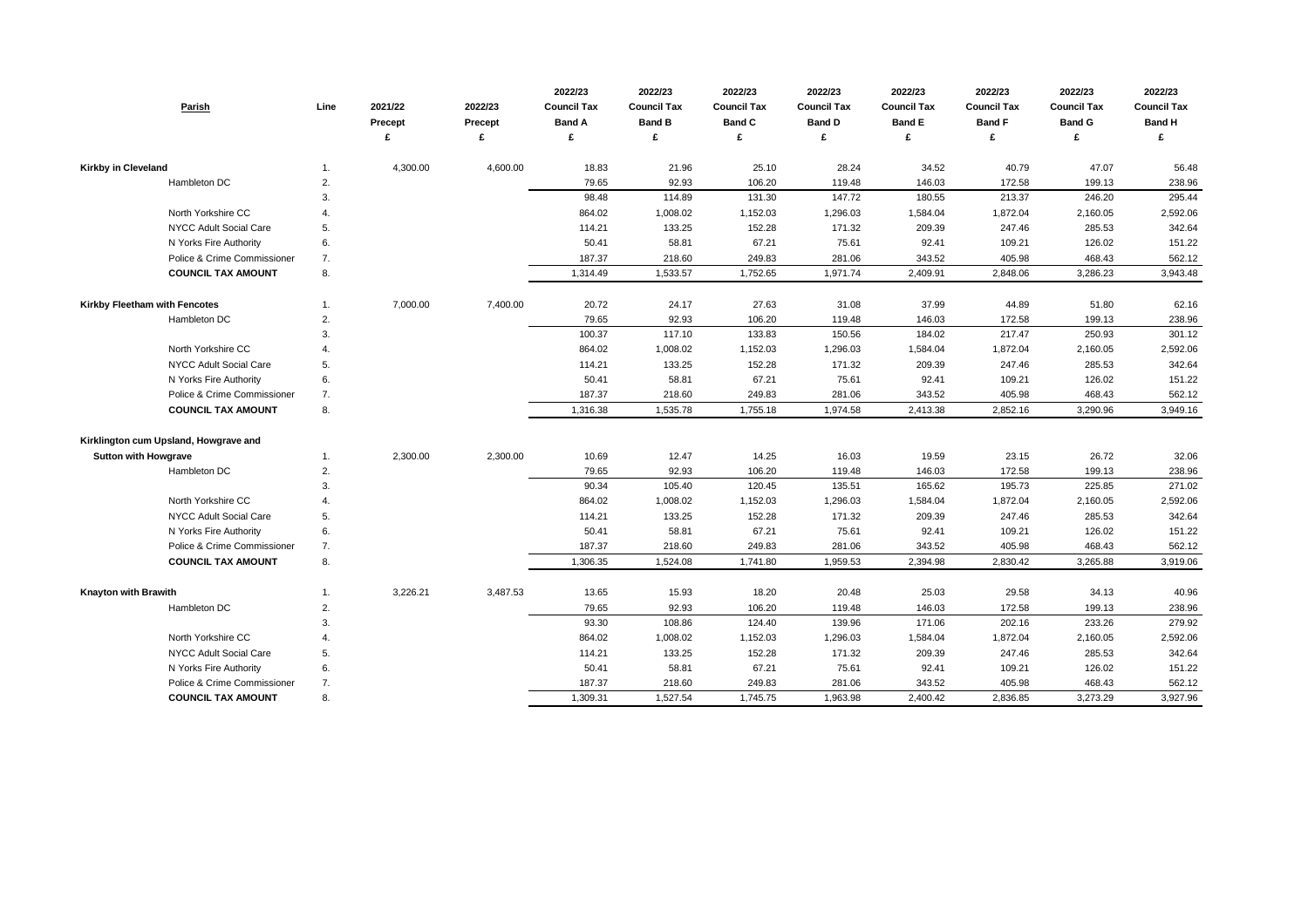|                             | <b>Parish</b>                 | Line        | 2021/22   | 2022/23        | 2022/23<br><b>Council Tax</b> | 2022/23<br><b>Council Tax</b> | 2022/23<br><b>Council Tax</b> | 2022/23<br><b>Council Tax</b> | 2022/23<br><b>Council Tax</b> | 2022/23<br><b>Council Tax</b> | 2022/23<br><b>Council Tax</b> | 2022/23<br><b>Council Tax</b> |
|-----------------------------|-------------------------------|-------------|-----------|----------------|-------------------------------|-------------------------------|-------------------------------|-------------------------------|-------------------------------|-------------------------------|-------------------------------|-------------------------------|
|                             |                               |             | Precept   | <b>Precept</b> | <b>Band A</b>                 | <b>Band B</b>                 | <b>Band C</b>                 | <b>Band D</b>                 | <b>Band E</b>                 | <b>Band F</b>                 | <b>Band G</b>                 | <b>Band H</b>                 |
|                             |                               |             |           | £              | £                             | £                             | £                             | £                             | £                             | £                             | £                             | £                             |
| Linton - on - Ouse          |                               | 1.          | 13,754.00 | 13,754.00      | 28.03                         | 32.71                         | 37.38                         | 42.05                         | 51.39                         | 60.74                         | 70.08                         | 84.10                         |
|                             | Hambleton DC                  | 2.          |           |                | 79.65                         | 92.93                         | 106.20                        | 119.48                        | 146.03                        | 172.58                        | 199.13                        | 238.96                        |
|                             |                               | 3.          |           |                | 107.68                        | 125.64                        | 143.58                        | 161.53                        | 197.42                        | 233.32                        | 269.21                        | 323.06                        |
|                             | North Yorkshire CC            | 4.          |           |                | 864.02                        | 1,008.02                      | 1,152.03                      | 1,296.03                      | 1,584.04                      | 1,872.04                      | 2,160.05                      | 2,592.06                      |
|                             | NYCC Adult Social Care        | 5.          |           |                | 114.21                        | 133.25                        | 152.28                        | 171.32                        | 209.39                        | 247.46                        | 285.53                        | 342.64                        |
|                             | N Yorks Fire Authority        | 6.          |           |                | 50.41                         | 58.81                         | 67.21                         | 75.61                         | 92.41                         | 109.21                        | 126.02                        | 151.22                        |
|                             | Police & Crime Commissioner   | 7.          |           |                | 187.37                        | 218.60                        | 249.83                        | 281.06                        | 343.52                        | 405.98                        | 468.43                        | 562.12                        |
|                             | <b>COUNCIL TAX AMOUNT</b>     | 8.          |           |                | 1,323.69                      | 1,544.32                      | 1,764.93                      | 1,985.55                      | 2,426.78                      | 2,868.01                      | 3,309.24                      | 3,971.10                      |
| <b>Low and High Worsall</b> |                               | -1.         | 5,196.00  | 5,196.00       | 22.23                         | 25.94                         | 29.64                         | 33.35                         | 40.76                         | 48.17                         | 55.58                         | 66.70                         |
|                             | Hambleton DC                  | 2.          |           |                | 79.65                         | 92.93                         | 106.20                        | 119.48                        | 146.03                        | 172.58                        | 199.13                        | 238.96                        |
|                             |                               | 3.          |           |                | 101.88                        | 118.87                        | 135.84                        | 152.83                        | 186.79                        | 220.75                        | 254.71                        | 305.66                        |
|                             | North Yorkshire CC            | 4.          |           |                | 864.02                        | 1,008.02                      | 1,152.03                      | 1,296.03                      | 1,584.04                      | 1,872.04                      | 2,160.05                      | 2,592.06                      |
|                             | <b>NYCC Adult Social Care</b> | 5.          |           |                | 114.21                        | 133.25                        | 152.28                        | 171.32                        | 209.39                        | 247.46                        | 285.53                        | 342.64                        |
|                             | N Yorks Fire Authority        | 6.          |           |                | 50.41                         | 58.81                         | 67.21                         | 75.61                         | 92.41                         | 109.21                        | 126.02                        | 151.22                        |
|                             | Police & Crime Commissioner   | 7.          |           |                | 187.37                        | 218.60                        | 249.83                        | 281.06                        | 343.52                        | 405.98                        | 468.43                        | 562.12                        |
|                             | <b>COUNCIL TAX AMOUNT</b>     | 8.          |           |                | 1,317.89                      | 1,537.55                      | 1,757.19                      | 1,976.85                      | 2,416.15                      | 2,855.44                      | 3,294.74                      | 3,953.70                      |
| <b>Morton on Swale</b>      |                               | -1.         | 9,200.00  | 10,000.00      | 25.19                         | 29.38                         | 33.58                         | 37.78                         | 46.18                         | 54.57                         | 62.97                         | 75.56                         |
|                             | Hambleton DC                  | 2.          |           |                | 79.65                         | 92.93                         | 106.20                        | 119.48                        | 146.03                        | 172.58                        | 199.13                        | 238.96                        |
|                             |                               | 3.          |           |                | 104.84                        | 122.31                        | 139.78                        | 157.26                        | 192.21                        | 227.15                        | 262.10                        | 314.52                        |
|                             | North Yorkshire CC            | $\mathbf 4$ |           |                | 864.02                        | 1,008.02                      | 1,152.03                      | 1,296.03                      | 1,584.04                      | 1,872.04                      | 2,160.05                      | 2,592.06                      |
|                             | NYCC Adult Social Care        | 5.          |           |                | 114.21                        | 133.25                        | 152.28                        | 171.32                        | 209.39                        | 247.46                        | 285.53                        | 342.64                        |
|                             | N Yorks Fire Authority        | 6.          |           |                | 50.41                         | 58.81                         | 67.21                         | 75.61                         | 92.41                         | 109.21                        | 126.02                        | 151.22                        |
|                             | Police & Crime Commissioner   | 7.          |           |                | 187.37                        | 218.60                        | 249.83                        | 281.06                        | 343.52                        | 405.98                        | 468.43                        | 562.12                        |
|                             | <b>COUNCIL TAX AMOUNT</b>     | 8.          |           |                | 1,320.85                      | 1,540.99                      | 1,761.13                      | 1,981.28                      | 2,421.57                      | 2,861.84                      | 3,302.13                      | 3,962.56                      |
| <b>Myton on Swale</b>       |                               | 1.          | 800.00    | 900.00         | 8.57                          | 10.00                         | 11.43                         | 12.86                         | 15.72                         | 18.58                         | 21.43                         | 25.72                         |
|                             | Hambleton DC                  | 2.          |           |                | 79.65                         | 92.93                         | 106.20                        | 119.48                        | 146.03                        | 172.58                        | 199.13                        | 238.96                        |
|                             |                               | 3.          |           |                | 88.22                         | 102.93                        | 117.63                        | 132.34                        | 161.75                        | 191.16                        | 220.56                        | 264.68                        |
|                             | North Yorkshire CC            | 4.          |           |                | 864.02                        | 1,008.02                      | 1,152.03                      | 1,296.03                      | 1,584.04                      | 1,872.04                      | 2,160.05                      | 2,592.06                      |
|                             | <b>NYCC Adult Social Care</b> | 5.          |           |                | 114.21                        | 133.25                        | 152.28                        | 171.32                        | 209.39                        | 247.46                        | 285.53                        | 342.64                        |
|                             | N Yorks Fire Authority        | 6.          |           |                | 50.41                         | 58.81                         | 67.21                         | 75.61                         | 92.41                         | 109.21                        | 126.02                        | 151.22                        |
|                             | Police & Crime Commissioner   | 7.          |           |                | 187.37                        | 218.60                        | 249.83                        | 281.06                        | 343.52                        | 405.98                        | 468.43                        | 562.12                        |
|                             | <b>COUNCIL TAX AMOUNT</b>     | 8.          |           |                | 1,304.23                      | 1,521.61                      | 1,738.98                      | 1,956.36                      | 2,391.11                      | 2,825.85                      | 3,260.59                      | 3,912.72                      |
| <b>Newby</b>                |                               | 1.          | 1,885.00  | 3,550.00       | 20.11                         | 23.47                         | 26.82                         | 30.17                         | 36.87                         | 43.58                         | 50.28                         | 60.34                         |
|                             | Hambleton DC                  | 2.          |           |                | 79.65                         | 92.93                         | 106.20                        | 119.48                        | 146.03                        | 172.58                        | 199.13                        | 238.96                        |
|                             |                               | 3.          |           |                | 99.76                         | 116.40                        | 133.02                        | 149.65                        | 182.90                        | 216.16                        | 249.41                        | 299.30                        |
|                             | North Yorkshire CC            | 4.          |           |                | 864.02                        | 1,008.02                      | 1,152.03                      | 1,296.03                      | 1,584.04                      | 1,872.04                      | 2,160.05                      | 2,592.06                      |
|                             | NYCC Adult Social Care        |             |           |                | 114.21                        | 133.25                        | 152.28                        | 171.32                        | 209.39                        | 247.46                        | 285.53                        | 342.64                        |
|                             | N Yorks Fire Authority        | 6.          |           |                | 50.41                         | 58.81                         | 67.21                         | 75.61                         | 92.41                         | 109.21                        | 126.02                        | 151.22                        |
|                             | Police & Crime Commissioner   | 7.          |           |                | 187.37                        | 218.60                        | 249.83                        | 281.06                        | 343.52                        | 405.98                        | 468.43                        | 562.12                        |
|                             | <b>COUNCIL TAX AMOUNT</b>     | 8.          |           |                | 1,315.77                      | 1,535.08                      | 1,754.37                      | 1,973.67                      | 2,412.26                      | 2,850.85                      | 3,289.44                      | 3,947.34                      |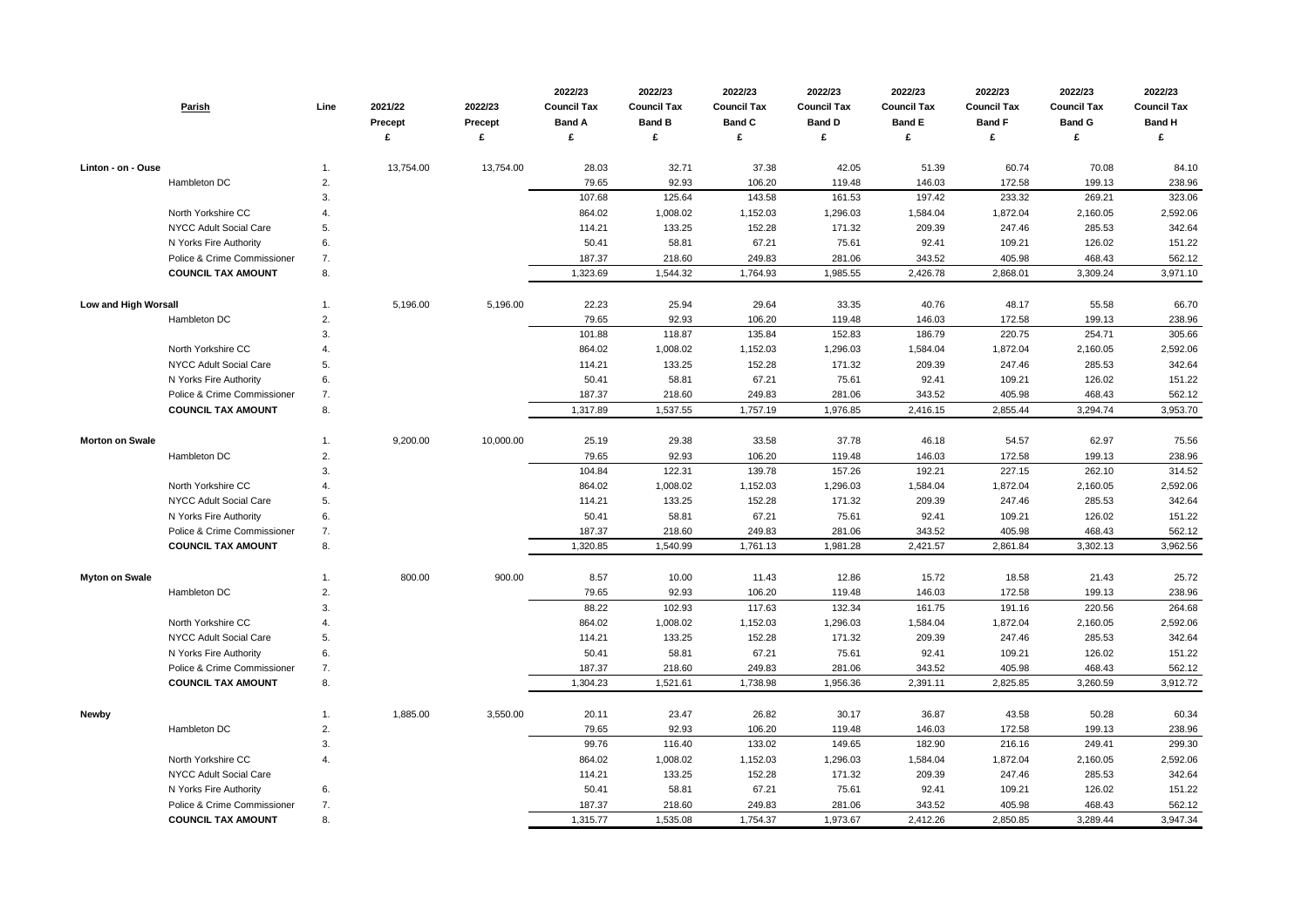|                       | Parish                                       | Line        | 2021/22<br><b>Precept</b> | 2022/23<br><b>Precept</b> | 2022/23<br><b>Council Tax</b><br><b>Band A</b> | 2022/23<br><b>Council Tax</b><br><b>Band B</b> | 2022/23<br><b>Council Tax</b><br><b>Band C</b> | 2022/23<br><b>Council Tax</b><br><b>Band D</b> | 2022/23<br><b>Council Tax</b><br><b>Band E</b> | 2022/23<br><b>Council Tax</b><br><b>Band F</b> | 2022/23<br><b>Council Tax</b><br><b>Band G</b> | 2022/23<br><b>Council Tax</b><br><b>Band H</b> |
|-----------------------|----------------------------------------------|-------------|---------------------------|---------------------------|------------------------------------------------|------------------------------------------------|------------------------------------------------|------------------------------------------------|------------------------------------------------|------------------------------------------------|------------------------------------------------|------------------------------------------------|
|                       |                                              |             |                           | £                         | £                                              | £                                              | £                                              |                                                | £                                              | £                                              | £                                              | £                                              |
| <b>Newton on Ouse</b> |                                              | 1.          | 6,500.00                  | 6,500.00                  | 16.98                                          | 19.81                                          | 22.64                                          | 25.47                                          | 31.13                                          | 36.79                                          | 42.45                                          | 50.94                                          |
|                       | Hambleton DC                                 | 2.          |                           |                           | 79.65                                          | 92.93                                          | 106.20                                         | 119.48                                         | 146.03                                         | 172.58                                         | 199.13                                         | 238.96                                         |
|                       |                                              | 3.          |                           |                           | 96.63                                          | 112.74                                         | 128.84                                         | 144.95                                         | 177.16                                         | 209.37                                         | 241.58                                         | 289.90                                         |
|                       | North Yorkshire CC                           | 4.          |                           |                           | 864.02                                         | 1,008.02                                       | 1,152.03                                       | 1,296.03                                       | 1,584.04                                       | 1,872.04                                       | 2,160.05                                       | 2,592.06                                       |
|                       | <b>NYCC Adult Social Care</b>                | 5.          |                           |                           | 114.21                                         | 133.25                                         | 152.28                                         | 171.32                                         | 209.39                                         | 247.46                                         | 285.53                                         | 342.64                                         |
|                       | N Yorks Fire Authority                       | 6.          |                           |                           | 50.41                                          | 58.81                                          | 67.21                                          | 75.61                                          | 92.41                                          | 109.21                                         | 126.02                                         | 151.22                                         |
|                       | Police & Crime Commissioner                  | 7.          |                           |                           | 187.37                                         | 218.60                                         | 249.83                                         | 281.06                                         | 343.52                                         | 405.98                                         | 468.43                                         | 562.12                                         |
|                       | <b>COUNCIL TAX AMOUNT</b>                    | 8.          |                           |                           | 1,312.64                                       | 1,531.42                                       | 1,750.19                                       | 1,968.97                                       | 2,406.52                                       | 2,844.06                                       | 3,281.61                                       | 3,937.94                                       |
| Northallerton         |                                              | 1.          | 305,378.44                | 323,701.15                | 60.03                                          | 70.04                                          | 80.04                                          | 90.05                                          | 110.06                                         | 130.07                                         | 150.08                                         | 180.10                                         |
|                       | Hambleton DC                                 | 2.          |                           |                           | 79.65                                          | 92.93                                          | 106.20                                         | 119.48                                         | 146.03                                         | 172.58                                         | 199.13                                         | 238.96                                         |
|                       |                                              | 3.          |                           |                           | 139.68                                         | 162.97                                         | 186.24                                         | 209.53                                         | 256.09                                         | 302.65                                         | 349.21                                         | 419.06                                         |
|                       | North Yorkshire CC                           | 4.          |                           |                           | 864.02                                         | 1,008.02                                       | 1,152.03                                       | 1,296.03                                       | 1,584.04                                       | 1,872.04                                       | 2,160.05                                       | 2,592.06                                       |
|                       | <b>NYCC Adult Social Care</b>                | 5.          |                           |                           | 114.21                                         | 133.25                                         | 152.28                                         | 171.32                                         | 209.39                                         | 247.46                                         | 285.53                                         | 342.64                                         |
|                       | N Yorks Fire Authority                       | 6.          |                           |                           | 50.41                                          | 58.81                                          | 67.21                                          | 75.61                                          | 92.41                                          | 109.21                                         | 126.02                                         | 151.22                                         |
|                       | Police & Crime Commissioner                  | 7.          |                           |                           | 187.37                                         | 218.60                                         | 249.83                                         | 281.06                                         | 343.52                                         | 405.98                                         | 468.43                                         | 562.12                                         |
|                       | <b>COUNCIL TAX AMOUNT</b>                    | 8.          |                           |                           | 1,355.69                                       | 1,581.65                                       | 1,807.59                                       | 2,033.55                                       | 2,485.45                                       | 2,937.34                                       | 3,389.24                                       | 4,067.10                                       |
|                       | <b>Osmotherley, Kirby Sigston, Ellerbeck</b> |             |                           |                           |                                                |                                                |                                                |                                                |                                                |                                                |                                                |                                                |
|                       | Sowerby under Cotcliffe, Thimbleby,          |             |                           |                           |                                                |                                                |                                                |                                                |                                                |                                                |                                                |                                                |
|                       | Winton, Stank and Hallikeld and              |             |                           |                           |                                                |                                                |                                                |                                                |                                                |                                                |                                                |                                                |
| <b>West Harlsey</b>   |                                              | 1.          | 14,000.00                 | 14,300.00                 | 20.35                                          | 23.75                                          | 27.14                                          | 30.53                                          | 37.31                                          | 44.10                                          | 50.88                                          | 61.06                                          |
|                       | Hambleton DC                                 | 2.          |                           |                           | 79.65                                          | 92.93                                          | 106.20                                         | 119.48                                         | 146.03                                         | 172.58                                         | 199.13                                         | 238.96                                         |
|                       |                                              | 3.          |                           |                           | 100.00                                         | 116.68                                         | 133.34                                         | 150.01                                         | 183.34                                         | 216.68                                         | 250.01                                         | 300.02                                         |
|                       | North Yorkshire CC                           | $\mathbf 4$ |                           |                           | 864.02                                         | 1,008.02                                       | 1,152.03                                       | 1,296.03                                       | 1,584.04                                       | 1,872.04                                       | 2,160.05                                       | 2,592.06                                       |
|                       | NYCC Adult Social Care                       | 5.          |                           |                           | 114.21                                         | 133.25                                         | 152.28                                         | 171.32                                         | 209.39                                         | 247.46                                         | 285.53                                         | 342.64                                         |
|                       | N Yorks Fire Authority                       | 6.          |                           |                           | 50.41                                          | 58.81                                          | 67.21                                          | 75.61                                          | 92.41                                          | 109.21                                         | 126.02                                         | 151.22                                         |
|                       | Police & Crime Commissioner                  | 7.          |                           |                           | 187.37                                         | 218.60                                         | 249.83                                         | 281.06                                         | 343.52                                         | 405.98                                         | 468.43                                         | 562.12                                         |
|                       | <b>COUNCIL TAX AMOUNT</b>                    | 8.          |                           |                           | 1,316.01                                       | 1,535.36                                       | 1,754.69                                       | 1,974.03                                       | 2,412.70                                       | 2,851.37                                       | 3,290.04                                       | 3,948.06                                       |
| Oulston               |                                              | 1.          | 1,700.00                  | 1,700.00                  | 16.94                                          | 19.76                                          | 22.59                                          | 25.41                                          | 31.06                                          | 36.70                                          | 42.35                                          | 50.82                                          |
|                       | Hambleton DC                                 | 2.          |                           |                           | 79.65                                          | 92.93                                          | 106.20                                         | 119.48                                         | 146.03                                         | 172.58                                         | 199.13                                         | 238.96                                         |
|                       |                                              | 3.          |                           |                           | 96.59                                          | 112.69                                         | 128.79                                         | 144.89                                         | 177.09                                         | 209.28                                         | 241.48                                         | 289.78                                         |
|                       | North Yorkshire CC                           | 4.          |                           |                           | 864.02                                         | 1,008.02                                       | 1,152.03                                       | 1,296.03                                       | 1,584.04                                       | 1,872.04                                       | 2,160.05                                       | 2,592.06                                       |
|                       | NYCC Adult Social Care                       | 5.          |                           |                           | 114.21                                         | 133.25                                         | 152.28                                         | 171.32                                         | 209.39                                         | 247.46                                         | 285.53                                         | 342.64                                         |
|                       | N Yorks Fire Authority                       | 6.          |                           |                           | 50.41                                          | 58.81                                          | 67.21                                          | 75.61                                          | 92.41                                          | 109.21                                         | 126.02                                         | 151.22                                         |
|                       | Police & Crime Commissioner                  | 7.          |                           |                           | 187.37                                         | 218.60                                         | 249.83                                         | 281.06                                         | 343.52                                         | 405.98                                         | 468.43                                         | 562.12                                         |
|                       | <b>COUNCIL TAX AMOUNT</b>                    | 8.          |                           |                           | 1,312.60                                       | 1,531.37                                       | 1,750.14                                       | 1,968.91                                       | 2,406.45                                       | 2,843.97                                       | 3,281.51                                       | 3,937.82                                       |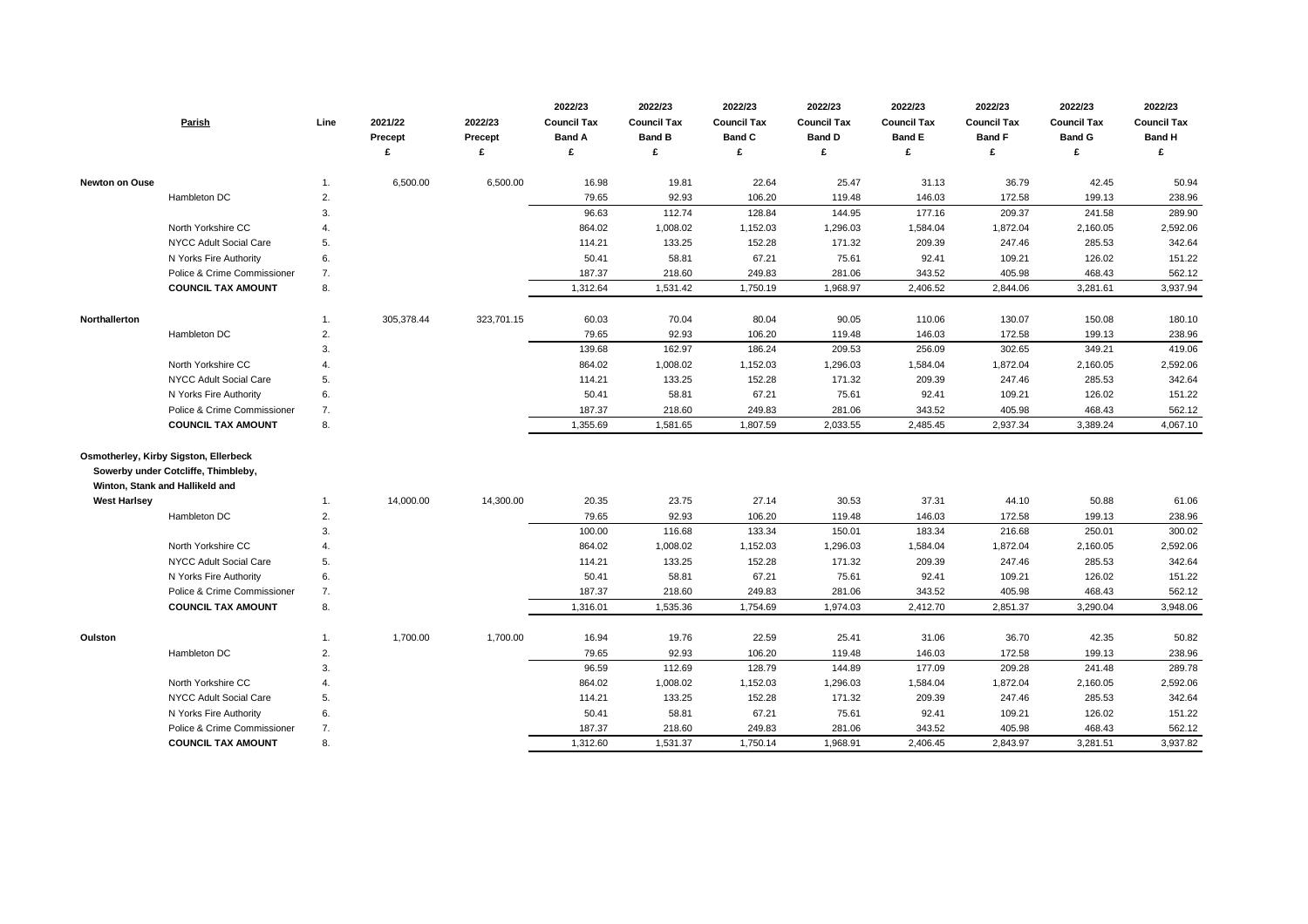| Parish                                    | Line | 2021/22<br><b>Precept</b> | 2022/23<br><b>Precept</b> | 2022/23<br><b>Council Tax</b><br><b>Band A</b><br>£ | 2022/23<br><b>Council Tax</b><br><b>Band B</b> | 2022/23<br><b>Council Tax</b><br><b>Band C</b> | 2022/23<br><b>Council Tax</b><br><b>Band D</b> | 2022/23<br><b>Council Tax</b><br><b>Band E</b><br>£ | 2022/23<br><b>Council Tax</b><br><b>Band F</b><br>£ | 2022/23<br><b>Council Tax</b><br><b>Band G</b> | 2022/23<br><b>Council Tax</b><br><b>Band H</b><br>£ |
|-------------------------------------------|------|---------------------------|---------------------------|-----------------------------------------------------|------------------------------------------------|------------------------------------------------|------------------------------------------------|-----------------------------------------------------|-----------------------------------------------------|------------------------------------------------|-----------------------------------------------------|
|                                           |      |                           |                           |                                                     |                                                |                                                |                                                |                                                     |                                                     |                                                |                                                     |
| Overton                                   | 1.   | 170.00                    | 170.00                    | 4.48                                                | 5.23                                           | 5.97                                           | 6.72                                           | 8.21                                                | 9.71                                                | 11.20                                          | 13.44                                               |
| Hambleton DC                              | 2.   |                           |                           | 79.65                                               | 92.93                                          | 106.20                                         | 119.48                                         | 146.03                                              | 172.58                                              | 199.13                                         | 238.96                                              |
|                                           | 3.   |                           |                           | 84.13                                               | 98.16                                          | 112.17                                         | 126.20                                         | 154.24                                              | 182.29                                              | 210.33                                         | 252.40                                              |
| North Yorkshire CC                        |      |                           |                           | 864.02                                              | 1,008.02                                       | 1,152.03                                       | 1,296.03                                       | 1,584.04                                            | 1,872.04                                            | 2,160.05                                       | 2,592.06                                            |
| NYCC Adult Social Care                    | 5.   |                           |                           | 114.21                                              | 133.25                                         | 152.28                                         | 171.32                                         | 209.39                                              | 247.46                                              | 285.53                                         | 342.64                                              |
| N Yorks Fire Authority                    | 6.   |                           |                           | 50.41                                               | 58.81                                          | 67.21                                          | 75.61                                          | 92.41                                               | 109.21                                              | 126.02                                         | 151.22                                              |
| Police & Crime Commissioner               | 7.   |                           |                           | 187.37                                              | 218.60                                         | 249.83                                         | 281.06                                         | 343.52                                              | 405.98                                              | 468.43                                         | 562.12                                              |
| <b>COUNCIL TAX AMOUNT</b>                 | 8.   |                           |                           | 1,300.14                                            | 1,516.84                                       | 1,733.52                                       | 1,950.22                                       | 2,383.60                                            | 2,816.98                                            | 3,250.36                                       | 3,900.44                                            |
| <b>Pickhill with Roxby &amp; Sinderby</b> |      | 3,360.00                  | 3,612.00                  | 9.86                                                | 11.50                                          | 13.15                                          | 14.79                                          | 18.08                                               | 21.36                                               | 24.65                                          | 29.58                                               |
| Hambleton DC                              | 2.   |                           |                           | 79.65                                               | 92.93                                          | 106.20                                         | 119.48                                         | 146.03                                              | 172.58                                              | 199.13                                         | 238.96                                              |
|                                           | 3.   |                           |                           | 89.51                                               | 104.43                                         | 119.35                                         | 134.27                                         | 164.11                                              | 193.94                                              | 223.78                                         | 268.54                                              |
| North Yorkshire CC                        |      |                           |                           | 864.02                                              | 1,008.02                                       | 1,152.03                                       | 1,296.03                                       | 1,584.04                                            | 1,872.04                                            | 2,160.05                                       | 2,592.06                                            |
| NYCC Adult Social Care                    | 5.   |                           |                           | 114.21                                              | 133.25                                         | 152.28                                         | 171.32                                         | 209.39                                              | 247.46                                              | 285.53                                         | 342.64                                              |
| N Yorks Fire Authority                    | 6.   |                           |                           | 50.41                                               | 58.81                                          | 67.21                                          | 75.61                                          | 92.41                                               | 109.21                                              | 126.02                                         | 151.22                                              |
| Police & Crime Commissioner               | 7.   |                           |                           | 187.37                                              | 218.60                                         | 249.83                                         | 281.06                                         | 343.52                                              | 405.98                                              | 468.43                                         | 562.12                                              |
| <b>COUNCIL TAX AMOUNT</b>                 | 8.   |                           |                           | 1,305.52                                            | 1,523.11                                       | 1,740.70                                       | 1,958.29                                       | 2,393.47                                            | 2,828.63                                            | 3,263.81                                       | 3,916.58                                            |
| <b>Picton</b>                             |      | 400.00                    | 400.00                    | 4.31                                                | 5.03                                           | 5.75                                           | 6.47                                           | 7.91                                                | 9.35                                                | 10.78                                          | 12.94                                               |
| Hambleton DC                              | 2.   |                           |                           | 79.65                                               | 92.93                                          | 106.20                                         | 119.48                                         | 146.03                                              | 172.58                                              | 199.13                                         | 238.96                                              |
|                                           | 3.   |                           |                           | 83.96                                               | 97.96                                          | 111.95                                         | 125.95                                         | 153.94                                              | 181.93                                              | 209.91                                         | 251.90                                              |
| North Yorkshire CC                        |      |                           |                           | 864.02                                              | 1,008.02                                       | 1,152.03                                       | 1,296.03                                       | 1,584.04                                            | 1,872.04                                            | 2,160.05                                       | 2,592.06                                            |
| NYCC Adult Social Care                    | 5.   |                           |                           | 114.21                                              | 133.25                                         | 152.28                                         | 171.32                                         | 209.39                                              | 247.46                                              | 285.53                                         | 342.64                                              |
| N Yorks Fire Authority                    | 6.   |                           |                           | 50.41                                               | 58.81                                          | 67.21                                          | 75.61                                          | 92.41                                               | 109.21                                              | 126.02                                         | 151.22                                              |
| Police & Crime Commissioner               | 7.   |                           |                           | 187.37                                              | 218.60                                         | 249.83                                         | 281.06                                         | 343.52                                              | 405.98                                              | 468.43                                         | 562.12                                              |
| <b>COUNCIL TAX AMOUNT</b>                 | 8.   |                           |                           | 1,299.97                                            | 1,516.64                                       | 1,733.30                                       | 1,949.97                                       | 2,383.30                                            | 2,816.62                                            | 3,249.94                                       | 3,899.94                                            |
| Potto                                     | 1.   | 7,000.00                  | 7,500.00                  | 32.68                                               | 38.13                                          | 43.57                                          | 49.02                                          | 59.91                                               | 70.81                                               | 81.70                                          | 98.04                                               |
| Hambleton DC                              | 2.   |                           |                           | 79.65                                               | 92.93                                          | 106.20                                         | 119.48                                         | 146.03                                              | 172.58                                              | 199.13                                         | 238.96                                              |
|                                           | 3.   |                           |                           | 112.33                                              | 131.06                                         | 149.77                                         | 168.50                                         | 205.94                                              | 243.39                                              | 280.83                                         | 337.00                                              |
| North Yorkshire CC                        | 4.   |                           |                           | 864.02                                              | 1,008.02                                       | 1,152.03                                       | 1,296.03                                       | 1,584.04                                            | 1,872.04                                            | 2,160.05                                       | 2,592.06                                            |
| NYCC Adult Social Care                    | 5.   |                           |                           | 114.21                                              | 133.25                                         | 152.28                                         | 171.32                                         | 209.39                                              | 247.46                                              | 285.53                                         | 342.64                                              |
| N Yorks Fire Authority                    | 6.   |                           |                           | 50.41                                               | 58.81                                          | 67.21                                          | 75.61                                          | 92.41                                               | 109.21                                              | 126.02                                         | 151.22                                              |
| Police & Crime Commissioner               | 7.   |                           |                           | 187.37                                              | 218.60                                         | 249.83                                         | 281.06                                         | 343.52                                              | 405.98                                              | 468.43                                         | 562.12                                              |
| <b>COUNCIL TAX AMOUNT</b>                 | 8.   |                           |                           | 1,328.34                                            | 1,549.74                                       | 1,771.12                                       | 1,992.52                                       | 2,435.30                                            | 2,878.08                                            | 3,320.86                                       | 3,985.04                                            |

| 2022/23            | 2022/23            | 2022/23            |
|--------------------|--------------------|--------------------|
| <b>Council Tax</b> | <b>Council Tax</b> | <b>Council Tax</b> |
| <b>Band F</b>      | <b>Band G</b>      | <b>Band H</b>      |
| £                  | £                  | £                  |
|                    |                    |                    |
| 9.71               | 11.20              | 13.44              |
| 172.58             | 199.13             | 238.96             |
| 182.29             | 210.33             | 252.40             |
| 1,872.04           | 2,160.05           | 2,592.06           |
| 247.46             | 285.53             | 342.64             |
| 109.21             | 126.02             | 151.22             |
| 405.98             | 468.43             | 562.12             |
| 2,816.98           | 3,250.36           | 3,900.44           |
|                    |                    |                    |
| 21.36              | 24.65              | 29.58              |
| 172.58             | 199.13             | 238.96             |
| 193.94             | 223.78             | 268.54             |
| 1,872.04           | 2,160.05           | 2,592.06           |
| 247.46             | 285.53             | 342.64             |
| 109.21             | 126.02             | 151.22             |
| 405.98             | 468.43             | 562.12             |
| 2,828.63           | 3,263.81           | 3,916.58           |
|                    |                    |                    |
| 9.35               | 10.78              | 12.94              |
| 172.58             | 199.13             | 238.96             |
| 181.93             | 209.91             | 251.90             |
| 1,872.04           | 2,160.05           | 2,592.06           |
| 247.46             | 285.53             | 342.64             |
| 109.21             | 126.02             | 151.22             |
| 405.98             | 468.43             | 562.12             |
| 2,816.62           | 3,249.94           | 3,899.94           |
|                    |                    |                    |
| 70.81              | 81.70              | 98.04              |
| 172.58             | 199.13             | 238.96             |
| 243.39             | 280.83             | 337.00             |
| 1,872.04           | 2,160.05           | 2,592.06           |
| 247.46             | 285.53             | 342.64             |
| 109.21             | 126.02             | 151.22             |
| 405.98             | 468.43             | 562.12             |
| 2,878.08           | 3,320.86           | 3,985.04           |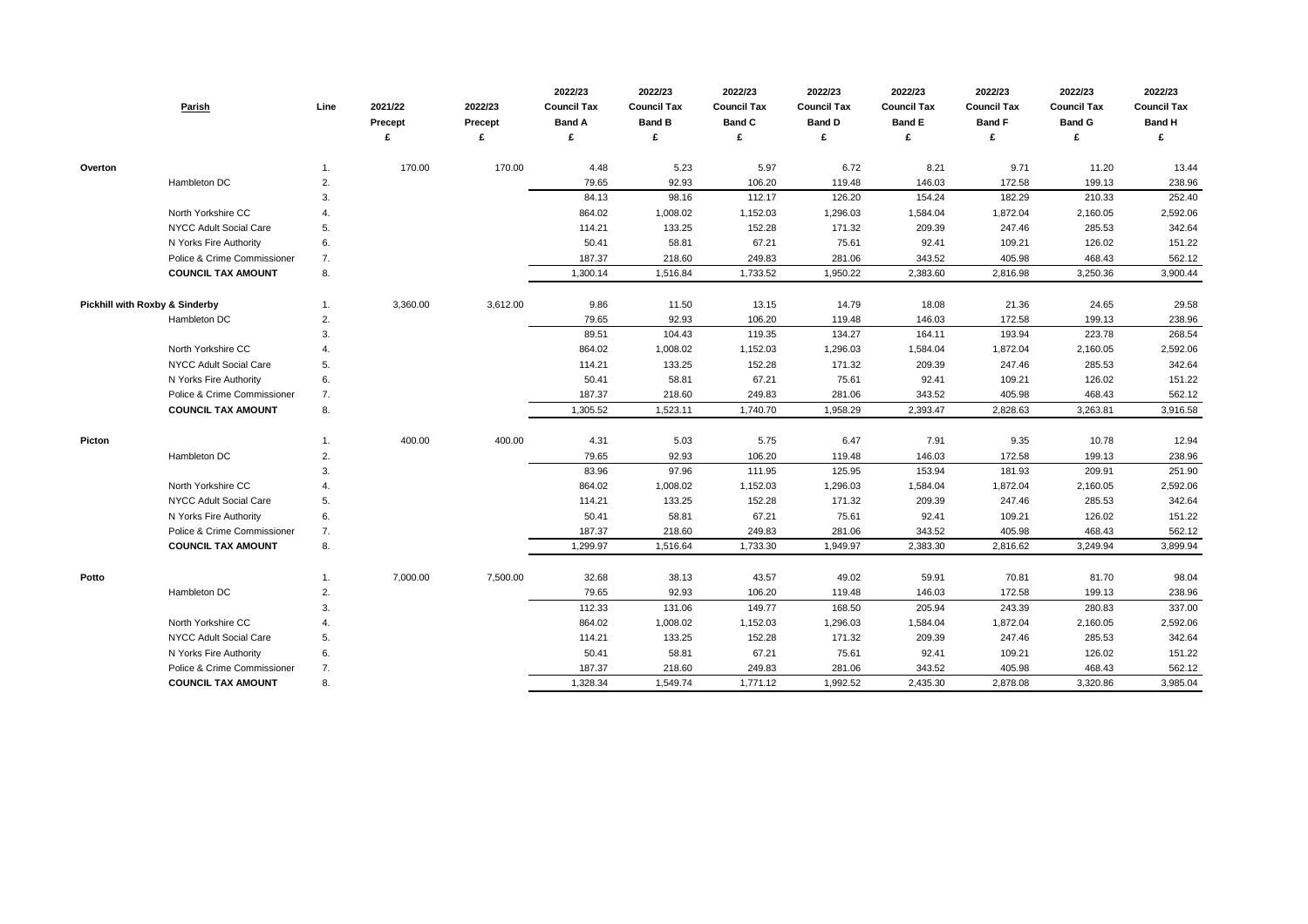|                              | Parish                      | Line | 2021/22<br><b>Precept</b> | 2022/23<br><b>Precept</b><br>£ | 2022/23<br><b>Council Tax</b><br><b>Band A</b><br>£ | 2022/23<br><b>Council Tax</b><br><b>Band B</b><br>£ | 2022/23<br><b>Council Tax</b><br><b>Band C</b><br>£ | 2022/23<br><b>Council Tax</b><br><b>Band D</b><br>£ | 2022/23<br><b>Council Tax</b><br><b>Band E</b><br>£ | 2022/23<br><b>Council Tax</b><br><b>Band F</b><br>£ | 2022/23<br><b>Council Tax</b><br><b>Band G</b><br>£ | 2022/23<br><b>Council Tax</b><br><b>Band H</b><br>£ |
|------------------------------|-----------------------------|------|---------------------------|--------------------------------|-----------------------------------------------------|-----------------------------------------------------|-----------------------------------------------------|-----------------------------------------------------|-----------------------------------------------------|-----------------------------------------------------|-----------------------------------------------------|-----------------------------------------------------|
|                              |                             |      |                           |                                |                                                     |                                                     |                                                     |                                                     |                                                     |                                                     |                                                     |                                                     |
| Raskelf                      |                             |      | 5,275.00                  | 5,600.00                       | 14.13                                               | 16.49                                               | 18.84                                               | 21.20                                               | 25.91                                               | 30.62                                               | 35.33                                               | 42.40                                               |
|                              | Hambleton DC                | 2.   |                           |                                | 79.65                                               | 92.93                                               | 106.20                                              | 119.48                                              | 146.03                                              | 172.58                                              | 199.13                                              | 238.96                                              |
|                              |                             | 3.   |                           |                                | 93.78                                               | 109.42                                              | 125.04                                              | 140.68                                              | 171.94                                              | 203.20                                              | 234.46                                              | 281.36                                              |
|                              | North Yorkshire CC          | 4.   |                           |                                | 864.02                                              | 1,008.02                                            | 1,152.03                                            | 1,296.03                                            | 1,584.04                                            | 1,872.04                                            | 2,160.05                                            | 2,592.06                                            |
|                              | NYCC Adult Social Care      | -5.  |                           |                                | 114.21                                              | 133.25                                              | 152.28                                              | 171.32                                              | 209.39                                              | 247.46                                              | 285.53                                              | 342.64                                              |
|                              | N Yorks Fire Authority      | 6.   |                           |                                | 50.41                                               | 58.81                                               | 67.21                                               | 75.61                                               | 92.41                                               | 109.21                                              | 126.02                                              | 151.22                                              |
|                              | Police & Crime Commissioner | 7.   |                           |                                | 187.37                                              | 218.60                                              | 249.83                                              | 281.06                                              | 343.52                                              | 405.98                                              | 468.43                                              | 562.12                                              |
|                              | <b>COUNCIL TAX AMOUNT</b>   | 8.   |                           |                                | 1,309.79                                            | 1,528.10                                            | 1,746.39                                            | 1,964.70                                            | 2,401.30                                            | 2,837.89                                            | 3,274.49                                            | 3,929.40                                            |
| Romanby                      |                             |      | 65,674.00                 | 68,736.00                      | 19.47                                               | 22.71                                               | 25.96                                               | 29.20                                               | 35.69                                               | 42.18                                               | 48.67                                               | 58.40                                               |
|                              | Hambleton DC                | 2.   |                           |                                | 79.65                                               | 92.93                                               | 106.20                                              | 119.48                                              | 146.03                                              | 172.58                                              | 199.13                                              | 238.96                                              |
|                              |                             | 3.   |                           |                                | 99.12                                               | 115.64                                              | 132.16                                              | 148.68                                              | 181.72                                              | 214.76                                              | 247.80                                              | 297.36                                              |
|                              | North Yorkshire CC          |      |                           |                                | 864.02                                              | 1,008.02                                            | 1,152.03                                            | 1,296.03                                            | 1,584.04                                            | 1,872.04                                            | 2,160.05                                            | 2,592.06                                            |
|                              | NYCC Adult Social Care      | 5.   |                           |                                | 114.21                                              | 133.25                                              | 152.28                                              | 171.32                                              | 209.39                                              | 247.46                                              | 285.53                                              | 342.64                                              |
|                              | N Yorks Fire Authority      | 6.   |                           |                                | 50.41                                               | 58.81                                               | 67.21                                               | 75.61                                               | 92.41                                               | 109.21                                              | 126.02                                              | 151.22                                              |
|                              | Police & Crime Commissioner | 7.   |                           |                                | 187.37                                              | 218.60                                              | 249.83                                              | 281.06                                              | 343.52                                              | 405.98                                              | 468.43                                              | 562.12                                              |
|                              | <b>COUNCIL TAX AMOUNT</b>   | 8.   |                           |                                | 1,315.13                                            | 1,534.32                                            | 1,753.51                                            | 1,972.70                                            | 2,411.08                                            | 2,849.45                                            | 3,287.83                                            | 3,945.40                                            |
| <b>Rounton East and West</b> |                             |      | 1,000.00                  | 1,000.00                       | 5.10                                                | 5.95                                                | 6.80                                                | 7.65                                                | 9.35                                                | 11.05                                               | 12.75                                               | 15.30                                               |
|                              | Hambleton DC                | 2.   |                           |                                | 79.65                                               | 92.93                                               | 106.20                                              | 119.48                                              | 146.03                                              | 172.58                                              | 199.13                                              | 238.96                                              |
|                              |                             | 3.   |                           |                                | 84.75                                               | 98.88                                               | 113.00                                              | 127.13                                              | 155.38                                              | 183.63                                              | 211.88                                              | 254.26                                              |
|                              | North Yorkshire CC          | 4.   |                           |                                | 864.02                                              | 1,008.02                                            | 1,152.03                                            | 1,296.03                                            | 1,584.04                                            | 1,872.04                                            | 2,160.05                                            | 2,592.06                                            |
|                              | NYCC Adult Social Care      | 5.   |                           |                                | 114.21                                              | 133.25                                              | 152.28                                              | 171.32                                              | 209.39                                              | 247.46                                              | 285.53                                              | 342.64                                              |
|                              | N Yorks Fire Authority      | 6.   |                           |                                | 50.41                                               | 58.81                                               | 67.21                                               | 75.61                                               | 92.41                                               | 109.21                                              | 126.02                                              | 151.22                                              |
|                              | Police & Crime Commissioner | 7.   |                           |                                | 187.37                                              | 218.60                                              | 249.83                                              | 281.06                                              | 343.52                                              | 405.98                                              | 468.43                                              | 562.12                                              |
|                              | <b>COUNCIL TAX AMOUNT</b>   | 8.   |                           |                                | 1,300.76                                            | 1,517.56                                            | 1,734.35                                            | 1,951.15                                            | 2,384.74                                            | 2,818.32                                            | 3,251.91                                            | 3,902.30                                            |
| <b>Sandhutton</b>            |                             | 1.   | 4,040.00                  | 4,223.00                       | 25.91                                               | 30.22                                               | 34.54                                               | 38.86                                               | 47.50                                               | 56.13                                               | 64.77                                               | 77.72                                               |
|                              | Hambleton DC                | 2.   |                           |                                | 79.65                                               | 92.93                                               | 106.20                                              | 119.48                                              | 146.03                                              | 172.58                                              | 199.13                                              | 238.96                                              |
|                              |                             | 3.   |                           |                                | 105.56                                              | 123.15                                              | 140.74                                              | 158.34                                              | 193.53                                              | 228.71                                              | 263.90                                              | 316.68                                              |
|                              | North Yorkshire CC          | 4.   |                           |                                | 864.02                                              | 1,008.02                                            | 1,152.03                                            | 1,296.03                                            | 1,584.04                                            | 1,872.04                                            | 2,160.05                                            | 2,592.06                                            |
|                              | NYCC Adult Social Care      | 5.   |                           |                                | 114.21                                              | 133.25                                              | 152.28                                              | 171.32                                              | 209.39                                              | 247.46                                              | 285.53                                              | 342.64                                              |
|                              | N Yorks Fire Authority      | 6.   |                           |                                | 50.41                                               | 58.81                                               | 67.21                                               | 75.61                                               | 92.41                                               | 109.21                                              | 126.02                                              | 151.22                                              |
|                              | Police & Crime Commissioner | 7.   |                           |                                | 187.37                                              | 218.60                                              | 249.83                                              | 281.06                                              | 343.52                                              | 405.98                                              | 468.43                                              | 562.12                                              |
|                              | <b>COUNCIL TAX AMOUNT</b>   | 8.   |                           |                                | 1,321.57                                            | 1,541.83                                            | 1,762.09                                            | 1,982.36                                            | 2,422.89                                            | 2,863.40                                            | 3,303.93                                            | 3,964.72                                            |

| 2022/23            | 2022/23            | 2022/23            |
|--------------------|--------------------|--------------------|
| <b>Council Tax</b> | <b>Council Tax</b> | <b>Council Tax</b> |
| <b>Band F</b>      | <b>Band G</b>      | <b>Band H</b>      |
| £                  | £                  | £                  |
|                    |                    |                    |
| 30.62              | 35.33              | 42.40              |
| 172.58             | 199.13             | 238.96             |
| 203.20             | 234.46             | 281.36             |
| 1,872.04           | 2,160.05           | 2,592.06           |
| 247.46             | 285.53             | 342.64             |
| 109.21             | 126.02             | 151.22             |
| 405.98             | 468.43             | 562.12             |
| 2,837.89           | 3,274.49           | 3,929.40           |
|                    |                    |                    |
| 42.18              | 48.67              | 58.40              |
| 172.58             | 199.13             | 238.96             |
| 214.76             | 247.80             | 297.36             |
| 1,872.04           | 2,160.05           | 2,592.06           |
| 247.46             | 285.53             | 342.64             |
| 109.21             | 126.02             | 151.22             |
| 405.98             | 468.43             | 562.12             |
| 2,849.45           | 3,287.83           | 3,945.40           |
|                    |                    |                    |
| 11.05              | 12.75              | 15.30              |
| 172.58             | 199.13             | 238.96             |
| 183.63             | 211.88             | 254.26             |
| 1,872.04           | 2,160.05           | 2,592.06           |
| 247.46             | 285.53             | 342.64             |
| 109.21             | 126.02             | 151.22             |
| 405.98             | 468.43             | 562.12             |
| 2,818.32           | 3,251.91           | 3,902.30           |
|                    |                    |                    |
| 56.13              | 64.77              | 77.72              |
| 172.58             | 199.13             | 238.96             |
| 228.71             | 263.90             | 316.68             |
| 1,872.04           | 2,160.05           | 2,592.06           |
| 247.46             | 285.53             | 342.64             |
| 109.21             | 126.02             | 151.22             |
| 405.98             | 468.43             | 562.12             |
| 2,863.40           | 3,303.93           | 3,964.72           |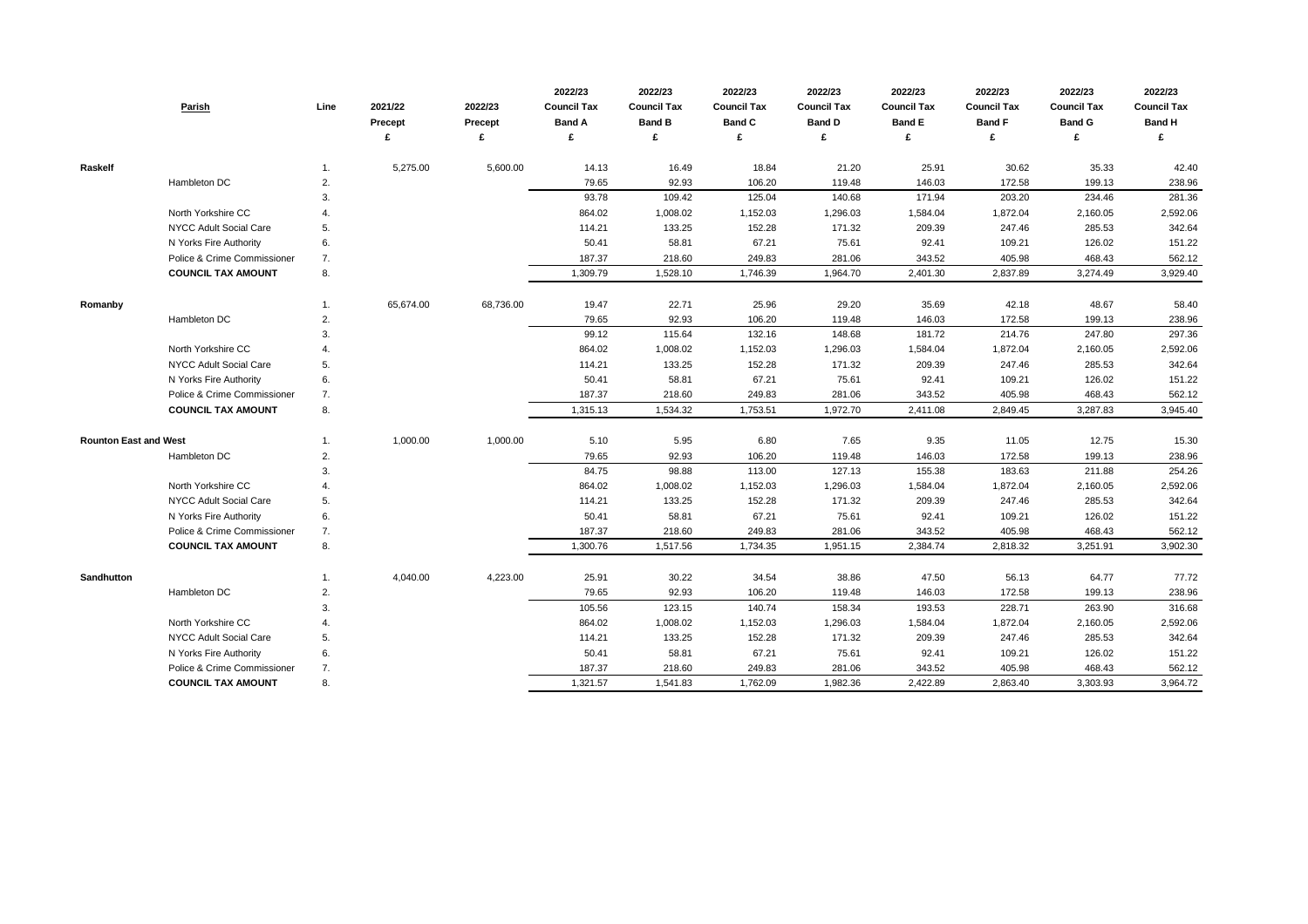| <b>Parish</b>                   | Line | 2021/22<br><b>Precept</b> | 2022/23<br><b>Precept</b> | 2022/23<br><b>Council Tax</b><br><b>Band A</b><br>£ | 2022/23<br><b>Council Tax</b><br><b>Band B</b> | 2022/23<br><b>Council Tax</b><br><b>Band C</b> | 2022/23<br><b>Council Tax</b><br><b>Band D</b> | 2022/23<br><b>Council Tax</b><br><b>Band E</b><br>£ | 2022/23<br><b>Council Tax</b><br><b>Band F</b><br>£ | 2022/23<br><b>Council Tax</b><br><b>Band G</b> | 2022/23<br><b>Council Tax</b><br><b>Band H</b><br>£ |
|---------------------------------|------|---------------------------|---------------------------|-----------------------------------------------------|------------------------------------------------|------------------------------------------------|------------------------------------------------|-----------------------------------------------------|-----------------------------------------------------|------------------------------------------------|-----------------------------------------------------|
|                                 |      |                           |                           |                                                     |                                                |                                                |                                                |                                                     |                                                     |                                                |                                                     |
| <b>Scruton</b>                  |      | 5,250.00                  | 5,650.00                  | 17.72                                               | 20.67                                          | 23.63                                          | 26.58                                          | 32.49                                               | 38.39                                               | 44.30                                          | 53.16                                               |
| Hambleton DC                    | 2.   |                           |                           | 79.65                                               | 92.93                                          | 106.20                                         | 119.48                                         | 146.03                                              | 172.58                                              | 199.13                                         | 238.96                                              |
|                                 | 3.   |                           |                           | 97.37                                               | 113.60                                         | 129.83                                         | 146.06                                         | 178.52                                              | 210.97                                              | 243.43                                         | 292.12                                              |
| North Yorkshire CC              |      |                           |                           | 864.02                                              | 1,008.02                                       | 1,152.03                                       | 1,296.03                                       | 1,584.04                                            | 1,872.04                                            | 2,160.05                                       | 2,592.06                                            |
| NYCC Adult Social Care          | 5.   |                           |                           | 114.21                                              | 133.25                                         | 152.28                                         | 171.32                                         | 209.39                                              | 247.46                                              | 285.53                                         | 342.64                                              |
| N Yorks Fire Authority          | 6.   |                           |                           | 50.41                                               | 58.81                                          | 67.21                                          | 75.61                                          | 92.41                                               | 109.21                                              | 126.02                                         | 151.22                                              |
| Police & Crime Commissioner     | 7.   |                           |                           | 187.37                                              | 218.60                                         | 249.83                                         | 281.06                                         | 343.52                                              | 405.98                                              | 468.43                                         | 562.12                                              |
| <b>COUNCIL TAX AMOUNT</b>       | 8.   |                           |                           | 1,313.38                                            | 1,532.28                                       | 1,751.18                                       | 1,970.08                                       | 2,407.88                                            | 2,845.66                                            | 3,283.46                                       | 3,940.16                                            |
| <b>Seamer</b>                   | 1.   | 5,000.00                  | 5,225.00                  | 12.17                                               | 14.20                                          | 16.23                                          | 18.26                                          | 22.32                                               | 26.38                                               | 30.43                                          | 36.52                                               |
| Hambleton DC                    | 2.   |                           |                           | 79.65                                               | 92.93                                          | 106.20                                         | 119.48                                         | 146.03                                              | 172.58                                              | 199.13                                         | 238.96                                              |
|                                 | 3.   |                           |                           | 91.82                                               | 107.13                                         | 122.43                                         | 137.74                                         | 168.35                                              | 198.96                                              | 229.56                                         | 275.48                                              |
| North Yorkshire CC              |      |                           |                           | 864.02                                              | 1,008.02                                       | 1,152.03                                       | 1,296.03                                       | 1,584.04                                            | 1,872.04                                            | 2,160.05                                       | 2,592.06                                            |
| NYCC Adult Social Care          | 5.   |                           |                           | 114.21                                              | 133.25                                         | 152.28                                         | 171.32                                         | 209.39                                              | 247.46                                              | 285.53                                         | 342.64                                              |
| N Yorks Fire Authority          | 6.   |                           |                           | 50.41                                               | 58.81                                          | 67.21                                          | 75.61                                          | 92.41                                               | 109.21                                              | 126.02                                         | 151.22                                              |
| Police & Crime Commissioner     | 7.   |                           |                           | 187.37                                              | 218.60                                         | 249.83                                         | 281.06                                         | 343.52                                              | 405.98                                              | 468.43                                         | 562.12                                              |
| <b>COUNCIL TAX AMOUNT</b>       | 8.   |                           |                           | 1,307.83                                            | 1,525.81                                       | 1,743.78                                       | 1,961.76                                       | 2,397.71                                            | 2,833.65                                            | 3,269.59                                       | 3,923.52                                            |
| <b>Sessay and Hutton Sessay</b> |      | 6,000.00                  | 6,500.00                  | 21.73                                               | 25.36                                          | 28.98                                          | 32.60                                          | 39.84                                               | 47.09                                               | 54.33                                          | 65.20                                               |
| Hambleton DC                    | 2.   |                           |                           | 79.65                                               | 92.93                                          | 106.20                                         | 119.48                                         | 146.03                                              | 172.58                                              | 199.13                                         | 238.96                                              |
|                                 | 3.   |                           |                           | 101.38                                              | 118.29                                         | 135.18                                         | 152.08                                         | 185.87                                              | 219.67                                              | 253.46                                         | 304.16                                              |
| North Yorkshire CC              |      |                           |                           | 864.02                                              | 1,008.02                                       | 1,152.03                                       | 1,296.03                                       | 1,584.04                                            | 1,872.04                                            | 2,160.05                                       | 2,592.06                                            |
| NYCC Adult Social Care          | 5.   |                           |                           | 114.21                                              | 133.25                                         | 152.28                                         | 171.32                                         | 209.39                                              | 247.46                                              | 285.53                                         | 342.64                                              |
| N Yorks Fire Authority          | 6.   |                           |                           | 50.41                                               | 58.81                                          | 67.21                                          | 75.61                                          | 92.41                                               | 109.21                                              | 126.02                                         | 151.22                                              |
| Police & Crime Commissioner     | 7.   |                           |                           | 187.37                                              | 218.60                                         | 249.83                                         | 281.06                                         | 343.52                                              | 405.98                                              | 468.43                                         | 562.12                                              |
| <b>COUNCIL TAX AMOUNT</b>       | 8.   |                           |                           | 1,317.39                                            | 1,536.97                                       | 1,756.53                                       | 1,976.10                                       | 2,415.23                                            | 2,854.36                                            | 3,293.49                                       | 3,952.20                                            |
| <b>Shipton by Beningbrough</b>  | 1.   | 7,821.00                  | 8,212.00                  | 18.81                                               | 21.95                                          | 25.08                                          | 28.22                                          | 34.49                                               | 40.76                                               | 47.03                                          | 56.44                                               |
| Hambleton DC                    | 2.   |                           |                           | 79.65                                               | 92.93                                          | 106.20                                         | 119.48                                         | 146.03                                              | 172.58                                              | 199.13                                         | 238.96                                              |
|                                 | 3.   |                           |                           | 98.46                                               | 114.88                                         | 131.28                                         | 147.70                                         | 180.52                                              | 213.34                                              | 246.16                                         | 295.40                                              |
| North Yorkshire CC              | 4.   |                           |                           | 864.02                                              | 1,008.02                                       | 1,152.03                                       | 1,296.03                                       | 1,584.04                                            | 1,872.04                                            | 2,160.05                                       | 2,592.06                                            |
| NYCC Adult Social Care          | 5.   |                           |                           | 114.21                                              | 133.25                                         | 152.28                                         | 171.32                                         | 209.39                                              | 247.46                                              | 285.53                                         | 342.64                                              |
| N Yorks Fire Authority          | 6.   |                           |                           | 50.41                                               | 58.81                                          | 67.21                                          | 75.61                                          | 92.41                                               | 109.21                                              | 126.02                                         | 151.22                                              |
| Police & Crime Commissioner     | 7.   |                           |                           | 187.37                                              | 218.60                                         | 249.83                                         | 281.06                                         | 343.52                                              | 405.98                                              | 468.43                                         | 562.12                                              |
| <b>COUNCIL TAX AMOUNT</b>       | 8.   |                           |                           | 1,314.47                                            | 1,533.56                                       | 1,752.63                                       | 1,971.72                                       | 2,409.88                                            | 2,848.03                                            | 3,286.19                                       | 3,943.44                                            |

| 2022/23            | 2022/23            | 2022/23            |
|--------------------|--------------------|--------------------|
| <b>Council Tax</b> | <b>Council Tax</b> | <b>Council Tax</b> |
| <b>Band F</b>      | <b>Band G</b>      | <b>Band H</b>      |
| £                  | £                  | £                  |
|                    |                    |                    |
| 38.39              | 44.30              | 53.16              |
| 172.58             | 199.13             | 238.96             |
| 210.97             | 243.43             | 292.12             |
| 1,872.04           | 2,160.05           | 2,592.06           |
| 247.46             | 285.53             | 342.64             |
| 109.21             | 126.02             | 151.22             |
| 405.98             | 468.43             | 562.12             |
| 2,845.66           | 3,283.46           | 3,940.16           |
|                    |                    |                    |
| 26.38              | 30.43              | 36.52              |
| 172.58             | 199.13             | 238.96             |
| 198.96             | 229.56             | 275.48             |
| 1,872.04           | 2,160.05           | 2,592.06           |
| 247.46             | 285.53             | 342.64             |
| 109.21             | 126.02             | 151.22             |
| 405.98             | 468.43             | 562.12             |
| 2,833.65           | 3,269.59           | 3,923.52           |
|                    |                    |                    |
| 47.09              | 54.33              | 65.20              |
| 172.58             | 199.13             | 238.96             |
| 219.67             | 253.46             | 304.16             |
| 1,872.04           | 2,160.05           | 2,592.06           |
| 247.46             | 285.53             | 342.64             |
| 109.21             | 126.02             | 151.22             |
| 405.98             | 468.43             | 562.12             |
| 2,854.36           | 3,293.49           | 3,952.20           |
|                    |                    |                    |
| 40.76              | 47.03              | 56.44              |
| 172.58             | 199.13             | 238.96             |
| 213.34             | 246.16             | 295.40             |
| 1,872.04           | 2,160.05           | 2,592.06           |
| 247.46             | 285.53             | 342.64             |
| 109.21             | 126.02             | 151.22             |
| 405.98             | 468.43             | 562.12             |
| 2,848.03           | 3,286.19           | 3,943.44           |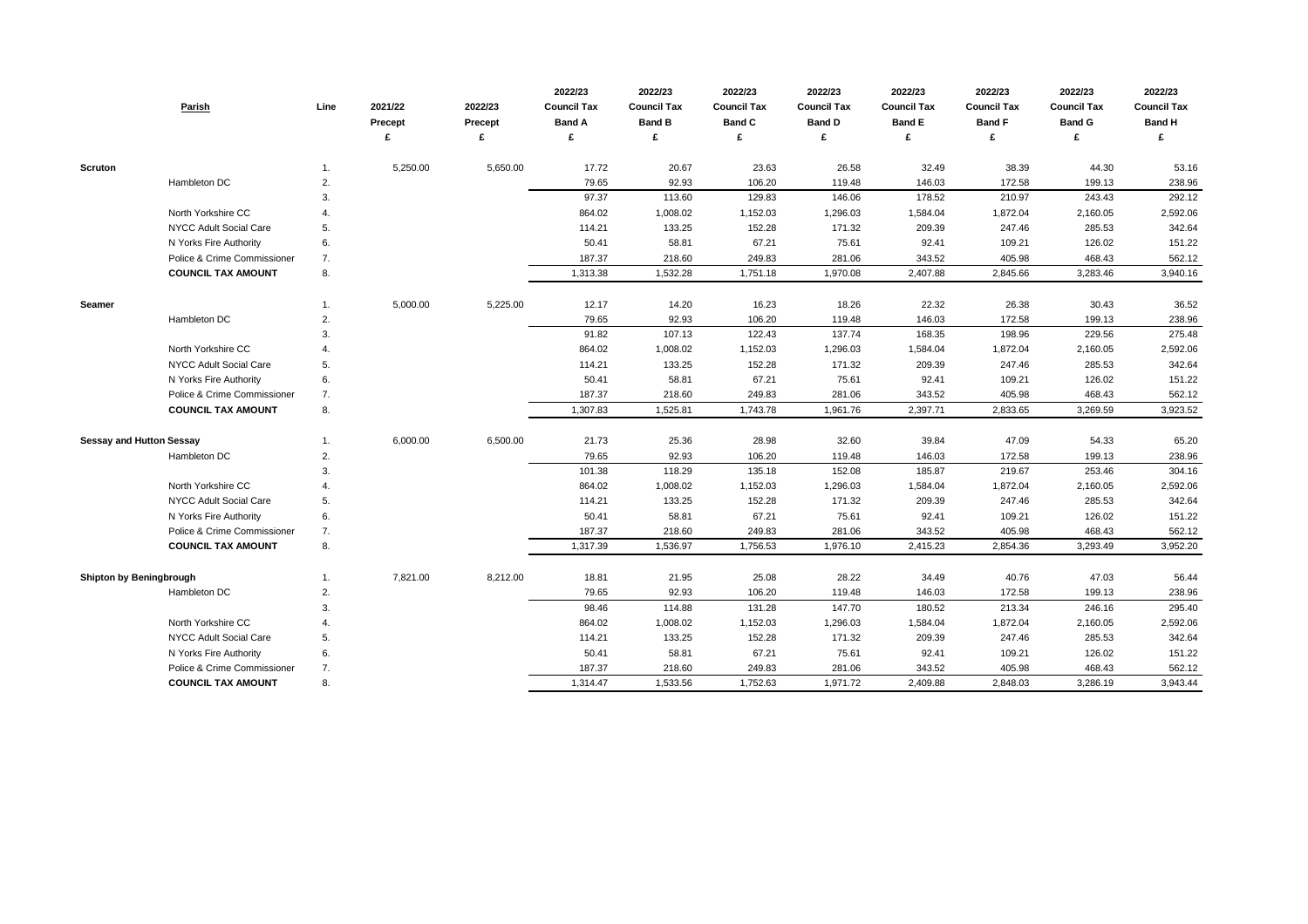| <b>Parish</b>                       | Line | 2021/22<br><b>Precept</b> | 2022/23<br><b>Precept</b><br>£ | 2022/23<br><b>Council Tax</b><br><b>Band A</b><br>£ | 2022/23<br><b>Council Tax</b><br><b>Band B</b><br>£ | 2022/23<br><b>Council Tax</b><br><b>Band C</b><br>£ | 2022/23<br><b>Council Tax</b><br><b>Band D</b> | 2022/23<br><b>Council Tax</b><br><b>Band E</b><br>£ | 2022/23<br><b>Council Tax</b><br><b>Band F</b><br>£ | 2022/23<br><b>Council Tax</b><br><b>Band G</b><br>£ | 2022/23<br><b>Council Tax</b><br><b>Band H</b><br>£ |
|-------------------------------------|------|---------------------------|--------------------------------|-----------------------------------------------------|-----------------------------------------------------|-----------------------------------------------------|------------------------------------------------|-----------------------------------------------------|-----------------------------------------------------|-----------------------------------------------------|-----------------------------------------------------|
| Siltons with Kepwick (Over Silton,  |      |                           |                                |                                                     |                                                     |                                                     |                                                |                                                     |                                                     |                                                     |                                                     |
| Nether Silton, Landmoth cum Catto   |      |                           |                                |                                                     |                                                     |                                                     |                                                |                                                     |                                                     |                                                     |                                                     |
| and Kepwick)                        | 1.   | 1,925.00                  | 2,000.00                       | 10.14                                               | 11.83                                               | 13.52                                               | 15.21                                          | 18.59                                               | 21.97                                               | 25.35                                               | 30.42                                               |
| Hambleton DC                        | 2.   |                           |                                | 79.65                                               | 92.93                                               | 106.20                                              | 119.48                                         | 146.03                                              | 172.58                                              | 199.13                                              | 238.96                                              |
|                                     | 3.   |                           |                                | 89.79                                               | 104.76                                              | 119.72                                              | 134.69                                         | 164.62                                              | 194.55                                              | 224.48                                              | 269.38                                              |
| North Yorkshire CC                  | 4.   |                           |                                | 864.02                                              | 1,008.02                                            | 1,152.03                                            | 1,296.03                                       | 1,584.04                                            | 1,872.04                                            | 2,160.05                                            | 2,592.06                                            |
| <b>NYCC Adult Social Care</b>       | 5.   |                           |                                | 114.21                                              | 133.25                                              | 152.28                                              | 171.32                                         | 209.39                                              | 247.46                                              | 285.53                                              | 342.64                                              |
| N Yorks Fire Authority              | 6.   |                           |                                | 50.41                                               | 58.81                                               | 67.21                                               | 75.61                                          | 92.41                                               | 109.21                                              | 126.02                                              | 151.22                                              |
| Police & Crime Commissioner         | 7.   |                           |                                | 187.37                                              | 218.60                                              | 249.83                                              | 281.06                                         | 343.52                                              | 405.98                                              | 468.43                                              | 562.12                                              |
| <b>COUNCIL TAX AMOUNT</b>           | 8.   |                           |                                | 1,305.80                                            | 1,523.44                                            | 1,741.07                                            | 1,958.71                                       | 2,393.98                                            | 2,829.24                                            | 3,264.51                                            | 3,917.42                                            |
| <b>Snape with Thorp</b>             | 1.   | 8,216.00                  | 8,600.00                       | 32.23                                               | 37.61                                               | 42.98                                               | 48.35                                          | 59.09                                               | 69.84                                               | 80.58                                               | 96.70                                               |
| Hambleton DC                        | 2.   |                           |                                | 79.65                                               | 92.93                                               | 106.20                                              | 119.48                                         | 146.03                                              | 172.58                                              | 199.13                                              | 238.96                                              |
|                                     | 3.   |                           |                                | 111.88                                              | 130.54                                              | 149.18                                              | 167.83                                         | 205.12                                              | 242.42                                              | 279.71                                              | 335.66                                              |
| North Yorkshire CC                  | 4.   |                           |                                | 864.02                                              | 1,008.02                                            | 1,152.03                                            | 1,296.03                                       | 1,584.04                                            | 1,872.04                                            | 2,160.05                                            | 2,592.06                                            |
| NYCC Adult Social Care              | 5.   |                           |                                | 114.21                                              | 133.25                                              | 152.28                                              | 171.32                                         | 209.39                                              | 247.46                                              | 285.53                                              | 342.64                                              |
| N Yorks Fire Authority              | 6.   |                           |                                | 50.41                                               | 58.81                                               | 67.21                                               | 75.61                                          | 92.41                                               | 109.21                                              | 126.02                                              | 151.22                                              |
| Police & Crime Commissioner         | 7.   |                           |                                | 187.37                                              | 218.60                                              | 249.83                                              | 281.06                                         | 343.52                                              | 405.98                                              | 468.43                                              | 562.12                                              |
| <b>COUNCIL TAX AMOUNT</b>           | 8.   |                           |                                | 1,327.89                                            | 1,549.22                                            | 1,770.53                                            | 1,991.85                                       | 2,434.48                                            | 2,877.11                                            | 3,319.74                                            | 3,983.70                                            |
| Smeaton with Hornby (Great Smeaton, |      |                           |                                |                                                     |                                                     |                                                     |                                                |                                                     |                                                     |                                                     |                                                     |
| <b>Little Smeaton and Hornby)</b>   | 1.   | 2,029.50                  | 2,130.98                       | 5.58                                                | 6.51                                                | 7.44                                                | 8.37                                           | 10.23                                               | 12.09                                               | 13.95                                               | 16.74                                               |
| Hambleton DC                        | 2.   |                           |                                | 79.65                                               | 92.93                                               | 106.20                                              | 119.48                                         | 146.03                                              | 172.58                                              | 199.13                                              | 238.96                                              |
|                                     | 3.   |                           |                                | 85.23                                               | 99.44                                               | 113.64                                              | 127.85                                         | 156.26                                              | 184.67                                              | 213.08                                              | 255.70                                              |
| North Yorkshire CC                  | 4.   |                           |                                | 864.02                                              | 1,008.02                                            | 1,152.03                                            | 1,296.03                                       | 1,584.04                                            | 1,872.04                                            | 2,160.05                                            | 2,592.06                                            |
| NYCC Adult Social Care              | 5.   |                           |                                | 114.21                                              | 133.25                                              | 152.28                                              | 171.32                                         | 209.39                                              | 247.46                                              | 285.53                                              | 342.64                                              |
| N Yorks Fire Authority              | 6.   |                           |                                | 50.41                                               | 58.81                                               | 67.21                                               | 75.61                                          | 92.41                                               | 109.21                                              | 126.02                                              | 151.22                                              |
| Police & Crime Commissioner         | 7.   |                           |                                | 187.37                                              | 218.60                                              | 249.83                                              | 281.06                                         | 343.52                                              | 405.98                                              | 468.43                                              | 562.12                                              |
| <b>COUNCIL TAX AMOUNT</b>           | 8.   |                           |                                | 1,301.24                                            | 1,518.12                                            | 1,734.99                                            | 1,951.87                                       | 2,385.62                                            | 2,819.36                                            | 3,253.11                                            | 3,903.74                                            |
| South Kilvington                    | 1.   | 2,500.00                  | 2,500.00                       | 14.95                                               | 17.45                                               | 19.94                                               | 22.43                                          | 27.41                                               | 32.40                                               | 37.38                                               | 44.86                                               |
| Hambleton DC                        | 2.   |                           |                                | 79.65                                               | 92.93                                               | 106.20                                              | 119.48                                         | 146.03                                              | 172.58                                              | 199.13                                              | 238.96                                              |
|                                     | 3.   |                           |                                | 94.60                                               | 110.38                                              | 126.14                                              | 141.91                                         | 173.44                                              | 204.98                                              | 236.51                                              | 283.82                                              |
| North Yorkshire CC                  | 4.   |                           |                                | 864.02                                              | 1,008.02                                            | 1,152.03                                            | 1,296.03                                       | 1,584.04                                            | 1,872.04                                            | 2,160.05                                            | 2,592.06                                            |
| NYCC Adult Social Care              | 5.   |                           |                                | 114.21                                              | 133.25                                              | 152.28                                              | 171.32                                         | 209.39                                              | 247.46                                              | 285.53                                              | 342.64                                              |
| N Yorks Fire Authority              | 6.   |                           |                                | 50.41                                               | 58.81                                               | 67.21                                               | 75.61                                          | 92.41                                               | 109.21                                              | 126.02                                              | 151.22                                              |
| Police & Crime Commissioner         | 7.   |                           |                                | 187.37                                              | 218.60                                              | 249.83                                              | 281.06                                         | 343.52                                              | 405.98                                              | 468.43                                              | 562.12                                              |
| <b>COUNCIL TAX AMOUNT</b>           | 8.   |                           |                                | 1,310.61                                            | 1,529.06                                            | 1,747.49                                            | 1,965.93                                       | 2,402.80                                            | 2,839.67                                            | 3,276.54                                            | 3,931.86                                            |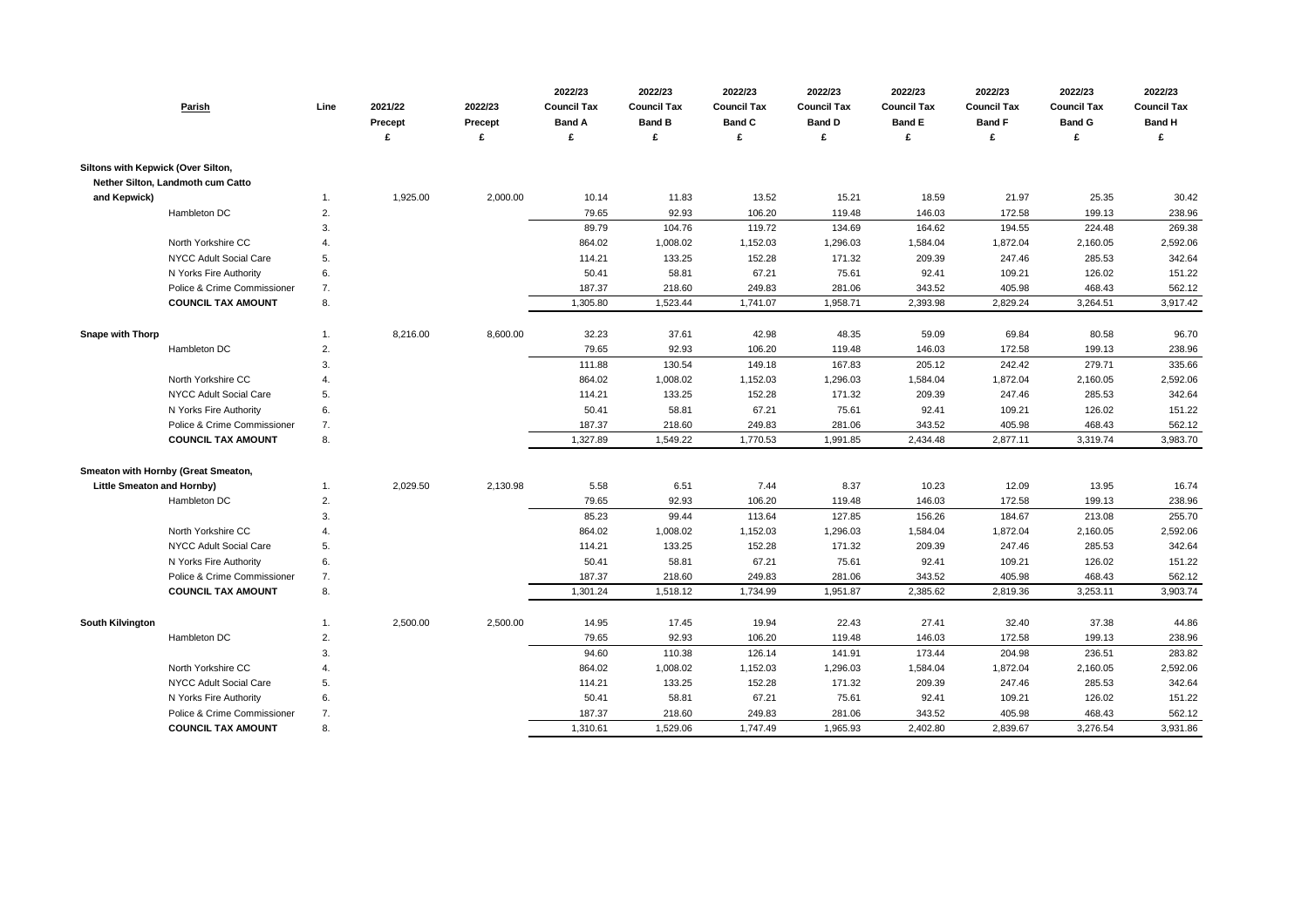|                               | Parish                        | Line           | 2021/22<br><b>Precept</b> | 2022/23<br>Precept<br>£ | 2022/23<br><b>Council Tax</b><br><b>Band A</b><br>£ | 2022/23<br><b>Council Tax</b><br><b>Band B</b><br>£ | 2022/23<br><b>Council Tax</b><br><b>Band C</b> | 2022/23<br><b>Council Tax</b><br><b>Band D</b><br>£ | 2022/23<br><b>Council Tax</b><br><b>Band E</b><br>£ | 2022/23<br><b>Council Tax</b><br><b>Band F</b><br>£ | 2022/23<br><b>Council Tax</b><br><b>Band G</b><br>£ | 2022/23<br><b>Council Tax</b><br><b>Band H</b><br>£ |
|-------------------------------|-------------------------------|----------------|---------------------------|-------------------------|-----------------------------------------------------|-----------------------------------------------------|------------------------------------------------|-----------------------------------------------------|-----------------------------------------------------|-----------------------------------------------------|-----------------------------------------------------|-----------------------------------------------------|
|                               |                               |                |                           |                         |                                                     |                                                     |                                                |                                                     |                                                     |                                                     |                                                     |                                                     |
| South Otterington, Maunby and |                               |                |                           |                         |                                                     |                                                     |                                                |                                                     |                                                     |                                                     |                                                     |                                                     |
| <b>Newby Wiske</b>            |                               | -1.            | 6,800.00                  | 6,800.00                | 15.25                                               | 17.80                                               | 20.34                                          | 22.88                                               | 27.96                                               | 33.05                                               | 38.13                                               | 45.76                                               |
|                               | Hambleton DC                  | 2.             |                           |                         | 79.65                                               | 92.93                                               | 106.20                                         | 119.48                                              | 146.03                                              | 172.58                                              | 199.13                                              | 238.96                                              |
|                               |                               | 3.             |                           |                         | 94.90                                               | 110.73                                              | 126.54                                         | 142.36                                              | 173.99                                              | 205.63                                              | 237.26                                              | 284.72                                              |
|                               | North Yorkshire CC            | $\overline{4}$ |                           |                         | 864.02                                              | 1,008.02                                            | 1,152.03                                       | 1,296.03                                            | 1,584.04                                            | 1,872.04                                            | 2,160.05                                            | 2,592.06                                            |
|                               | <b>NYCC Adult Social Care</b> | 5.             |                           |                         | 114.21                                              | 133.25                                              | 152.28                                         | 171.32                                              | 209.39                                              | 247.46                                              | 285.53                                              | 342.64                                              |
|                               | N Yorks Fire Authority        | 6.             |                           |                         | 50.41                                               | 58.81                                               | 67.21                                          | 75.61                                               | 92.41                                               | 109.21                                              | 126.02                                              | 151.22                                              |
|                               | Police & Crime Commissioner   | 7.             |                           |                         | 187.37                                              | 218.60                                              | 249.83                                         | 281.06                                              | 343.52                                              | 405.98                                              | 468.43                                              | 562.12                                              |
|                               | <b>COUNCIL TAX AMOUNT</b>     | 8.             |                           |                         | 1,310.91                                            | 1,529.41                                            | 1,747.89                                       | 1,966.38                                            | 2,403.35                                            | 2,840.32                                            | 3,277.29                                            | 3,932.76                                            |
| Sowerby                       |                               | -1.            | 76,000.00                 | 80,000.00               | 26.19                                               | 30.56                                               | 34.92                                          | 39.29                                               | 48.02                                               | 56.75                                               | 65.48                                               | 78.58                                               |
|                               | Hambleton DC                  | 2.             |                           |                         | 79.65                                               | 92.93                                               | 106.20                                         | 119.48                                              | 146.03                                              | 172.58                                              | 199.13                                              | 238.96                                              |
|                               |                               | 3.             |                           |                         | 105.84                                              | 123.49                                              | 141.12                                         | 158.77                                              | 194.05                                              | 229.33                                              | 264.61                                              | 317.54                                              |
|                               | North Yorkshire CC            | 4              |                           |                         | 864.02                                              | 1,008.02                                            | 1,152.03                                       | 1,296.03                                            | 1,584.04                                            | 1,872.04                                            | 2,160.05                                            | 2,592.06                                            |
|                               | NYCC Adult Social Care        | 5.             |                           |                         | 114.21                                              | 133.25                                              | 152.28                                         | 171.32                                              | 209.39                                              | 247.46                                              | 285.53                                              | 342.64                                              |
|                               | N Yorks Fire Authority        | 6.             |                           |                         | 50.41                                               | 58.81                                               | 67.21                                          | 75.61                                               | 92.41                                               | 109.21                                              | 126.02                                              | 151.22                                              |
|                               | Police & Crime Commissioner   | 7.             |                           |                         | 187.37                                              | 218.60                                              | 249.83                                         | 281.06                                              | 343.52                                              | 405.98                                              | 468.43                                              | 562.12                                              |
|                               | <b>COUNCIL TAX AMOUNT</b>     | 8.             |                           |                         | 1,321.85                                            | 1,542.17                                            | 1,762.47                                       | 1,982.79                                            | 2,423.41                                            | 2,864.02                                            | 3,304.64                                            | 3,965.58                                            |
| <b>Stillington</b>            |                               | -1.            | 10,750.00                 | 11,300.00               | 19.10                                               | 22.28                                               | 25.47                                          | 28.65                                               | 35.02                                               | 41.38                                               | 47.75                                               | 57.30                                               |
|                               | Hambleton DC                  | 2.             |                           |                         | 79.65                                               | 92.93                                               | 106.20                                         | 119.48                                              | 146.03                                              | 172.58                                              | 199.13                                              | 238.96                                              |
|                               |                               | 3.             |                           |                         | 98.75                                               | 115.21                                              | 131.67                                         | 148.13                                              | 181.05                                              | 213.96                                              | 246.88                                              | 296.26                                              |
|                               | North Yorkshire CC            | $\overline{4}$ |                           |                         | 864.02                                              | 1,008.02                                            | 1,152.03                                       | 1,296.03                                            | 1,584.04                                            | 1,872.04                                            | 2,160.05                                            | 2,592.06                                            |
|                               | <b>NYCC Adult Social Care</b> | 5.             |                           |                         | 114.21                                              | 133.25                                              | 152.28                                         | 171.32                                              | 209.39                                              | 247.46                                              | 285.53                                              | 342.64                                              |
|                               | N Yorks Fire Authority        | 6.             |                           |                         | 50.41                                               | 58.81                                               | 67.21                                          | 75.61                                               | 92.41                                               | 109.21                                              | 126.02                                              | 151.22                                              |
|                               | Police & Crime Commissioner   | 7.             |                           |                         | 187.37                                              | 218.60                                              | 249.83                                         | 281.06                                              | 343.52                                              | 405.98                                              | 468.43                                              | 562.12                                              |
|                               | <b>COUNCIL TAX AMOUNT</b>     | 8.             |                           |                         | 1,314.76                                            | 1,533.89                                            | 1,753.02                                       | 1,972.15                                            | 2,410.41                                            | 2,848.65                                            | 3,286.91                                            | 3,944.30                                            |
| <b>Stokesley</b>              |                               | -1.            | 144,000.00                | 160,000.00              | 49.68                                               | 57.96                                               | 66.24                                          | 74.52                                               | 91.08                                               | 107.64                                              | 124.20                                              | 149.04                                              |
|                               | Hambleton DC                  | 2.             |                           |                         | 79.65                                               | 92.93                                               | 106.20                                         | 119.48                                              | 146.03                                              | 172.58                                              | 199.13                                              | 238.96                                              |
|                               |                               | 3.             |                           |                         | 129.33                                              | 150.89                                              | 172.44                                         | 194.00                                              | 237.11                                              | 280.22                                              | 323.33                                              | 388.00                                              |
|                               | North Yorkshire CC            | $\overline{4}$ |                           |                         | 864.02                                              | 1,008.02                                            | 1,152.03                                       | 1,296.03                                            | 1,584.04                                            | 1,872.04                                            | 2,160.05                                            | 2,592.06                                            |
|                               | NYCC Adult Social Care        | 5.             |                           |                         | 114.21                                              | 133.25                                              | 152.28                                         | 171.32                                              | 209.39                                              | 247.46                                              | 285.53                                              | 342.64                                              |
|                               | N Yorks Fire Authority        | 6.             |                           |                         | 50.41                                               | 58.81                                               | 67.21                                          | 75.61                                               | 92.41                                               | 109.21                                              | 126.02                                              | 151.22                                              |
|                               | Police & Crime Commissioner   | 7.             |                           |                         | 187.37                                              | 218.60                                              | 249.83                                         | 281.06                                              | 343.52                                              | 405.98                                              | 468.43                                              | 562.12                                              |
|                               | <b>COUNCIL TAX AMOUNT</b>     | 8.             |                           |                         | 1,345.34                                            | 1,569.57                                            | 1,793.79                                       | 2,018.02                                            | 2,466.47                                            | 2,914.91                                            | 3,363.36                                            | 4,036.04                                            |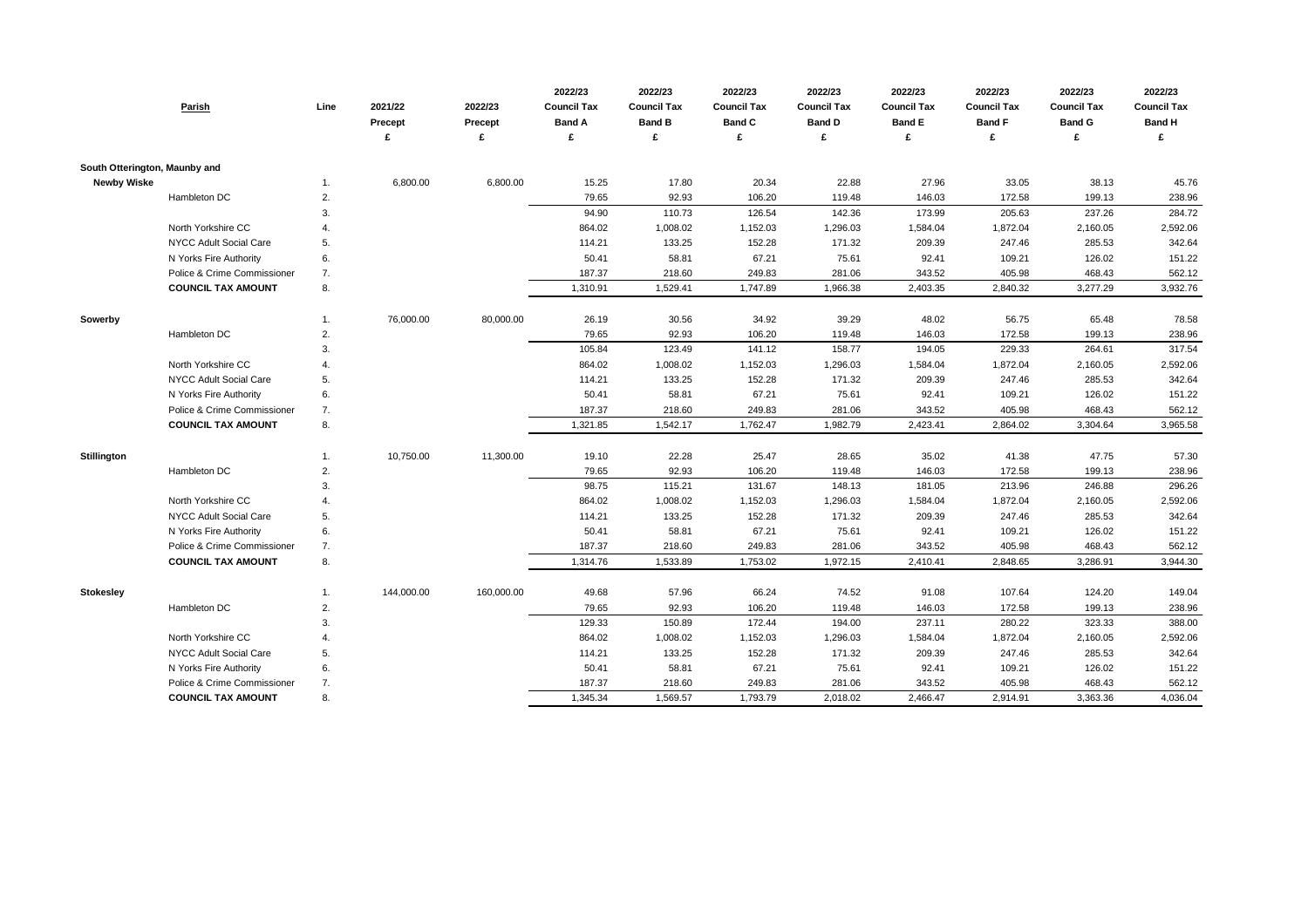| Parish                                     | Line | 2021/22<br>Precept | 2022/23<br><b>Precept</b> | 2022/23<br><b>Council Tax</b><br><b>Band A</b> | 2022/23<br><b>Council Tax</b><br><b>Band B</b> | 2022/23<br><b>Council Tax</b><br><b>Band C</b> | 2022/23<br><b>Council Tax</b><br><b>Band D</b> | 2022/23<br><b>Council Tax</b><br><b>Band E</b> | 2022/23<br><b>Council Tax</b><br><b>Band F</b> | 2022/23<br><b>Council Tax</b><br><b>Band G</b> | 2022/23<br><b>Council Tax</b><br><b>Band H</b> |
|--------------------------------------------|------|--------------------|---------------------------|------------------------------------------------|------------------------------------------------|------------------------------------------------|------------------------------------------------|------------------------------------------------|------------------------------------------------|------------------------------------------------|------------------------------------------------|
|                                            |      |                    | £                         | £                                              |                                                |                                                |                                                | £                                              | £                                              |                                                |                                                |
| <b>Sutton under Whitestonecliffe</b>       |      | 5,047.00           | 5,250.00                  | 24.59                                          | 28.68                                          | 32.78                                          | 36.88                                          | 45.08                                          | 53.27                                          | 61.47                                          | 73.76                                          |
| Hambleton DC                               | 2.   |                    |                           | 79.65                                          | 92.93                                          | 106.20                                         | 119.48                                         | 146.03                                         | 172.58                                         | 199.13                                         | 238.96                                         |
|                                            | 3.   |                    |                           | 104.24                                         | 121.61                                         | 138.98                                         | 156.36                                         | 191.11                                         | 225.85                                         | 260.60                                         | 312.72                                         |
| North Yorkshire CC                         | 4.   |                    |                           | 864.02                                         | 1,008.02                                       | 1,152.03                                       | 1,296.03                                       | 1,584.04                                       | 1,872.04                                       | 2,160.05                                       | 2,592.06                                       |
| NYCC Adult Social Care                     | 5.   |                    |                           | 114.21                                         | 133.25                                         | 152.28                                         | 171.32                                         | 209.39                                         | 247.46                                         | 285.53                                         | 342.64                                         |
| N Yorks Fire Authority                     | 6.   |                    |                           | 50.41                                          | 58.81                                          | 67.21                                          | 75.61                                          | 92.41                                          | 109.21                                         | 126.02                                         | 151.22                                         |
| Police & Crime Commissioner                | 7.   |                    |                           | 187.37                                         | 218.60                                         | 249.83                                         | 281.06                                         | 343.52                                         | 405.98                                         | 468.43                                         | 562.12                                         |
| <b>COUNCIL TAX AMOUNT</b>                  | 8.   |                    |                           | 1,320.25                                       | 1,540.29                                       | 1,760.33                                       | 1,980.38                                       | 2,420.47                                       | 2,860.54                                       | 3,300.63                                       | 3,960.76                                       |
| <b>Sutton-on-the-Forest</b>                |      | 16,000.00          | 20,000.00                 | 33.45                                          | 39.02                                          | 44.60                                          | 50.17                                          | 61.32                                          | 72.47                                          | 83.62                                          | 100.34                                         |
| Hambleton DC                               | 2.   |                    |                           | 79.65                                          | 92.93                                          | 106.20                                         | 119.48                                         | 146.03                                         | 172.58                                         | 199.13                                         | 238.96                                         |
|                                            | 3.   |                    |                           | 113.10                                         | 131.95                                         | 150.80                                         | 169.65                                         | 207.35                                         | 245.05                                         | 282.75                                         | 339.30                                         |
| North Yorkshire CC                         | 4.   |                    |                           | 864.02                                         | 1,008.02                                       | 1,152.03                                       | 1,296.03                                       | 1,584.04                                       | 1,872.04                                       | 2,160.05                                       | 2,592.06                                       |
| NYCC Adult Social Care                     | 5.   |                    |                           | 114.21                                         | 133.25                                         | 152.28                                         | 171.32                                         | 209.39                                         | 247.46                                         | 285.53                                         | 342.64                                         |
| N Yorks Fire Authority                     | 6.   |                    |                           | 50.41                                          | 58.81                                          | 67.21                                          | 75.61                                          | 92.41                                          | 109.21                                         | 126.02                                         | 151.22                                         |
| Police & Crime Commissioner                | 7.   |                    |                           | 187.37                                         | 218.60                                         | 249.83                                         | 281.06                                         | 343.52                                         | 405.98                                         | 468.43                                         | 562.12                                         |
| <b>COUNCIL TAX AMOUNT</b>                  | 8.   |                    |                           | 1,329.11                                       | 1,550.63                                       | 1,772.15                                       | 1,993.67                                       | 2,436.71                                       | 2,879.74                                       | 3,322.78                                       | 3,987.34                                       |
| Thirkleby High and Low with Osgodby        |      |                    | 2,000.00                  | 9.72                                           | 11.34                                          | 12.96                                          | 14.58                                          | 17.82                                          | 21.06                                          | 24.30                                          | 29.16                                          |
| Hambleton DC                               | 2.   |                    |                           | 79.65                                          | 92.93                                          | 106.20                                         | 119.48                                         | 146.03                                         | 172.58                                         | 199.13                                         | 238.96                                         |
|                                            | 3.   |                    |                           | 89.37                                          | 104.27                                         | 119.16                                         | 134.06                                         | 163.85                                         | 193.64                                         | 223.43                                         | 268.12                                         |
| North Yorkshire CC                         | 4.   |                    |                           | 864.02                                         | 1,008.02                                       | 1,152.03                                       | 1,296.03                                       | 1,584.04                                       | 1,872.04                                       | 2,160.05                                       | 2,592.06                                       |
| NYCC Adult Social Care                     | 5.   |                    |                           | 114.21                                         | 133.25                                         | 152.28                                         | 171.32                                         | 209.39                                         | 247.46                                         | 285.53                                         | 342.64                                         |
| N Yorks Fire Authority                     | 6.   |                    |                           | 50.41                                          | 58.81                                          | 67.21                                          | 75.61                                          | 92.41                                          | 109.21                                         | 126.02                                         | 151.22                                         |
| Police & Crime Commissioner                | 7.   |                    |                           | 187.37                                         | 218.60                                         | 249.83                                         | 281.06                                         | 343.52                                         | 405.98                                         | 468.43                                         | 562.12                                         |
| <b>COUNCIL TAX AMOUNT</b>                  | 8.   |                    |                           | 1,305.38                                       | 1,522.95                                       | 1,740.51                                       | 1,958.08                                       | 2,393.21                                       | 2,828.33                                       | 3,263.46                                       | 3,916.16                                       |
| Thirn, Thornton Watlass, Clifton on Yore,  |      |                    |                           |                                                |                                                |                                                |                                                |                                                |                                                |                                                |                                                |
| <b>Burrill with Cowling &amp; Rookwith</b> |      |                    |                           |                                                |                                                |                                                |                                                |                                                |                                                |                                                |                                                |
| 1) Thirn, Thornton Watlass, Clifton on     |      |                    |                           |                                                |                                                |                                                |                                                |                                                |                                                |                                                |                                                |
| Yore & Rookwith                            | 1.   | 2,500.00           | 2,500.00                  | 8.37                                           | 9.76                                           | 11.16                                          | 12.55                                          | 15.34                                          | 18.13                                          | 20.92                                          | 25.10                                          |
| Hambleton DC                               | 2.   |                    |                           | 79.65                                          | 92.93                                          | 106.20                                         | 119.48                                         | 146.03                                         | 172.58                                         | 199.13                                         | 238.96                                         |
|                                            | 3.   |                    |                           | 88.02                                          | 102.69                                         | 117.36                                         | 132.03                                         | 161.37                                         | 190.71                                         | 220.05                                         | 264.06                                         |
| North Yorkshire CC                         | 4.   |                    |                           | 864.02                                         | 1,008.02                                       | 1,152.03                                       | 1,296.03                                       | 1,584.04                                       | 1,872.04                                       | 2,160.05                                       | 2,592.06                                       |
| <b>NYCC Adult Social Care</b>              | 5.   |                    |                           | 114.21                                         | 133.25                                         | 152.28                                         | 171.32                                         | 209.39                                         | 247.46                                         | 285.53                                         | 342.64                                         |
| N Yorks Fire Authority                     | 6.   |                    |                           | 50.41                                          | 58.81                                          | 67.21                                          | 75.61                                          | 92.41                                          | 109.21                                         | 126.02                                         | 151.22                                         |
| Police & Crime Commissioner                | 7.   |                    |                           | 187.37                                         | 218.60                                         | 249.83                                         | 281.06                                         | 343.52                                         | 405.98                                         | 468.43                                         | 562.12                                         |
| <b>COUNCIL TAX AMOUNT</b>                  | 8.   |                    |                           | 1,304.03                                       | 1,521.37                                       | 1,738.71                                       | 1,956.05                                       | 2,390.73                                       | 2,825.40                                       | 3,260.08                                       | 3,912.10                                       |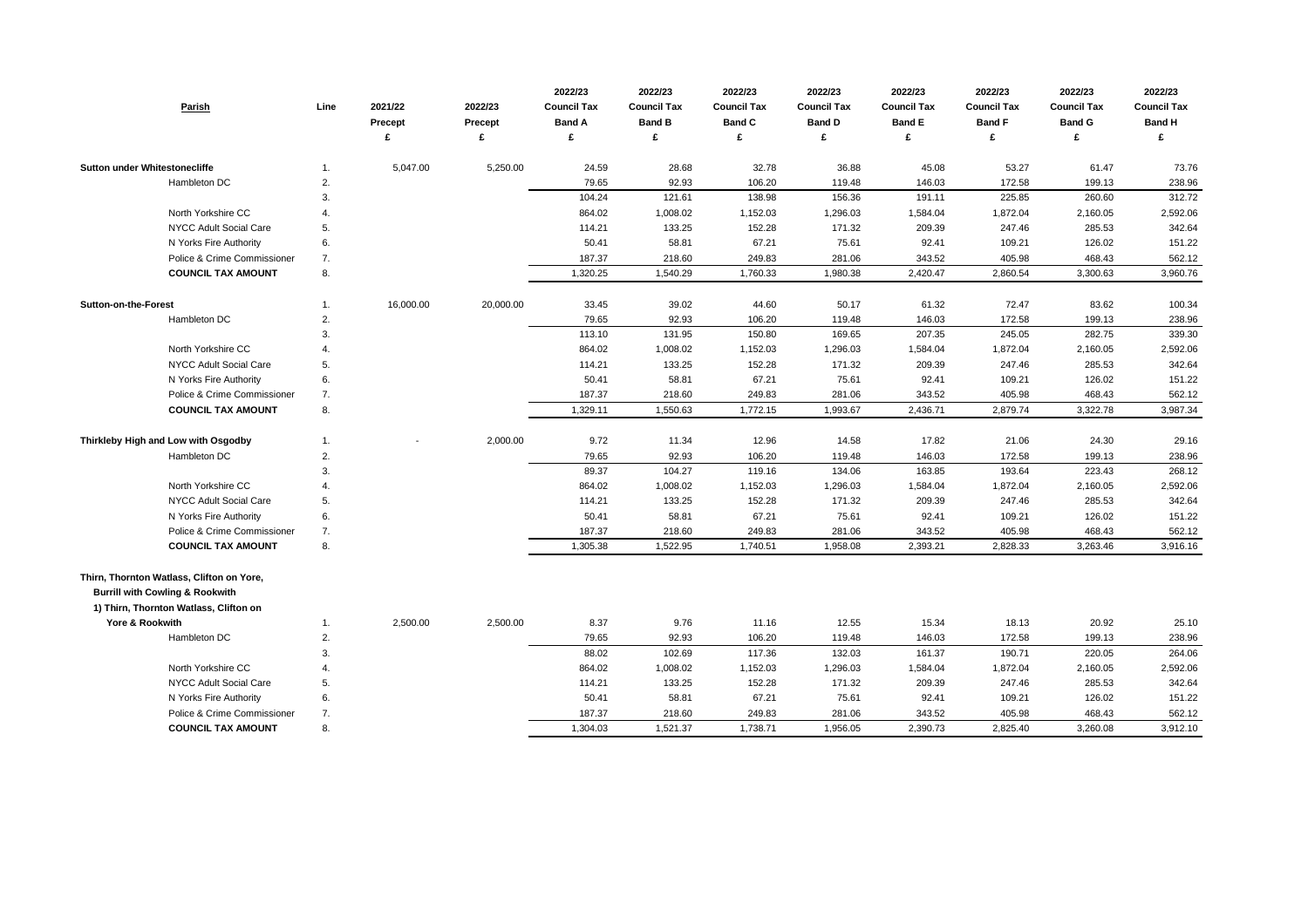| Parish                        | Line | 2021/22<br><b>Precept</b> | 2022/23<br><b>Precept</b><br>£ | 2022/23<br><b>Council Tax</b><br><b>Band A</b> | 2022/23<br><b>Council Tax</b><br><b>Band B</b><br>£ | 2022/23<br><b>Council Tax</b><br><b>Band C</b><br>£ | 2022/23<br><b>Council Tax</b><br><b>Band D</b><br>£ | 2022/23<br><b>Council Tax</b><br><b>Band E</b><br>£ | 2022/23<br><b>Council Tax</b><br><b>Band F</b><br>£ | 2022/23<br><b>Council Tax</b><br><b>Band G</b><br>£ | 2022/23<br><b>Council Tax</b><br><b>Band H</b> |
|-------------------------------|------|---------------------------|--------------------------------|------------------------------------------------|-----------------------------------------------------|-----------------------------------------------------|-----------------------------------------------------|-----------------------------------------------------|-----------------------------------------------------|-----------------------------------------------------|------------------------------------------------|
|                               |      |                           |                                |                                                |                                                     |                                                     |                                                     |                                                     |                                                     |                                                     |                                                |
| 2) Burrill with Cowling       |      | 129.34                    | 131.92                         | 10.51                                          | 12.26                                               | 14.01                                               | 15.76                                               | 19.26                                               | 22.76                                               | 26.27                                               | 31.52                                          |
| Hambleton DC                  | 2.   |                           |                                | 79.65                                          | 92.93                                               | 106.20                                              | 119.48                                              | 146.03                                              | 172.58                                              | 199.13                                              | 238.96                                         |
|                               | 3.   |                           |                                | 90.16                                          | 105.19                                              | 120.21                                              | 135.24                                              | 165.29                                              | 195.34                                              | 225.40                                              | 270.48                                         |
| North Yorkshire CC            | 4.   |                           |                                | 864.02                                         | 1,008.02                                            | 1,152.03                                            | 1,296.03                                            | 1,584.04                                            | 1,872.04                                            | 2,160.05                                            | 2,592.06                                       |
| NYCC Adult Social Care        | 5.   |                           |                                | 114.21                                         | 133.25                                              | 152.28                                              | 171.32                                              | 209.39                                              | 247.46                                              | 285.53                                              | 342.64                                         |
| N Yorks Fire Authority        | 6.   |                           |                                | 50.41                                          | 58.81                                               | 67.21                                               | 75.61                                               | 92.41                                               | 109.21                                              | 126.02                                              | 151.22                                         |
| Police & Crime Commissioner   | 7.   |                           |                                | 187.37                                         | 218.60                                              | 249.83                                              | 281.06                                              | 343.52                                              | 405.98                                              | 468.43                                              | 562.12                                         |
| <b>COUNCIL TAX AMOUNT</b>     | 8.   |                           |                                | 1,306.17                                       | 1,523.87                                            | 1,741.56                                            | 1,959.26                                            | 2,394.65                                            | 2,830.03                                            | 3,265.43                                            | 3,918.52                                       |
| <b>Thirsk</b>                 |      | 161,400.00                | 178,400.00                     | 64.73                                          | 75.51                                               | 86.30                                               | 97.09                                               | 118.67                                              | 140.24                                              | 161.82                                              | 194.18                                         |
| Hambleton DC                  | 2.   |                           |                                | 79.65                                          | 92.93                                               | 106.20                                              | 119.48                                              | 146.03                                              | 172.58                                              | 199.13                                              | 238.96                                         |
|                               | 3.   |                           |                                | 144.38                                         | 168.44                                              | 192.50                                              | 216.57                                              | 264.70                                              | 312.82                                              | 360.95                                              | 433.14                                         |
| North Yorkshire CC            | 4.   |                           |                                | 864.02                                         | 1,008.02                                            | 1,152.03                                            | 1,296.03                                            | 1,584.04                                            | 1,872.04                                            | 2,160.05                                            | 2,592.06                                       |
| NYCC Adult Social Care        | 5.   |                           |                                | 114.21                                         | 133.25                                              | 152.28                                              | 171.32                                              | 209.39                                              | 247.46                                              | 285.53                                              | 342.64                                         |
| N Yorks Fire Authority        | 6.   |                           |                                | 50.41                                          | 58.81                                               | 67.21                                               | 75.61                                               | 92.41                                               | 109.21                                              | 126.02                                              | 151.22                                         |
| Police & Crime Commissioner   | 7.   |                           |                                | 187.37                                         | 218.60                                              | 249.83                                              | 281.06                                              | 343.52                                              | 405.98                                              | 468.43                                              | 562.12                                         |
| <b>COUNCIL TAX AMOUNT</b>     | 8.   |                           |                                | 1,360.39                                       | 1,587.12                                            | 1,813.85                                            | 2,040.59                                            | 2,494.06                                            | 2,947.51                                            | 3,400.98                                            | 4,081.18                                       |
| <b>Tholthorpe</b>             |      | 1,300.00                  | 1,300.00                       | 7.59                                           | 8.85                                                | 10.12                                               | 11.38                                               | 13.91                                               | 16.44                                               | 18.97                                               | 22.76                                          |
| Hambleton DC                  | 2.   |                           |                                | 79.65                                          | 92.93                                               | 106.20                                              | 119.48                                              | 146.03                                              | 172.58                                              | 199.13                                              | 238.96                                         |
|                               | 3.   |                           |                                | 87.24                                          | 101.78                                              | 116.32                                              | 130.86                                              | 159.94                                              | 189.02                                              | 218.10                                              | 261.72                                         |
| North Yorkshire CC            | 4.   |                           |                                | 864.02                                         | 1,008.02                                            | 1,152.03                                            | 1,296.03                                            | 1,584.04                                            | 1,872.04                                            | 2,160.05                                            | 2,592.06                                       |
| NYCC Adult Social Care        | 5.   |                           |                                | 114.21                                         | 133.25                                              | 152.28                                              | 171.32                                              | 209.39                                              | 247.46                                              | 285.53                                              | 342.64                                         |
| N Yorks Fire Authority        | 6.   |                           |                                | 50.41                                          | 58.81                                               | 67.21                                               | 75.61                                               | 92.41                                               | 109.21                                              | 126.02                                              | 151.22                                         |
| Police & Crime Commissioner   | 7.   |                           |                                | 187.37                                         | 218.60                                              | 249.83                                              | 281.06                                              | 343.52                                              | 405.98                                              | 468.43                                              | 562.12                                         |
| <b>COUNCIL TAX AMOUNT</b>     | 8.   |                           |                                | 1,303.25                                       | 1,520.46                                            | 1,737.67                                            | 1,954.88                                            | 2,389.30                                            | 2,823.71                                            | 3,258.13                                            | 3,909.76                                       |
| Thormanby                     |      | 111.00                    | 200.00                         | 2.75                                           | 3.20                                                | 3.66                                                | 4.12                                                | 5.04                                                | 5.95                                                | 6.87                                                | 8.24                                           |
| Hambleton DC                  | 2.   |                           |                                | 79.65                                          | 92.93                                               | 106.20                                              | 119.48                                              | 146.03                                              | 172.58                                              | 199.13                                              | 238.96                                         |
|                               | 3.   |                           |                                | 82.40                                          | 96.13                                               | 109.86                                              | 123.60                                              | 151.07                                              | 178.53                                              | 206.00                                              | 247.20                                         |
| North Yorkshire CC            | 4.   |                           |                                | 864.02                                         | 1,008.02                                            | 1,152.03                                            | 1,296.03                                            | 1,584.04                                            | 1,872.04                                            | 2,160.05                                            | 2,592.06                                       |
| <b>NYCC Adult Social Care</b> | 5.   |                           |                                | 114.21                                         | 133.25                                              | 152.28                                              | 171.32                                              | 209.39                                              | 247.46                                              | 285.53                                              | 342.64                                         |
| N Yorks Fire Authority        | 6.   |                           |                                | 50.41                                          | 58.81                                               | 67.21                                               | 75.61                                               | 92.41                                               | 109.21                                              | 126.02                                              | 151.22                                         |
| Police & Crime Commissioner   | 7.   |                           |                                | 187.37                                         | 218.60                                              | 249.83                                              | 281.06                                              | 343.52                                              | 405.98                                              | 468.43                                              | 562.12                                         |
| <b>COUNCIL TAX AMOUNT</b>     | 8.   |                           |                                | 1,298.41                                       | 1,514.81                                            | 1,731.21                                            | 1,947.62                                            | 2,380.43                                            | 2,813.22                                            | 3,246.03                                            | 3,895.24                                       |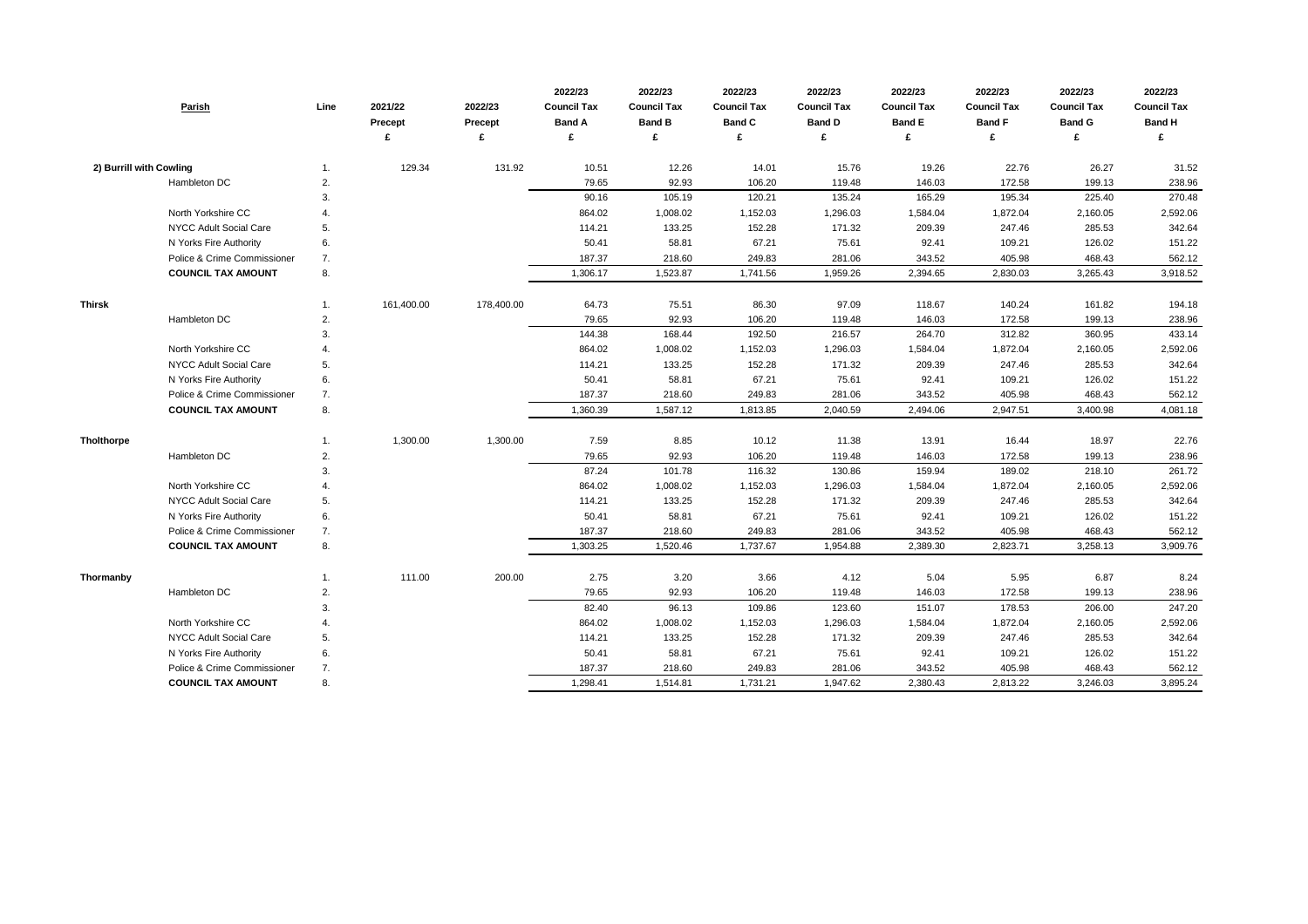| <b>Parish</b>                           | Line | 2021/22<br>Precept | 2022/23<br><b>Precept</b> | 2022/23<br><b>Council Tax</b><br><b>Band A</b> | 2022/23<br><b>Council Tax</b><br><b>Band B</b> | 2022/23<br><b>Council Tax</b><br><b>Band C</b> | 2022/23<br><b>Council Tax</b><br><b>Band D</b> | 2022/23<br><b>Council Tax</b><br><b>Band E</b> | 2022/23<br><b>Council Tax</b><br><b>Band F</b> | 2022/23<br><b>Council Tax</b><br><b>Band G</b> | 2022/23<br><b>Council Tax</b><br><b>Band H</b> |
|-----------------------------------------|------|--------------------|---------------------------|------------------------------------------------|------------------------------------------------|------------------------------------------------|------------------------------------------------|------------------------------------------------|------------------------------------------------|------------------------------------------------|------------------------------------------------|
|                                         |      |                    |                           | £                                              | £                                              | £                                              |                                                | £                                              | £                                              |                                                | £                                              |
| Thornton le Beans, Crosby and Cotcliffe | 1.   | 2,000.00           | 22,000.00                 | 100.95                                         | 117.78                                         | 134.60                                         | 151.43                                         | 185.08                                         | 218.73                                         | 252.38                                         | 302.86                                         |
| Hambleton DC                            | 2.   |                    |                           | 79.65                                          | 92.93                                          | 106.20                                         | 119.48                                         | 146.03                                         | 172.58                                         | 199.13                                         | 238.96                                         |
|                                         | 3.   |                    |                           | 180.60                                         | 210.71                                         | 240.80                                         | 270.91                                         | 331.11                                         | 391.31                                         | 451.51                                         | 541.82                                         |
| North Yorkshire CC                      |      |                    |                           | 864.02                                         | 1,008.02                                       | 1,152.03                                       | 1,296.03                                       | 1,584.04                                       | 1,872.04                                       | 2,160.05                                       | 2,592.06                                       |
| NYCC Adult Social Care                  | 5.   |                    |                           | 114.21                                         | 133.25                                         | 152.28                                         | 171.32                                         | 209.39                                         | 247.46                                         | 285.53                                         | 342.64                                         |
| N Yorks Fire Authority                  | 6.   |                    |                           | 50.41                                          | 58.81                                          | 67.21                                          | 75.61                                          | 92.41                                          | 109.21                                         | 126.02                                         | 151.22                                         |
| Police & Crime Commissioner             | 7.   |                    |                           | 187.37                                         | 218.60                                         | 249.83                                         | 281.06                                         | 343.52                                         | 405.98                                         | 468.43                                         | 562.12                                         |
| <b>COUNCIL TAX AMOUNT</b>               | 8.   |                    |                           | 1,396.61                                       | 1,629.39                                       | 1,862.15                                       | 2,094.93                                       | 2,560.47                                       | 3,026.00                                       | 3,491.54                                       | 4,189.86                                       |
| Thornton le Moor and Thornton le Street | 1.   | 2,152.50           | 2,152.50                  | 7.07                                           | 8.25                                           | 9.43                                           | 10.61                                          | 12.97                                          | 15.33                                          | 17.68                                          | 21.22                                          |
| Hambleton DC                            | 2.   |                    |                           | 79.65                                          | 92.93                                          | 106.20                                         | 119.48                                         | 146.03                                         | 172.58                                         | 199.13                                         | 238.96                                         |
|                                         | 3.   |                    |                           | 86.72                                          | 101.18                                         | 115.63                                         | 130.09                                         | 159.00                                         | 187.91                                         | 216.81                                         | 260.18                                         |
| North Yorkshire CC                      |      |                    |                           | 864.02                                         | 1,008.02                                       | 1,152.03                                       | 1,296.03                                       | 1,584.04                                       | 1,872.04                                       | 2,160.05                                       | 2,592.06                                       |
| NYCC Adult Social Care                  | 5.   |                    |                           | 114.21                                         | 133.25                                         | 152.28                                         | 171.32                                         | 209.39                                         | 247.46                                         | 285.53                                         | 342.64                                         |
| N Yorks Fire Authority                  | 6.   |                    |                           | 50.41                                          | 58.81                                          | 67.21                                          | 75.61                                          | 92.41                                          | 109.21                                         | 126.02                                         | 151.22                                         |
| Police & Crime Commissioner             | 7.   |                    |                           | 187.37                                         | 218.60                                         | 249.83                                         | 281.06                                         | 343.52                                         | 405.98                                         | 468.43                                         | 562.12                                         |
| <b>COUNCIL TAX AMOUNT</b>               | 8.   |                    |                           | 1,302.73                                       | 1,519.86                                       | 1,736.98                                       | 1,954.11                                       | 2,388.36                                       | 2,822.60                                       | 3,256.84                                       | 3,908.22                                       |
| <b>Tollerton</b>                        | 1.   | 8,713.00           | 8,713.00                  | 12.86                                          | 15.00                                          | 17.15                                          | 19.29                                          | 23.58                                          | 27.86                                          | 32.15                                          | 38.58                                          |
| Hambleton DC                            | 2.   |                    |                           | 79.65                                          | 92.93                                          | 106.20                                         | 119.48                                         | 146.03                                         | 172.58                                         | 199.13                                         | 238.96                                         |
|                                         | 3.   |                    |                           | 92.51                                          | 107.93                                         | 123.35                                         | 138.77                                         | 169.61                                         | 200.44                                         | 231.28                                         | 277.54                                         |
| North Yorkshire CC                      |      |                    |                           | 864.02                                         | 1,008.02                                       | 1,152.03                                       | 1,296.03                                       | 1,584.04                                       | 1,872.04                                       | 2,160.05                                       | 2,592.06                                       |
| NYCC Adult Social Care                  | 5.   |                    |                           | 114.21                                         | 133.25                                         | 152.28                                         | 171.32                                         | 209.39                                         | 247.46                                         | 285.53                                         | 342.64                                         |
| N Yorks Fire Authority                  | 6.   |                    |                           | 50.41                                          | 58.81                                          | 67.21                                          | 75.61                                          | 92.41                                          | 109.21                                         | 126.02                                         | 151.22                                         |
| Police & Crime Commissioner             | 7.   |                    |                           | 187.37                                         | 218.60                                         | 249.83                                         | 281.06                                         | 343.52                                         | 405.98                                         | 468.43                                         | 562.12                                         |
| <b>COUNCIL TAX AMOUNT</b>               | 8.   |                    |                           | 1,308.52                                       | 1,526.61                                       | 1,744.70                                       | 1,962.79                                       | 2,398.97                                       | 2,835.13                                       | 3,271.31                                       | 3,925.58                                       |
| <b>Topcliffe</b>                        | 1.   | 11,000.00          | 14,000.00                 | 23.69                                          | 27.64                                          | 31.59                                          | 35.54                                          | 43.44                                          | 51.34                                          | 59.23                                          | 71.08                                          |
| Hambleton DC                            | 2.   |                    |                           | 79.65                                          | 92.93                                          | 106.20                                         | 119.48                                         | 146.03                                         | 172.58                                         | 199.13                                         | 238.96                                         |
|                                         | 3.   |                    |                           | 103.34                                         | 120.57                                         | 137.79                                         | 155.02                                         | 189.47                                         | 223.92                                         | 258.36                                         | 310.04                                         |
| North Yorkshire CC                      | 4.   |                    |                           | 864.02                                         | 1,008.02                                       | 1,152.03                                       | 1,296.03                                       | 1,584.04                                       | 1,872.04                                       | 2,160.05                                       | 2,592.06                                       |
| NYCC Adult Social Care                  | 5.   |                    |                           | 114.21                                         | 133.25                                         | 152.28                                         | 171.32                                         | 209.39                                         | 247.46                                         | 285.53                                         | 342.64                                         |
| N Yorks Fire Authority                  | 6.   |                    |                           | 50.41                                          | 58.81                                          | 67.21                                          | 75.61                                          | 92.41                                          | 109.21                                         | 126.02                                         | 151.22                                         |
| Police & Crime Commissioner             | 7.   |                    |                           | 187.37                                         | 218.60                                         | 249.83                                         | 281.06                                         | 343.52                                         | 405.98                                         | 468.43                                         | 562.12                                         |
| <b>COUNCIL TAX AMOUNT</b>               | 8.   |                    |                           | 1,319.35                                       | 1,539.25                                       | 1,759.14                                       | 1,979.04                                       | 2,418.83                                       | 2,858.61                                       | 3,298.39                                       | 3,958.08                                       |

| 2022/23            | 2022/23            | 2022/23            |
|--------------------|--------------------|--------------------|
| <b>Council Tax</b> | <b>Council Tax</b> | <b>Council Tax</b> |
| <b>Band F</b>      | <b>Band G</b>      | <b>Band H</b>      |
| £                  | £                  | £                  |
|                    |                    |                    |
| 218.73             | 252.38             | 302.86             |
| 172.58             | 199.13             | 238.96             |
| 391.31             | 451.51             | 541.82             |
| 1,872.04           | 2,160.05           | 2,592.06           |
| 247.46             | 285.53             | 342.64             |
| 109.21             | 126.02             | 151.22             |
| 405.98             | 468.43             | 562.12             |
| 3,026.00           | 3,491.54           | 4,189.86           |
|                    |                    |                    |
| 15.33              | 17.68              | 21.22              |
| 172.58             | 199.13             | 238.96             |
| 187.91             | 216.81             | 260.18             |
| 1,872.04           | 2,160.05           | 2,592.06           |
| 247.46             | 285.53             | 342.64             |
| 109.21             | 126.02             | 151.22             |
| 405.98             | 468.43             | 562.12             |
| 2,822.60           | 3,256.84           | 3,908.22           |
|                    |                    |                    |
| 27.86              | 32.15              | 38.58              |
| 172.58             | 199.13             | 238.96             |
| 200.44             | 231.28             | 277.54             |
| 1,872.04           | 2,160.05           | 2,592.06           |
| 247.46             | 285.53             | 342.64             |
| 109.21             | 126.02             | 151.22             |
| 405.98             | 468.43             | 562.12             |
| 2,835.13           | 3,271.31           | 3,925.58           |
|                    |                    |                    |
| 51.34              | 59.23              | 71.08              |
| 172.58             | 199.13             | 238.96             |
| 223.92             | 258.36             | 310.04             |
| 1,872.04           | 2,160.05           | 2,592.06           |
| 247.46             | 285.53             | 342.64             |
| 109.21             | 126.02             | 151.22             |
| 405.98             | 468.43             | 562.12             |
| 2,858.61           | 3,298.39           | 3,958.08           |